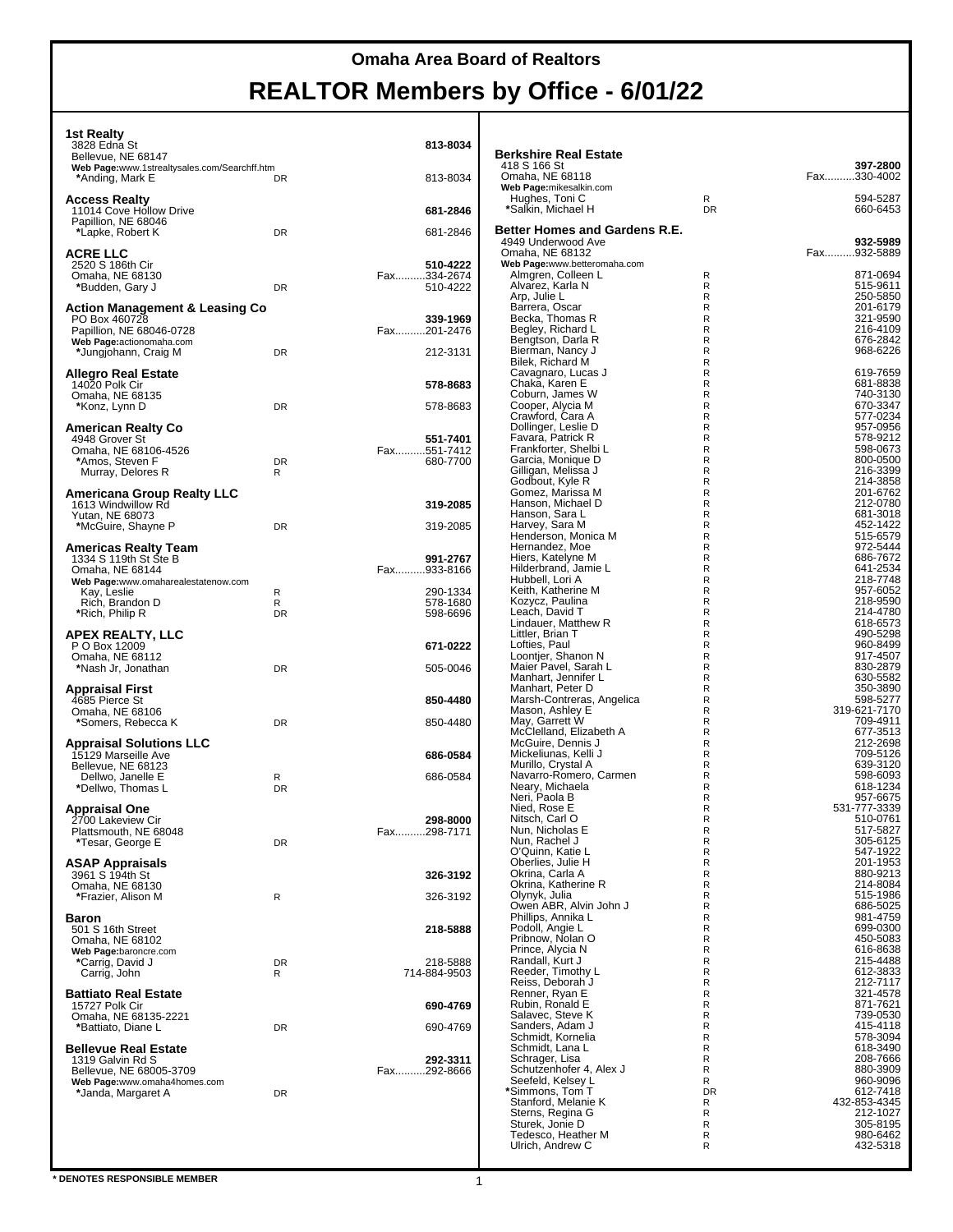### **Omaha Area Board of Realtors**

# **REALTOR Members by Office - 6/01/22**

#### **Better Homes and Gardens R.E.** (Cont...)

| Better Homes and Gardens R.E. (Cont)             |              | Better Homes and Gardens R.E. (Cont) |                                                            |                              |                          |
|--------------------------------------------------|--------------|--------------------------------------|------------------------------------------------------------|------------------------------|--------------------------|
| Vacha, Bridget N                                 | R            | 706-6175                             | Gaskin, Tammy L                                            | R                            | 290-6260                 |
| Valentine, Mashara T                             | R            | 590-3272                             | Gates, Sheila M                                            | R                            | 690-4258                 |
| Voycheske, Christina L<br>Wachholtz, Rhonda S    | R<br>R       | 880-6239<br>980-0890                 | Gonzalez, Cristina E<br>Gorup, Mark A                      | R<br>R                       | 320-3116<br>657-0573     |
| Walkowiak, Taija R                               | $\mathsf{R}$ | 490-6494                             | Grimshaw, Dawn C                                           | R                            | 305-8631                 |
| Watson, John M                                   | R            | 290-9673                             | Guenette Luther, Krista L                                  | $\mathsf{R}$                 | 706-4027                 |
| Wax, Brent S                                     | R            | 214-4534                             | Haeg, Jennifer J                                           | R                            | 885-3145                 |
| Weaver, John G<br>Weisbach, Avi J                | R<br>R       | 301-5055<br>315-0066                 | Hallaert, Alana M<br>Hanson, Paul T                        | R<br>$\mathsf{R}$            | 618-6454<br>541-8889     |
| Westby, Alyson A                                 | R            | 680-5880                             | Hegy, Marcus R                                             | R                            | 870-2490                 |
| Wiechmann, Amy C                                 | $\mathsf R$  | 718-6644                             | Hirsch, Catherine A                                        | $\mathsf{R}$                 | 957-2827                 |
| Zimmerman, Lisa M                                | R            | 660-9078                             | Ketcham, Aimee M                                           | $\mathsf{R}$                 | 980-7138                 |
| <b>Better Homes and Gardens R.E.</b>             |              |                                      | Krumveide, Jennifer L<br>Kully, Jennifer R                 | R<br>R                       | 657-6356<br>250-5055     |
| 4908 Underwood Ave Ste 201                       |              | 402-9325                             | Lowndes, Elizabeth A                                       | $\mathsf{R}$                 | 968-0175                 |
| Omaha, NE 68132                                  |              |                                      | Main, Jean A                                               | R                            | 578-7116                 |
| Web Page:www.betteromaha.com                     |              |                                      | Martinez, Jason A                                          | $\mathsf{R}$                 | 415-9262                 |
| Hilderbrand, Nicole M<br>Howell, Kristy L        | R<br>R       | 641-2760<br>616-6884                 | McNeel, Sarina L<br>McNeil, Jane M                         | R<br>R                       | 699-2666<br>933-7913     |
| Tucker, April M                                  | R.           | 682-1749                             | Meyer, Trudy C                                             | R                            | 676-4061                 |
|                                                  |              |                                      | Meysenburg, Courtney S                                     | $\mathsf{R}$                 | 616-7968                 |
| Better Homes and Gardens R.E.                    |              |                                      | Miralles, James D                                          | R                            | 708-6597                 |
| 8026 W Dodge Rd<br>Omaha, NE 68114               |              | 932-5989                             | Miralles, Rebecca S<br>Nastase, Patrick R                  | $\mathsf{R}$<br>$\mathsf{R}$ | 708-6606                 |
| Web Page:www.betteromaha.com                     |              |                                      | O'Gorman, Johnathan P                                      | R                            | 213-6423<br>595-8857     |
| Afanasiev. Jamie T                               | R            | 972-6848                             | Osborn. Laura A                                            | $\mathsf{R}$                 | 312-9014                 |
| Ahlvers, Jerry W                                 | <b>EMR</b>   | 677-3020                             | Peterson, Anne W                                           | $\mathsf{R}$                 | 216-8310                 |
| Ahlvers, Raquel L<br>Begley, John R              | R<br>R       | 301-7653<br>968-4527                 | Poole, Dana F<br>Real, Julie A                             | R<br>$\mathsf{R}$            | 968-2868<br>658-8757     |
| Burkhardt, Tracy L                               | R            | 541-5669                             | Reid, Stacey J                                             | R                            | 707-9953                 |
| Cooper, David A                                  | R            | 212-5884                             | Rheiner, Michael W                                         | R                            | 881-5500                 |
| Erickson, John D                                 | R            | 917-3227                             | Rheiner, Tammie M                                          | R                            | 981-2441                 |
| Erickson, Julie D<br>Erickson, William H         | R<br>R       | 578-8665                             | Robidoux, Jennifer E<br>Romano, Laura A                    | $\mathsf{R}$<br>R            | 658-7235<br>949-690-0532 |
| Fastenau, Shelley J                              | R            | 740-9686                             | Rowen, Samantha R                                          | $\mathsf{R}$                 | 360-8580                 |
| Focht, Traci V                                   | R            | 213-3101                             | Ruff, Melissa                                              | R                            | 669-4025                 |
| Haning, Jay D                                    | R            | 708-6786                             | Sakkas, Christina M                                        | R                            | 659-6270                 |
| Hess, Aubrey M<br>Lebbert, Riley J               | R<br>R       | 312-7796<br>699-9239                 | Schroeder, Stephanie S<br>Sgourakis, Konstantino G         | R<br>$\mathsf{R}$            | 980-0224<br>301-4454     |
| Lehl, Gregory S                                  | R            | 253-7476                             | Sgourakis, Megan D                                         | R                            | 578-6223                 |
| Lehl, Kristen K                                  | R            | 253-5217                             | Shunk, Kathleen M                                          | $\mathsf{R}$                 | 206-5773                 |
| Linden, Jessica L                                | R            | 910-4898                             | Simons Sr, Gregory A                                       | $\mathsf{R}$                 | 536-9903                 |
| Lund, Vanita L<br>Magilton, Jennifer Y           | R<br>R       | 676-8818<br>212-1997                 | Souza, Carole L<br>Stroh, Amber F                          | R<br>R                       | 871-9817<br>598-2042     |
| McLaren, Jacqueline M                            | R            | 871-3172                             | Stuart, Aimee D                                            | $\mathsf{R}$                 | 350-8004                 |
| Mendick, Megan M                                 | R            | 490-6900                             | Taylor, Amanda M                                           | R                            | 618-3958                 |
| Meyer, Molly P                                   | R            | 616-9515                             | Tennant, Laura Z                                           | $\mathsf{R}$                 | 321-3379                 |
| Napolitano, Jennifer L<br>Newton, Colleen A      | R<br>R       | 720-2169<br>301-5992                 | Tennant, Matthew D<br>Thiel, Carri M                       | R<br>R                       | 699-9696<br>871-4743     |
| Okereke, Marlon E                                | R            | 853-1949                             | Thoms, Jana L                                              | R                            | 618-0403                 |
| Reynek, Jody B                                   | R            | 212-5639                             | Trofholz, Alexis K                                         | $\mathsf{R}$                 | 427-5310                 |
| Simmons, Jennifer A<br>Sleddens, Jill S          | R<br>R       | 319-7871<br>208-3925                 | Vawter, Teia M<br>Waite, Starla A                          | R<br>$\mathsf{R}$            | 216-9519<br>982-9892     |
| Smail, Benjamin M                                | R            | 660-1174                             | Ware, Emily T                                              | R                            | 850-7595                 |
| Stewart, Jermaine                                | R            | 972-750-8043                         | Wiese, Patricia M                                          | R                            | 968-6709                 |
| Strunk, Erin E                                   | R            | 598-1504                             | Willis, Dajour L                                           | R                            | 598-4428                 |
| Strunk. Randall J<br>Thurston, Julie A           | R<br>R       | 681-1985<br>980-5144                 | Winters. Nicole D<br>Zachary, Sarah G                      | R<br>R                       | 741-2665<br>981-3968     |
| Wilder, Nicole L                                 | R            | 594-3660                             | Zeisler, Cassandra L                                       | R                            | 612-4023                 |
| Wilkins, Jennifer L                              | R            | 871-9232                             | Zuroski, Matthew J                                         | R                            | 616-7576                 |
| Wilson, Jennifer L                               | R            | 871-7340                             |                                                            |                              |                          |
| Yrkoski, Calissa Y<br>Zanker, Jennifer L         | R<br>R       | 730-8232<br>677-4206                 | Better Homes and Gardens R.E.<br>760 Gold Coast Dr Ste 109 |                              | 932-5989                 |
|                                                  |              |                                      | Papillion, NE 68046                                        |                              |                          |
| <b>Better Homes and Gardens R.E.</b>             |              |                                      | Web Page:www.betteromaha.com                               |                              |                          |
| 16909 Lakeside Hills Plz #119<br>Omaha, NE 68130 |              | 932-5989                             | Alberts, Kiley R<br>Arnold, Renee R                        | R<br>R                       | 713-9508<br>690-2232     |
| Web Page:www.betteromaha.com                     |              |                                      | Bayliss, Susan J                                           | R                            | 305-2795                 |
| Allen, Tonya M                                   | R            | 578-2150                             | Benak, Gracie N                                            | R                            | 670-3749                 |
| Andreasen, Kelly D                               | R            | 669-0239                             | Benak, Ronald J                                            | R                            | 679-5640                 |
| Androy, Whitney                                  | R<br>R       | 980-5621<br>881-2572                 | Bills, Kimberly N<br>Bloomquist, Colleen M                 | R<br>R                       | 657-4332<br>578-5008     |
| Bartling, Shannon D<br>Bates, Matthew            | R            | 689-3626                             | Bowden, Alexandrea L                                       | R                            | 917-1456                 |
| Berry, Jacqueline M                              | R            | 416-2480                             | Bovle, Kathleen M                                          | R                            | 650-4860                 |
| Beyer, Aileen                                    | R            | 301-7026                             | Brotzki, Michelle L                                        | $\mathsf{R}$                 | 980-1292                 |
| Burch, Corey L<br>Burright, Pamela K             | R<br>R       | 658-4732<br>201-7565                 | Brown, Ethan A<br>Cap, Mitchell A                          | R<br>R                       | 215-1100<br>630-7512     |
| Carper, Carolyn J                                | R            | 943-7719                             | Chaney, Heather M                                          | R                            | 216-5705                 |
| Carper, Matthew R                                | R            | 250-0491                             | Countryman, Elizabeth L                                    | R                            | 214-0246                 |
| Cluxton, Mya P                                   | R            | 699-1348                             | Daeges, Chloe M                                            | R                            | 764-0825                 |
| Davis, ShaQue L<br>Day, Katie M                  | R<br>R       | 637-5915<br>681-4222                 | Davis, Christian H<br>Dooley, Judith E                     | R<br>R                       | 812-5828<br>813-7624     |
| Diamantis, Nicolette L                           | R            | 680-4039                             | Foley, Kristine M                                          | R                            | 650-0823                 |
| Doocy, Laura L                                   | R            | 320-2450                             | Galas, Hannah M                                            | R                            | 596-5840                 |
| Ellison, Chad N                                  | R            | 598-8196<br>981-6968                 | Hiser, Samantha A                                          | R                            | 690-0889                 |
| English, Sally A<br>Evans, Andrea E              | R<br>R       | 677-1439                             | Jackson, Andrew J<br>Jorgensen, Melissa J                  | R<br>$\mathsf{R}$            | 984-7304<br>308-440-2795 |
| Evans, Justin J                                  | R            | 699-0111                             | Kean, Nancy E                                              | R                            | 331-6992                 |
| Falcone, Brian T                                 | R            | 510-9797                             | Kennedy, Katelyn                                           | R                            | 740-4175                 |
| Francis, Jacob C                                 | R            | 301-4379                             | Klenc, Suzanne G                                           | R                            | 885-9181                 |
|                                                  |              |                                      |                                                            |                              |                          |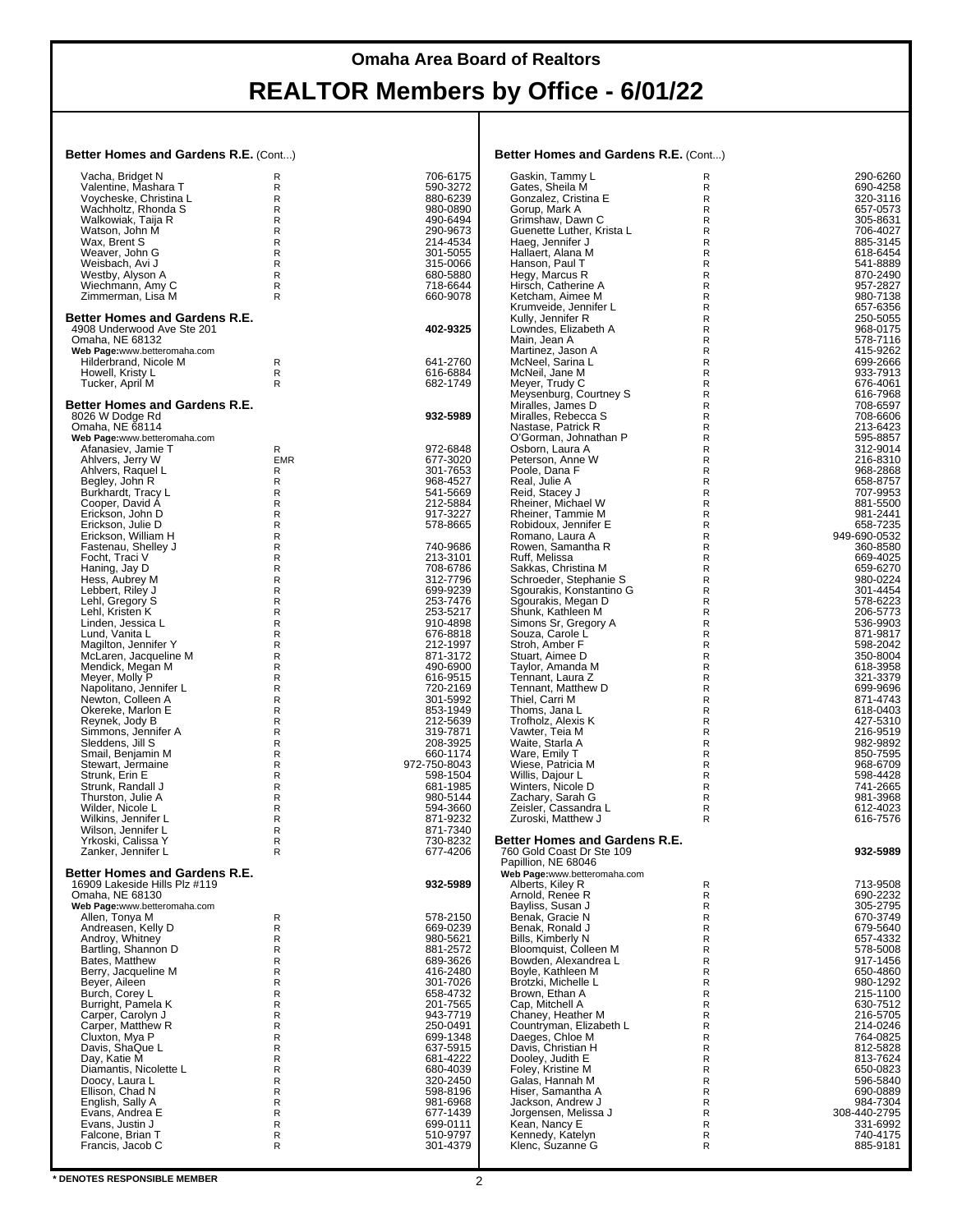#### **Better Homes and Gardens R.E.** (Cont...)

| Better Homes and Gardens R.E. (Cont)         |                  | <b>BHHS Ambassador Real Estate (Cont)</b> |                                                 |            |                          |
|----------------------------------------------|------------------|-------------------------------------------|-------------------------------------------------|------------|--------------------------|
| Kruse, Barbara A                             | R                | 980-0061                                  | Bittner, Patricia J                             | R          | 680-6646                 |
| LaHayne, Benjamin R                          | R                | 915-0572                                  | Bjork, Michael C                                | R          | 522-6131                 |
| LaHayne, Brittney L                          | R<br>R           | 915-0570                                  | Blackman, Catherine M<br>Bloomer, Carrie A      | R<br>R     | 714-4654<br>301-5500     |
| Lutzow, Jeffrey A<br>Mahoney, Cody A         | R                | 650-6555<br>320-6130                      | Bluhm, Jayme L                                  | R.         | 680-8622                 |
| Maldonado, Tracy L                           | R                | 659-3708                                  | Bock, Brady K                                   | R          | 630-0555                 |
| Martinez, Ryan A                             | R                | 308-390-7742                              | Boldt, Melissa M                                | R          | 210-6351                 |
| May, Angela M<br>Morrison, Hannah C          | R<br>R           | 709-4908<br>816-341-4231                  | Bortolotti, Jeffrey T<br>Bosh, Jonathan L       | R<br>R     | 214-6590<br>615-0741     |
| Pierce, Sarah M                              | R                | 709-7428                                  | Boulden, Pamela J                               | R          | 718-7150                 |
| Poutre, Silvia                               | $\mathsf R$      | 804-4666                                  | Bowden, Ryan                                    | R          | 779-1182                 |
| Pruitt, Terri L                              | R                | 612-1509                                  | Brassette, Leigh E                              | R          | 214-8212                 |
| Sleddens, Gary J                             | R<br>R           | 312-1553<br>210-6357                      | Braun, James J<br>Brayton, Dawn M               | R<br>R     | 880-9346<br>850-4701     |
| Sleddens, Lisa L<br>Soriano, Eric            | R                | 807-6047                                  | Bridges, Ashley N                               | R          | 659-3781                 |
| Sutton, Lisa M                               | R                | 250-5563                                  | Briggs, Diane K                                 | R          | 598-1444                 |
| Tucker, Jennifer C                           | ${\sf R}$        | 637-8104                                  | Briggs, Joshua R                                | R          | 301-4994                 |
| Vinckier, Melissa J<br>Voyles, Lisa K        | R<br>R           | 238-8143<br>689-9838                      | Briggs, Kali J<br>Briley, Jody L                | R<br>R     | 215-1119<br>739-1137     |
| Walker, Jessica L                            | R                | 707-4275                                  | Briley, Michael L                               | R          | 690-3106                 |
| Waller, Sarah K                              | R                | 305-8555                                  | Brocaille, Cassidy H                            | R          | 253-8073                 |
| Waxberg, Jennifer L                          | R                | 980-4233                                  | Broders, Carrie A                               | R          | 516-5114                 |
| Weaver, Tracie S<br>Wilfong Jr, Dennis D     | $\mathsf R$<br>R | 812-2626<br>980-1798                      | Brown, Austin J<br>Brown, Carla J               | R<br>R     | 210-3896<br>981-1500     |
| Woodle, Sandra D                             | R                | 690-3389                                  | Brown, Emily J                                  | R          | 612-9267                 |
| Woodle-Dembinski, Heather A                  | R                | 690-4330                                  | Brown, Justin L                                 | R          | 312-8044                 |
| Zeller, Mary J                               | R                | 490-8073                                  | Brown, Lamar D<br>Brown, Russell P              | R<br>R     | 812-8156<br>670-1500     |
| <b>BHHS Ambassador Real Estate</b>           |                  |                                           | Bruhn Jr. Robert D                              | R          | 670-7000                 |
| 331 Village Pointe Plz<br>Omaha, NE 68118    |                  | 493-4663                                  | Buckley, Michael M<br>Bullard-Hanika, Heather R | R          | 660-8072                 |
|                                              |                  | Fax493-4805                               |                                                 | R          | 960-2444                 |
| Web Page:www.bhhsamb.com<br>Adams, Kathryn M | R                | 677-8594                                  | Bumsted, Justin W<br>Bunde, Carmen L            | R<br>R     | 670-7333<br>850-3829     |
| Agosta, Logan B                              | R                | 208-7064                                  | Bundren, Joshua L                               | R          | 915-0742                 |
| Ahlstrom, Gertrude M                         | R                | 305-2916                                  | Burkle, Ronald R                                | R          | 981-3080                 |
| Alexander, Jacquelyn M                       | R<br>R           | 955-9767<br>690-2550                      | Burkle, Sheryl A<br>Burns, Kelly N              | R<br>R     | 670-0912<br>960-9964     |
| Allen, Earl J<br>Allgood, Mark A             | R                | 490-7326                                  | Bystrom, Eric S                                 | R          | 763-587-8041             |
| Altman, Danielle J                           | R                | 943-6084                                  | Callahan, Natalja                               | R          | 613-5717                 |
| Anderson, Carly A                            | R                | 515-6312                                  | Camerlinck, Sara                                | R          | 210-5811                 |
| Anderson, Kyle M<br>Anderson, Michele M      | ${\sf R}$<br>R   | 981-8008<br>612-5410                      | Caniglia, Cory<br>Caniglia, John                | R<br>R     | 968-3643<br>968-3532     |
| Andresen, Delten W                           | <b>EMR</b>       | 690-2288                                  | Caniglia, Kylie L                               | R          | 681-6733                 |
| Andrews, Lisa G                              | R                | 490-0995                                  | Cannon, Jeanene R                               | R          | 740-8333                 |
| Andrlik, Roxanne L                           | R<br>R           | 660-8246<br>598-8320                      | Carr, Deanne E<br>Case, Keelee                  | R<br>R     | 689-5709<br>301-1617     |
| Anthony, Claodio V<br>Armstrong, Jessica M   | $\mathsf R$      | 960-6222                                  | Cavada, Rebecca                                 | R          | 216-7817                 |
| Ashbee, Štephanie M                          | R                | 616-9946                                  | Charko, Megan A                                 | R          | 327-9662                 |
| Atkinson, Billie J                           | R<br>R           | 212-3373<br>515-1113                      | Cherek, Angela M                                | R<br>R     | 578-2410                 |
| Avard, Teri L<br>Baack, Brittany L           | R                | 802-2220                                  | Cherney, Ashley A<br>Chinn, Jennifer L          | R          | 740-3338<br>215-6415     |
| Babcock, Alicia K                            | R                | 419-1593                                  | Choudhary, Ashima                               | R          | 885-9928                 |
| Bakhit, Julia A                              | $\mathsf R$      | 676-7777                                  | Chowdhury, Emran                                | R          | 425-599-6161             |
| Barker, William C<br>Barone, Christopher L   | R<br>R           | 505-1078<br>658-1206                      | Christensen, Carrie L<br>Christensen, Michael D | R<br>R     | 369-2332<br>712-308-0155 |
| Bauer, Skyler M                              | ${\sf R}$        | 712-251-4554                              | Christoffersen, Thomas R                        | R          | 216-3473                 |
| Baumeister, Jeffrey                          | R                | 216-8270                                  | Ciochon. Mark A                                 | R          | 578-1910                 |
| Baumeister, Kevin D<br>Beardslee, Pam        | R<br>R           | 301-1981<br>850-5805                      | Circo, Matthew J<br>Cizek. Deborah              | R<br>R     | 505-7331<br>699-5223     |
| Beaton, Christopher M                        | R                | 657-7663                                  | Clark, Adrea G                                  | R          | 578-6323                 |
| Beck, Bree M                                 | R                | 578-1678                                  | Clark, Lesley L                                 | R          | 981-1993                 |
| Beck, Ryan P                                 | R                | 739-9909                                  | Clees, Donald E                                 | <b>EMR</b> | 706-6965<br>871-3168     |
| Beck, Sandra K<br>Becker, Christina M        | R<br>R           | 210-3845<br>214-7845                      | Clure, Brett C<br>Clure, Matthew W              | R<br>R     | 301-6693                 |
| Bedell, Alexander M                          | R                | 800-8256                                  | Cobb, Aaron J                                   | R          | 547-6391                 |
| Bedingfield, Marjorie G                      | R                | 203-0996                                  | Cole, Carol R                                   | R          | 968-0476                 |
| Beebe, Kaylie J<br>Beebe, Teresa A           | R<br>R           | 208-4361<br>290-5044                      | Cole, Lance D<br>Collins. Rebecca A             | R<br>R     | 871-9915<br>262-271-5934 |
| Beers, John M                                | R                | 676-1444                                  | Combs, Dale R                                   | R          | 657-3772                 |
| Beers, Matthew J                             | R                | 681-5420                                  | Cone, Taylor L                                  | R          | 719-2703                 |
| Behm, Martha M                               | R                | 269-8593<br>740-4092                      | Cook, Count F<br>Cooper, Aaron L                | R          | 290-7109<br>709-1117     |
| Bellamy, Addison J<br>Bellino, Kara A        | R<br>R           | 968-7756                                  | Cooper, Tabitha J                               | R<br>R     | 210-5055                 |
| Bellus, Jessica A                            | R                | 320-2565                                  | Corbitt, Matthew M                              | R          | 598-7557                 |
| Beltran, Alex G                              | R                | 310-855-2478                              | Covne. Jill                                     | R          | 321-9615                 |
| Benner, Nicholas S<br>Bennett, Jennifer L    | R<br>R           | 769-8258<br>689-2378                      | Critser, Andrea D<br>Cronin, Kelsey C           | R<br>R     | 536-9860<br>917-2377     |
| Bennett, Nicholas J                          | R                | 830-4737                                  | Croonquist, Courtney D                          | R          | 676-6054                 |
| Berg, Amanda M                               | R                | 830-6123                                  | Crosby Jr, Paul S                               | R          | 597-3084                 |
| Berg, Danny L<br>Berg, Drew S                | R<br>R           | 618-5526<br>679-7108                      | Curtis, Brett J<br>Czerwinski, Sarah E          | R<br>R     | 598-0208<br>210-7533     |
| Bermel, Nichole K                            | R                | 213-1289                                  | Dales, Dustin A                                 | R          | 679-0637                 |
| Berney, Thomas D                             | R                | 541-4127                                  | Dallas, Margrette A                             | R          | 906-5826                 |
| Besack, Tara L<br>Bettin, Barbara J          | R                | 616-7925<br>616-6333                      | Daugherty, Scott A<br>Daugherty-Braun, Julie L  | R          | 594-4070<br>669-0083     |
| Bickford, Moira A                            | R<br>R           | 680-3041                                  | Dawes, Perry N                                  | R<br>R     | 690-7979                 |
| Bieker, Lindsay J                            | R                | 210-7993                                  | De La Vega, Jose L                              | R          | 306-1212                 |
| Bierman, Amanda B<br>Bies, Brooke E          | R                | 212-6208<br>719-8307                      | Dembinski, Jessica L                            | R          | 290-4735<br>321-2614     |
| Biesterfeld, Nicole L                        | R<br>R           | 669-6980                                  | Dempsey, Monica L<br>DeRoin, Amy J              | R<br>R     | 690-1516                 |
|                                              |                  |                                           |                                                 |            |                          |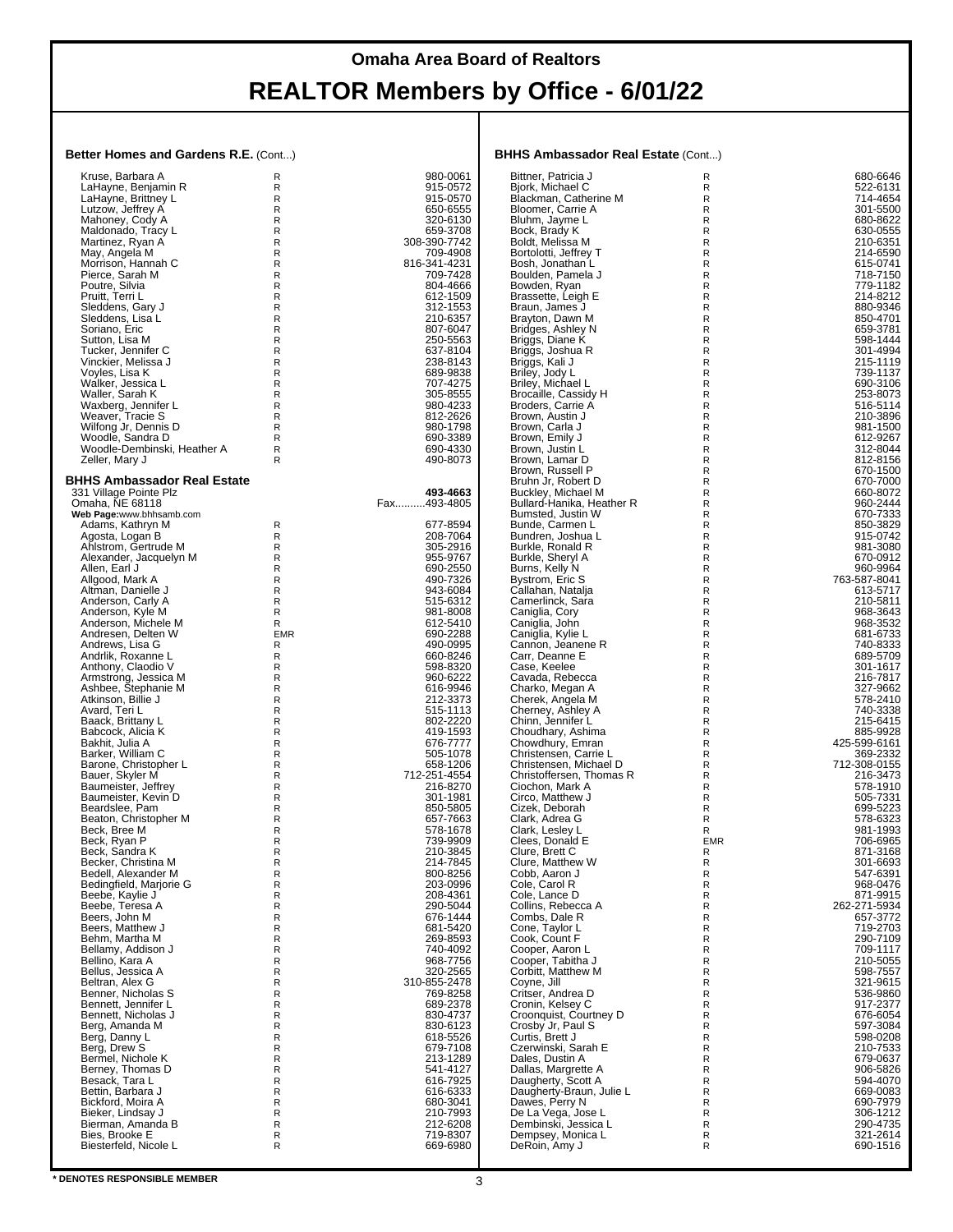#### **BHHS Ambassador Real Estate** (Cont...)

| DiBiase, Sharon M     | R          | 850-6482     | Grimes, Sharon M         | R          | 659-6553     |
|-----------------------|------------|--------------|--------------------------|------------|--------------|
| Ditoro, Wendy L       | R          | 305-1710     | Groebli, Glenn M         | R          | 290-7800     |
| Dixon, Daniel E       | R          | 250-4567     | Grove, Colleen M         | R          | 350-4861     |
|                       |            |              |                          |            |              |
| Dixon, Sharon B       | R          | 612-2000     | Grubbs, Ledford G        | R          | 306-3267     |
| Dobleman, Melissa A   | R          | 658-0403     | Gunter, Dayna M          | R          | 954-668-5807 |
| Doebelin, James D     | R          | 699-4080     | Gustafson, Bryan S       | R          | 250-6486     |
| Dohse, Douglas R      | R          | 598-0420     | Haffner, Lisa M          | R          | 250-0864     |
|                       |            |              |                          |            |              |
| Dole, Lynette R       | R          | 981-4333     | Hagel, William P         | R          | 889-8689     |
| Donahue. Matthew L    | R          | 880-4209     | Hageman, Laura L         | R          | 669-1750     |
| Donaldson, Douglas D  | R          | 681-2868     | Hagestad, Elizabeth A    | R          | 319-0922     |
| Dooley, Roxanne M     | R          | 319-9678     | Hall, Elizabeth J        | R          | 990-4883     |
|                       |            |              |                          |            |              |
| Doolittle, Nicole R   | R          | 926-6149     | Hall, Gregory J          | R          | 650-0795     |
| Dosseh, Enam Tinno K  | R          | 203-8246     | Hall, Peyton R           | R          | 889-7610     |
| Doty, Sarah C         | R          | 657-0420     | Hallgren, Andrea E       | R          | 210-3546     |
|                       |            |              |                          |            |              |
| Douglas, William J    | R          | 213-1345     | Hamidi, Kawa             | R          | 682-1449     |
| Dubas, Melissa M      | R          | 917-1043     | Hamilton, Carol J        | R          | 813-2044     |
| Dunbar, Julie A       | R          | 213-7751     | Hamlin, Jennifer L       | R          | 415-8111     |
| Dunn, Rick A          | R          | 686-1559     |                          | R          | 740-5628     |
|                       |            |              | Hanel, Traci L           |            |              |
| Dworak, Colin T       | R          | 657-3711     | Haney, Brett A           | R          | 541-2229     |
| Dye, Sean D           | R          | 200-8855     | Hansen, Douglas D        | R          | 650-8670     |
| Eakin, Brian R        | R          | 702-882-1375 | Hansen, Lindsay P        | R          | 452-7700     |
|                       |            | 658-8796     | Hanson, Nathan D         | R          | 306-0641     |
| Echter, Jenna M       | R          |              |                          |            |              |
| Echter, Kristin E     | R          | 598-0491     | Harbin, Lisa R           | R          | 630-2192     |
| Echter, Lyn A         | R          | 658-8813     | Harrington, Nicole R     | R          | 215-3113     |
| Edmondson, Vickie A   | R          | 305-9896     | Harris, Lisa J           | R          | 665-1446     |
|                       |            |              |                          |            |              |
| Edwards, Cortney F    | R          | 690-8690     | Hartwell, Angela J       | R          | 727-242-0317 |
| Edwards, Jennifer A   | R          | 670-0919     | Hartzell, Jessica D      | R          | 707-3370     |
| Edwards, Richard M    | R          | 320-7424     | Harvey, Jennifer R       | R          | 515-2009     |
| Egan, Christopher P   | R          | 215-9796     | Hasty, Michael A         | R          | 670-8227     |
|                       |            |              |                          |            |              |
| Egan, David J         | <b>EMR</b> | 598-5151     | Healy, Patti J           | R          | 320-0856     |
| Ehmke, Jacqueline M   | R          | 616-7212     | Hearron, Pamela A        | <b>EMR</b> | 681-8800     |
| Ehrenberg, Meredith L | R          | 740-5098     | Heaston, Benjamin R      | R          | 332-9728     |
|                       | R          | 707-0906     | Heim, Shane J            | R          | 968-5864     |
| Elliott, Stephanie A  |            |              |                          |            |              |
| Ellis, Debra A        | R          | 706-1003     | Heim-Berg, Nancy         | R          | 677-9024     |
| Ellis, Scott E        | R          | 659-9416     | Heimann, Jordan R        | R          | 719-9976     |
| English, Tammy J      | R          | 968-9184     | Heinrich, Amy L          | R          | 740-0651     |
| English, Tyler J      | R          | 380-5087     | Henderson, Paige M       | R          | 871-0793     |
|                       |            |              |                          |            |              |
| Eno, Jennifer A       | R          |              | Heng, Paige E            | R          | 874-1774     |
| Erb, Jeffrey D        | R          | 201-7653     | Hennig, Michael P        | R          | 613-6733     |
| Ergashev, Komronjon   | R          | 853-3229     | Herbert. Schonda R       | R          | 350-1790     |
| Eschliman, Mark       | R          | 670-2859     | Hill, Dustin R           | R          | 850-1611     |
|                       |            |              |                          |            |              |
| Evans, Joseph A       | R          | 612-7993     | Hill, Sara J             | R          | 980-1700     |
| Evans, Kali L         | R          | 312-7228     | Hines, Ryan P            | R          | 630-8916     |
| Evans, Michael J      | R          | 616-1610     | Hinton, Christina L      | R          | 680-6819     |
| Evans, Rebecca R      | R          | 850-7371     | Hirschman, Bill R        | R          | 630-1078     |
| Ewasiuk, Wes W        | R          | 740-1833     | Hiskett, Kellie          | R          | 657-6519     |
|                       |            |              |                          |            |              |
| Fadell, Kathy L       | R          | 880-6142     | Hoagland, Joseph W       | R          | 301-8425     |
| Fairbairn, Kyle J     | R          | 305-6468     | Hodge, Gina M            | R          | 305-0362     |
| Faulkner, Derek J     | R          | 981-8833     | Hodges, Stephanie        | R          | 709-5250     |
| Fehrman, Daniel L     | R          | 214-6965     | Hoffart, Andrea G        | R          | 740-3781     |
|                       |            |              |                          |            |              |
| Felker, Stacy A       | R          | 212-8204     | Hoffart, Kimberly A      | R          | 689-1330     |
| Ferryman, Jordy M     | R          | 980-2124     | Hoffert, April N         | R          | 679-1516     |
| Finch, Brinna V       | R          | 251-4099     | Hoffman-Ahrens, Trisha M | R          | 713-816-9614 |
| Fine, Jacalin         | R          | 206-696-6895 | Hoffmann, Thomas C       | R          | 531-209-0647 |
| Flores, Tiffany L     | R          | 686-7476     | Hollingsworth, Lindsay H | R          | 681-9339     |
|                       |            |              |                          |            |              |
| Forehead, Cynthia L   | <b>EMR</b> | 510-5012     | Holston, Jody D          | R          | 578-2722     |
| Frantz, Stephen R     | R          | 319-9452     | Holthe, Michelle L       | R          | 677-8448     |
| Frazell, Katherine M  | R          | 871-9170     | Horton, Raquel M         | R          | 321-4746     |
| Fries, Alix E         | R          | 213-0593     | Houfek, Cheryl J         | R          | 598-1408     |
|                       |            |              |                          |            |              |
| Fries, Karen J        | R          | 690-1243     | Houlton, Amy M           | R          | 714-0350     |
| Friesell, Laura B     | R          | 515-4788     | Housley, Dionne M        | R          | 618-8632     |
| Fry, Cody M           | R          | 800-6300     | Hovey, Rachel M          | R          | 937-4660     |
| Fuller, Cory C        | R          | 680-2393     | Hovey, Shawn M           | R          | 510-9802     |
|                       |            |              |                          |            |              |
| Fuller, Donald L      | EMR        | 677-8070     | Howdle, Richard P        | R          | 306-1844     |
| Fuller, Janice L      | R          | 677-9484     | Hueftle, Aaron M         | R          | 980-3849     |
| Garden, Nicole L      | R          | 312-4938     | Hughes, David M          | R          | 670-7100     |
| Gbadoe, Dodji D       | R          | 847-507-3855 | Hunsberger, Jamie N      | R          | 573-424-2877 |
| Gell, John D          | R          | 740-4885     | Hunter, Gail P           | R          | 677-5441     |
|                       |            |              |                          |            |              |
| Gell, Lisa A          | R          | 850-6653     | Hunziker, Mu C           | R          | 301-9572     |
| Gentile, Brian J      | R          | 680-0868     | Hurt, Hunter J           | R          | 980-1526     |
| Gerdes, Melissa       | R          | 531-710-9066 | Hutcherson, Tiffany C    | R          | 320-6815     |
| Gernhart, Gary L      | R          | 880-6056     | Imbrock, Lara J          | R          | 350-1873     |
| Gibb, Richard L       | R          | 680-3945     | Incontro, Kelly L        | R          | 319-9414     |
|                       |            |              |                          |            |              |
| Gibson, Christine A   | R          | 680-1593     | Iske, Cory J             | R          | 531-389-7070 |
| Gier, Talon           | R          | 679-7579     | Jackson, Carrie A        | R          | 506-2281     |
| Gish, Rosalia         | R          | 301-3454     | Jackson, James B         | <b>EMR</b> | 630-4689     |
| Glantz, Stephanie     | R          | 250-5211     | Jackson, Mamie J         | R          | 306-7864     |
| Glassman, Sean P      | R          | 212-2827     |                          | R          | 618-3526     |
|                       |            |              | Jackson, Todd C          |            |              |
| Glaze, Jed E          | R          | 208-9912     | James, April R           | R          | 215-7929     |
| Glenn, James D        | R          | 681-6800     | Janak, Marla J           | R          | 709-6978     |
| Golden, Lyndsey R     | R          | 650-7010     | Jansen, Faith A          | R          | 991-9696     |
| Goldsmith, Sophie E   | R          | 707-4904     | Jatczak, Kim             | R          | 981-6085     |
|                       |            |              |                          |            |              |
| Golej, Ritika B       | R          | 807-3177     | Jaworski, Ellen T        | R          | 213-2625     |
| Gonzales, Dana L      | R          | 850-9007     | Jeffers, Todd M          | R          | 613-0295     |
| Goodman, Courtney S   | R          | 517-1227     | Jelken, Kimberly A       | R          | 981-3015     |
| Graves, Todd M        | R          | 669-0639     | Jelken, Travis J         | R          | 981-8785     |
| Greenwaldt, Jasmine E | R          | 990-9316     | Jenkins, Peter A         | R          | 690-3388     |
|                       |            |              |                          |            |              |
| Greve, Anne           | R          | 320-2756     | Jensen, Jasmin K         | R          | 598-7011     |
| Grimes, Charles E     | R          | 968-8083     | Jensen, Sarah D          | R          | 278-1645     |
| Grimes, Eva L         | R          | 880-7556     | Jensen, Todd N           | R          | 951-415-7014 |
|                       |            |              |                          |            |              |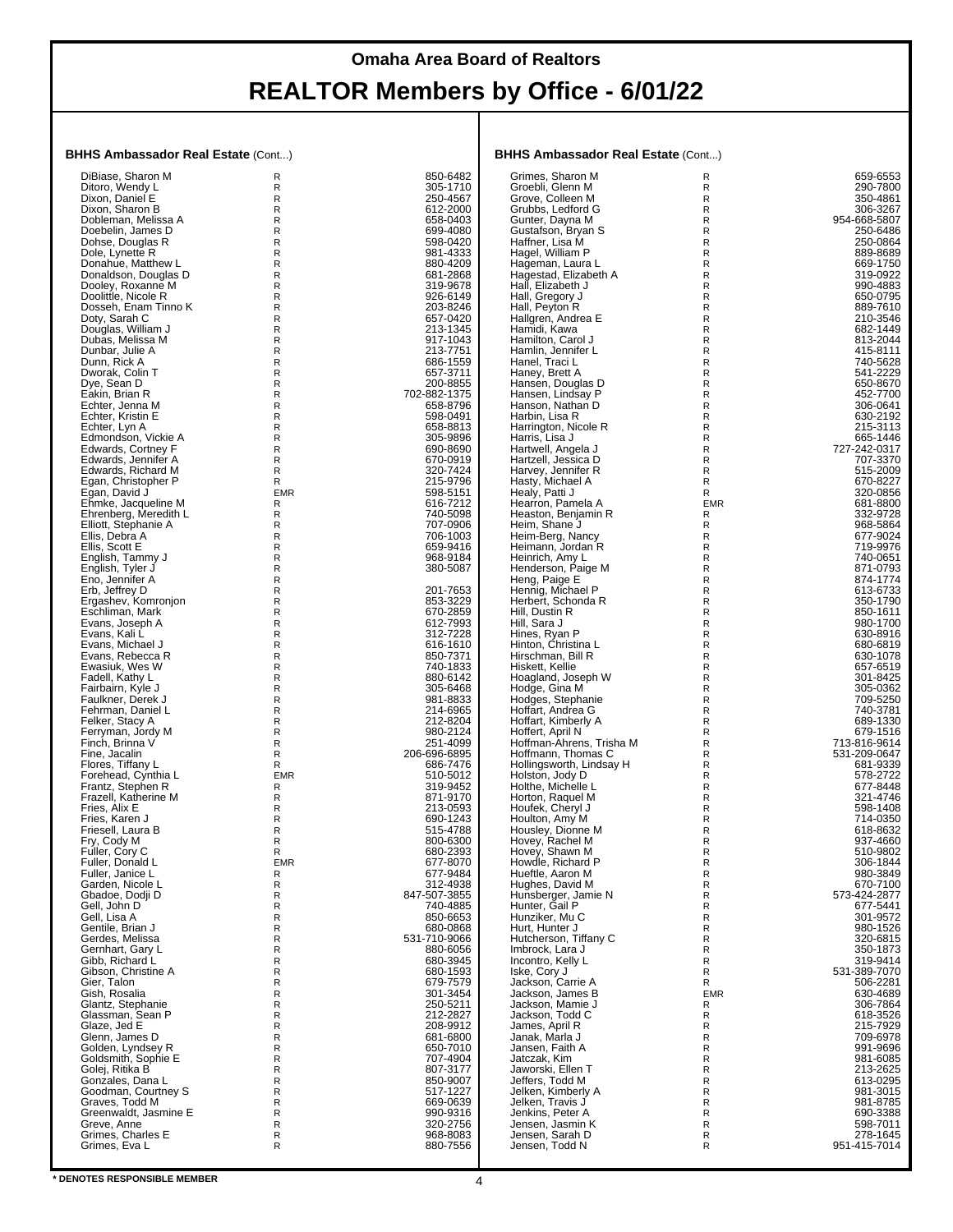#### **BHHS Ambassador Real Estate** (Cont...)

| Johnson, Bruce J       | R         | 968-7194     | Maw. Rebecca J                          | R            | 979-6296             |
|------------------------|-----------|--------------|-----------------------------------------|--------------|----------------------|
| Johnson, Christopher M | R         | 215-7739     | McCallum, Alisha R                      | R            | 979-1449             |
| Johnson, Derek         | R         | 507-276-9383 | McClary, Dianna L                       | $\mathsf R$  | 637-7277             |
|                        |           |              |                                         |              |                      |
| Johnson, Janis A       | R         | 676-8327     | McCoy, Andrew P                         | R            | 516-5251             |
| Johnson, Joel M        | R         | 957-4058     | McCoy, Kari V                           | $\mathsf R$  | 689-6693             |
| Jones, Gregory A       | R         | 594-4899     | McCune, Jason                           | $\mathsf{R}$ | 618-7921             |
| Jones, Holly L         | R         | 616-0781     | McEvoy, Marti A                         | R            | 670-0193             |
|                        |           |              |                                         |              |                      |
| Jones, Justin C        | R         | 618-6525     | McGee, Timothy I                        | ${\sf R}$    | 201-3109             |
| Jones, Lori R          | R         | 813-0215     | McGreer, Jill E                         | $\mathsf R$  | 990-4460             |
| Jordan, Melody A       | R         | 250-6997     | McKenna, Mary E                         | R            | 690-6620             |
| Kanne, Ricky J         | R         | 670-6644     | McKenzie, Kaylie M                      | ${\sf R}$    | 676-2913             |
|                        |           | 679-5380     | McKenzie, Kristin M                     | $\mathsf R$  | 926-6213             |
| Kanne, Taylor G        | R         |              |                                         |              |                      |
| Karas, Margaret A      | R         | 650-7468     | McKinley, Lishelle R                    | R            | 616-2436             |
| Karl, Lacey A          | R         | 617-3194     | Mead, Cheryl L                          | ${\sf R}$    | 630-7550             |
| Karnish, Donald L      | R         | 250-5744     | Melichar, Mary J                        | $\mathsf R$  | 871-3754             |
| Kavan, Colleen L       | R         | 981-7341     | Melsheimer, Stephanie L                 | R            | 531-777-4040         |
|                        |           |              |                                         |              |                      |
| Keating, JoEllen I     | R         | 598-0151     | Mendlik, Quinn N                        | $\mathsf R$  | 995-1632             |
| Kelley II, Patrick M   | R         | 850-3044     | Mielke, Lauren E                        | R            | 720-7161             |
| Kelley, Teresa L       | R         | 709-9233     | Miles, John R                           | <b>EMR</b>   | 598-0598             |
| Kelly, Elizabeth J     | R         | 871-7347     | Millard, Scott K                        | R            | 850-9659             |
|                        |           |              |                                         |              |                      |
| Kelly, Kaela R         | R         | 301-2789     | Miller, Aaron M                         | $\mathsf R$  | 659-6894             |
| Kennedy, Jacob J       | R         | 213-3959     | Miller, Carrie J                        | R            | 850-6688             |
| Kimsey, John D         | R         | 677-8839     | Miller, Laura A                         | ${\sf R}$    | 689-5284             |
| King, Brian J          | R         | 517-0500     | Miller, Mary L                          | $\mathsf{R}$ | 714-4026             |
|                        | R         | 612-0418     |                                         | R            | 990-3220             |
| King, Chad J           |           |              | Miller, Michael S                       |              |                      |
| Kinzey, Cynthia L      | R         |              | Miller, Toby M                          | ${\sf R}$    | 301-1858             |
| Kirk, Kelly S          | R         | 680-4153     | Milroy, Elaine M                        | $\mathsf R$  | 690-3735             |
| Klemke, Rochelle C     | R         | 650-2609     | Minassian, Melissa A                    | R            | 490-3799             |
|                        |           |              |                                         |              | 598-6803             |
| Kliewer, Shawn M       | R         | 981-1842     | Minnick, Benjamin F                     | ${\sf R}$    |                      |
| Knapp, Rachel C        | R         | 750-8330     | Miranda-Cruz. Karla J                   | $\mathsf R$  | 913-7486             |
| Knudsen, J. Scott      | R         | 680-7598     | Mirza, Jawad B                          | R            | 531-777-1700         |
| Knudsen, Sandra E      | R         | 689-0532     | Mixan, Allison                          | ${\sf R}$    | 619-0915             |
| Kohlbek, Brittany L    | R         | 913-6907     | Mixan, Gary A                           | $\mathsf R$  | 690-9095             |
|                        |           |              |                                         |              |                      |
| Kontz, Kelly S         | R         | 290-4972     | Moake, Aloha A                          | R            | 214-8697             |
| Kovar, Natalie A       | R         | 431-2104     | Modlin, Wesley J                        | ${\sf R}$    | 312-6049             |
| Kovar. Vicki L         | R         | 660-9300     | Mongar, Brian M                         | $\mathsf R$  | 880-8899             |
| Krakau, Jennifer J     | R         | 708-7462     | Mongar, Jamie L                         | R            | 740-0065             |
|                        |           |              |                                         |              |                      |
| Kramer, Judith W       | R         | 598-8424     | Moore, Tonya M                          | ${\sf R}$    | 889-2751             |
| Krier, Aaron S         | R         | 712-221-0378 | Morgan, Jennifer L                      | $\mathsf R$  | 216-1161             |
| Kronaizl, Tamarah M    | R         | 830-7811     | Morgan, Tracy L                         | R            | 660-6525             |
| Kuhl, Sue E            | R         | 680-1180     | Morris, Shari M                         | R            | Ext 6892<br>214-9580 |
| Kutler, Adam           | R         | 630-8035     | Morrison, James C                       | R            | 669-3021             |
|                        |           |              |                                         |              |                      |
| LaFleur, Steven        | R         | 780-1303     | Moss, Tasha K                           | R            | 612-6693             |
| Lame, Barbara L        | R         | 960-7375     | Moss, Todd A                            | ${\sf R}$    | 960-4220             |
| LaMontia, John J       | R         | 290-7940     | Mounce, Cassandra J                     | $\mathsf R$  | 310-2204             |
| Langendorfer, Dale     | R         | 689-7736     | Muchiri, Joe                            | R            | 715-0920             |
|                        |           |              |                                         |              |                      |
| Larsen, Steven R       | R         |              | Mueller, Hannah N                       | $\mathsf R$  | 699-4066             |
| Larson, Thor A         | R         | 317-8720     | Mueller, Jonathan M                     | R            | 672-2006             |
| Lauritsen, Julie A     | R         | 650-2203     | Mullen, Virginia H                      | R            | 250-3333             |
| Leach, Annali E        | R         | 714-5715     | Mumgaard, James E                       | ${\sf R}$    | 459-1374             |
|                        |           |              |                                         |              |                      |
| Leathers, Gayla M      | R         | 578-9837     | Navarrette, Nicholas M                  | $\mathsf R$  | 709-1016             |
| Leathers, Ted H        | R         | 707-6868     | Navin, Brett M                          | R            | 214-8762             |
| Leavelle, Noah B       | R         | 602-688-0524 | Nelson, Mischelle M                     | R            | 681-4196             |
| Leech, Trina           | R         | 203-4870     | Neussendorfer, Robert J                 | $\mathsf{R}$ | 510-4422             |
| Lehan, Tyler D         | R         | 547-3098     | Newman, Heather A                       | R            | 297-4158             |
|                        |           |              |                                         |              |                      |
| Leibowitz, David H     | R         | 598-1430     | Newman, Kathleen N                      | ${\sf R}$    | 968-1664             |
| Leingang, Amanda G     | R         | 769-5222     | Nicola, Tammy S                         | $\mathsf R$  | 708-6175             |
| Leise, Jeffrey J       | R         | 214-1515     | Nielsen, Larry R                        | R            | 707-1315             |
| Leisey, Shannon R      | R         | 216-9006     | Ninete, Cheryl A                        | R            | 214-1355             |
|                        |           |              |                                         |              | 850-4021             |
| *Leisey, Vincent W     | <b>DR</b> | 598-7299     | Nolan, William F                        | R            |                      |
| Lenser, Jeffrey S      | R         | 871-1008     | Novacek, Shannon K                      | R            | 802-4553             |
| Lentz, Lisa L          | R         | 214-3100     | Novak, Mary C                           | R            | 681-2452             |
| Lerdahl, Jill M        | R         | 880-9044     | Novotny, Christine L                    | R            | 708-3856             |
| Leuschen, Danielle M   | к         | 669-7780     | Novotny, Shelli M                       | к            | 250-7042             |
| Lewis-Harris, Jill E   | R         | 598-9121     | Nuckoles, Amy M                         | ${\sf R}$    | 843-367-4171         |
|                        |           |              |                                         |              |                      |
| Lippert, Angela K      | R         | 612-0708     | Nun, Robert C<br>Nun, Tamara C          | $\mathsf R$  | 730-1814             |
| Lipschultz, Debra E    | R         | 850-4896     |                                         | R            | 598-7739             |
| Littrel, Katelyn A     | R         | 659-1414     | O'Brien, Erin E                         | R            | 414-801-6302         |
| Lobo. Iris             | R         | 880-5572     | O'Connor, Kristine E                    | R            | 660-5444             |
| Long, Adam G           | R         | 686-9267     | O'Donnell, Joseph E                     | <b>EMR</b>   | 880-8323             |
|                        |           |              |                                         |              |                      |
| Long, Elizabeth        | R         | 699-7394     | O'Leary, Timothy J                      | R            | 312-7657             |
| Lovgren, Mason T       | R         | 740-0120     | O'Malley, Ashlee M<br>O'Shea, Desiree A | R            | 305-7570             |
| Luhrs, Nicholas J      | R         | 980-0248     |                                         | R            | 201-8372             |
| Luick, Connie M        | R         | 660-1460     | Oberndorfer, Alec E                     | ${\sf R}$    | 719-649-4834         |
| Maag, Jonathon D       | R         | 957-5401     | Oberto, Christine M                     | $\mathsf R$  | 213-8425             |
|                        |           |              |                                         |              |                      |
| Mahan, Amber           | R         | 218-8811     | Olson, Courtney L                       | R            | 889-3097             |
| Mahan, Andrew J        | R         | 315-8931     | Orellana, Christobal B                  | R            | 615-5530             |
| Maher, Cynthia M       | R         | 699-7272     | Ost, Sheila M                           | R            | 707-2176             |
| Mahoney, Melinda L     | R         | 415-3821     | Ostdiek, Carissa J                      | R            | 658-1350             |
|                        |           |              |                                         |              |                      |
| Majid, Dawood          | R         | 858-649-3356 | Oster, Andrea L                         | ${\sf R}$    | 699-4687             |
| Maley, Michael W       | R         | 981-7400     | Otis, Marie C                           | $\mathsf R$  | 670-8775             |
| Manuel, Roland L       | R         | 541-5148     | Owens, Megan N                          | R            | 689-4984             |
| Marasco, Brian C       | R         | 672-7777     | Pache, Diana J                          | R            | 214-3434             |
| Marasco, Nico Z        | R         | 677-7777     | Paczosa, Michelle K                     | R            | 708-4800             |
|                        |           |              |                                         |              |                      |
| Marshall, Caitlyn J    | R         | 980-6008     | Palmer, Brian M                         | R            | 578-7284             |
| Martens, Lori L        | R         | 616-4140     | Palmer, Michelle R                      | ${\sf R}$    | 312-1999             |
| Martin, Amanda S       | R         | 714-1961     | Parsons, Glenn E                        | $\mathsf{R}$ | 319-8857             |
| Martz, Kelsey L        | R         | 689-7677     | Patterson, Richard L                    | R            | 215-2426             |
| Matney, Kimberly J     | R         | 651-7497     | Patton, John M                          | R            | 210-8245             |
|                        |           |              |                                         |              |                      |
| Mattas, Christina      | R         | 718-6869     | Paul, Lori A                            | R            | 681-9371             |
|                        |           |              |                                         |              |                      |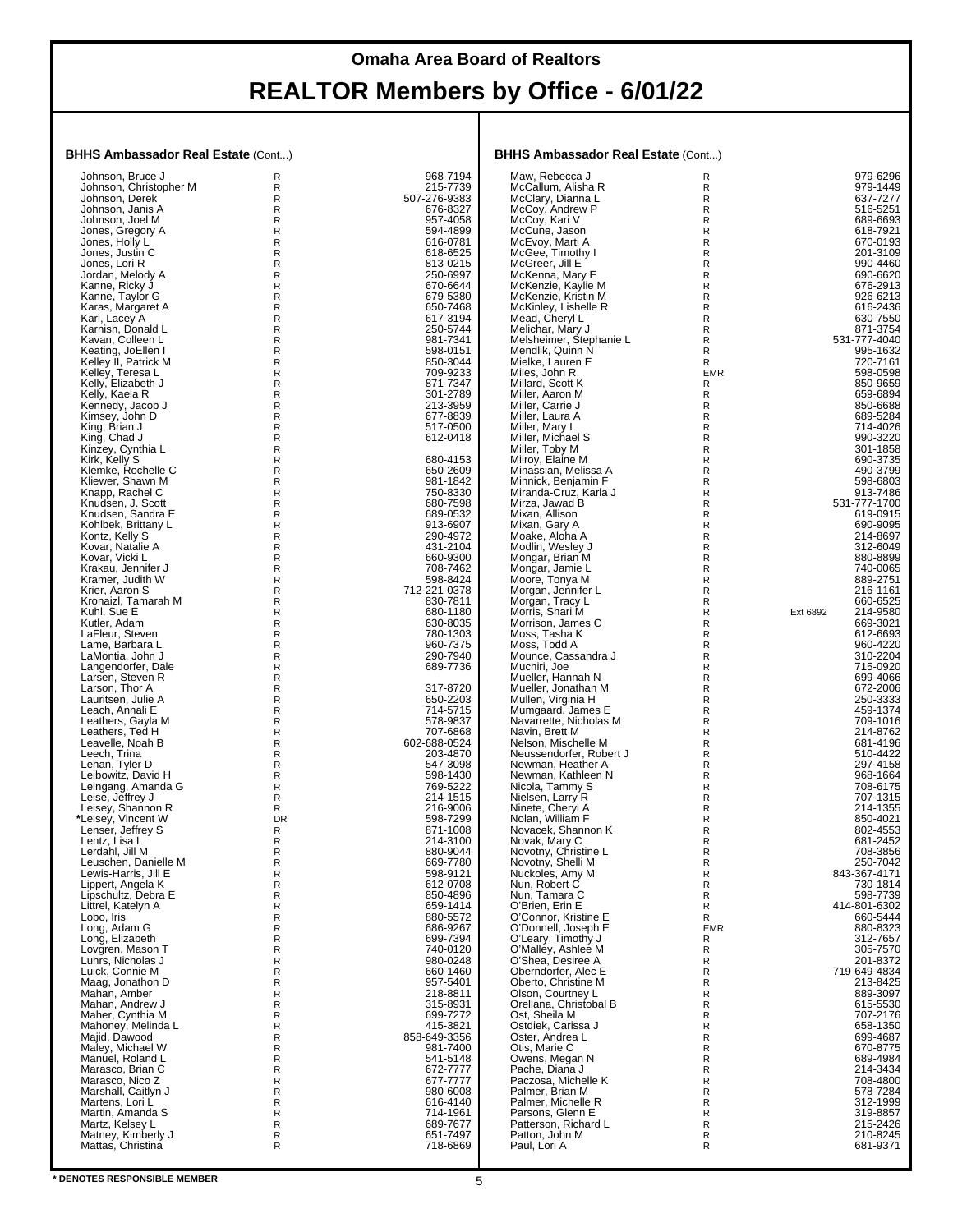#### **BHHS Ambassador Real Estate** (Cont...)

| Paulsen, Tracy G                        | <b>EMR</b> | 690-7525     | Snow, Tanner D                   | R            | 999-6710             |
|-----------------------------------------|------------|--------------|----------------------------------|--------------|----------------------|
| Pawloski, Joseph M                      | <b>EMR</b> | 677-2979     | Sookram, Aubrey C                | R            | 570-6910             |
| Peckham, Samantha                       | R          | 712-309-5959 | Souvannasoth, Anousone           | R            | 617-2240             |
| Pekas, Michael A                        | R          | 707-7551     | Spurgeon, Lyndel J               | R            | 960-7271             |
| Pelley, Kade D                          | R          | 332-8814     | Stanton, Michael R               | R            | 906-8197             |
| Penke, Bryce T                          | R          | 578-9006     | Stark, Jodi M                    | R            | 690-4650             |
| Person, Graham C                        | R          | 253-6047     | Starmer, Heather D               | R            | 707-2016             |
| Persson, Courtney K                     | R          | 290-4505     | Steskal, Heidi M                 | R            | 660-6712             |
| Peters. Christian Z                     | R          | 709-2389     | Stewart, Thomas E                | R            | 703-967-3041         |
| Petersen, Cassandra K                   | R          | 672-0425     | Stine, Grant G                   | R            | 850-7171             |
| Petersen, Jeffrey D                     | R          | 960-6823     | Stork, Mary T                    | R            | 657-2067             |
| Petersen, Vanessa L                     | R          | 369-0639     | Strang, Ryan M                   | R            | 813-0082             |
| Peterson, Candice L                     | R          | 708-3113     | Stuart, Steven C                 | R            | 319-5123             |
| Peterson, Charlotte K                   | R          | 575-8029     | Stuart, Tammy S                  | R            | 689-1769             |
| Peterson, Heather A                     | R          | 651-253-3079 | Sum, Ashley J                    | $\mathsf{R}$ | 880-7629             |
| Pettid. Michael J                       | R          | 871-8692     | Sutton, Charles T                | R            | 968-4287             |
| Pflaum, Kathryn A                       | R          | 740-2365     | Swanson, Kimberly L              | R            | 968-2690             |
| Piedrahita Escobar, Mayra               | R          | 712-223-3632 | Swanson, William G               | R            | 679-6566             |
| Pierce, Matthew M                       | R          | 712-520-7812 | Swassing, Rebecca M              | R            | 880-8321             |
| Pinney, Conner E                        | R          | 710-2885     | Sway, Amanda M                   | R            | 403-9196             |
| Pliego, Adolfo                          | R          | 359-3999     | Syrek, Abbie M                   | R            | 850-1695             |
| Poole, Michael E                        | R          | 301-2999     | Tartaglia, Julie A               | R            | 215-2156             |
| Poppen, Denise E                        | R          | 880-7700     | Taylor, Kimmylea                 | R            | 680-7383             |
| Posey II, James N                       | R          | 660-9700     | Tederman, Matthew L              | R            | 308-529-0152         |
| Prevenas, Peter P                       | R          | 815-440-5793 | Tesnar, Carrie N                 | R            | 773-606-0925         |
| Prouse, Shawn T                         | R          | 955-9058     | Tesnar, Michael J                | R            | 509-7271             |
| Pruess, Christin L                      | R          | 917-2266     | Thoma, Jackson A                 | R            | 619-7842             |
| Pura, Dionisio A                        | R          | 712-310-5850 | Thoma, Theresa A                 | R            | 319-4851             |
| Quinlan. Maureen A                      | R          | 690-9354     | Thomas, Ashonte T                | R            | 480-280-9557         |
|                                         |            | 672-6010     |                                  |              |                      |
| Quinlan, Thomas M<br>Rahmanzai, Abdul J | R<br>R     | 237-9309     | Thomas, Lezlie A<br>Thommi, Mary | R<br>R       | 525-3098<br>650-6940 |
|                                         |            |              |                                  |              |                      |
| Randazzo, Paul J                        | R          | 598-5979     | Thompson, Brett A                | R            | 709-6995             |
| Rasmussen, Pamela A                     | R          | 658-1969     | Thompson, Devon R                | R            | 201-1043             |
| Reavis, Christine M                     | R          | 531-210-0340 | Thompson, Patricia M             | R            | 895-6606             |
| Reed, Aja L                             | R          | 995-9861     | Thomsen, Nichole A               | R            | 620-5114             |
| Reinig, Christina A                     | R          | 677-7099     | Thorell, Mike A                  | R            | 319-2310             |
| Reischl, Sara D                         | R          | 659-0440     | Tichauer, Fred N                 | R            | 679-3914             |
| Renner, Mark A                          | <b>EMR</b> | 690-1687     | Toebben, Jennifer A              | R            | 681-8966             |
| Richardson, Lisa R                      | R          | 320-5751     | Torczon, Jennifer M              | R            | 881-1834             |
| Rickard, Erik C                         | R          | 658-9827     | Torres, Elvin O                  | R            | 913-4131             |
| Rios, Jose A                            | R          | 981-8333     | Trabold, Amanda N                | R            | 677-9264             |
| Robar, Dawn C                           | R          | 968-1762     | Trelles, Tori C                  | R            | 201-7838             |
| Robben, Brandon M                       | R          | 669-6504     | Trelles, Tyler                   | R            | 812-6984             |
| Rogers, Rebecca J                       | R          | 968-0616     | Troia, Desiree L                 | R            | 968-1879             |
| Rosen CRS, Toni K                       | <b>EMR</b> | 630-8664     | Trout, Nathalie                  | R            | 310-7832             |
| Rosseter, Sean D                        | R          | 504-8055     | Turco, Kevin P                   | R            | 312-4960             |
| Rosso, Larry V                          | R          | 306-1423     | Turner, Angela J                 | R            | 612-3888             |
| Rosso-Gill, Shelby R                    | R          | 637-7522     | Tusa, Gary E                     | R            | 689-8872             |
| Roy, Michelle A                         | R          | 880-2122     | Tyler, Sherri L                  | R            | 651-9890             |
| Ruh, Terilynn                           | R          | 968-5180     | Ugland, Sharon K                 | R            | 334-2474             |
| Ruwe, Mark L                            | R          | 719-8173     | Uhing, Dean G                    | R            | 709-0727             |
| Ruwe, Michelle L                        | R          | 630-7060     | Uttecht, Sarah                   | R            | 570-7708             |
| Ryan, LaVonne J                         | R          | 312-4804     | Vacanti, Traci K                 | R            | 672-9071             |
| Sadofsky, Paul S                        | R          | 680-7268     | Valdez, Anthony R                | R            | 880-0906             |
| Saint, Travis J                         | R          | 517-1303     | Van Wycke, Erin R                | R            | 585-590-7510         |
| Salem, Jeffrey A                        | R          | 598-5549     | VanHerpen, Stephen G             | R            | 301-9032             |
| Salem, Shannon M                        | R          | 990-0179     | Venditte, Don R                  | R            | 740-4240             |
| Sare, Kurt A                            | R          | 881-7958     | Venteicher, Jeff D               | R            | 699-7038             |
| Sass, Jill K                            | R          | 689-2316     | Villafuerte, Brian S             | R            | 990-6610             |
| Satorie, Spencer J                      | R          | 660-6263     | Vint, Georgianna                 | R            | 690-1578             |
| Sayles, Casey A                         | R          | 990-9521     | Vogt, Delaney L                  | R            | 641-4481             |
| Scalise, Abigail                        | R          | 637-2184     | Vogt, Scott M                    | R            | 650-6960             |
| Schade, Trevor D                        | R          | 850-3808     | Voogd, Kevin E                   | R            | 740-6766             |
| Schaefer, Scott A                       | R          | 955-9095     | Wadzinski, Paul J                | R            | 250-1330             |
| Scharp, Dennis L                        | R          | 214-7411     | Wakefield, Bobbie L              | R            | 943-7107             |
| Schinco, Amy J                          | R          | 871-5767     | Wakefield, Brodie D              | R            | 278-1009             |
| Schmidt. Dawn M                         | R          | 681-2282     | Walker, Christine E              | R            | 968-0390             |
| Schneider, Debra K                      | R          | 510-6078     | Walker, Haley N                  | R            | 208-9539             |
| Schober, Haley M                        | R          | 350-1603     | Walsh, Patrick M                 | R            | 714-2269             |
| Schram, Danielle L                      | R          | 618-3259     | Walters, Darrell E               | R            | 210-8936             |
| Schulze, Kyle K                         | R          | 699-2220     | Walz Jr, John H                  | R            | 312-1181             |
| Schwarz, Laura A                        | R          | 740-5121     | Wanninger, Grace V               | R            | 881-6989             |
| Schwarz, Ryan N                         | R          | 740-8949     | Warren, Clay A                   | R            | 427-3686             |
| Sears Thompson, Katherine A             | R          | 670-0005     | Watts, Sara A                    | R            | 659-0384             |
| Sedivy, Brenda L                        | R          | 706-1969     | Wayne, Brandon B                 | R            | 706-3960             |
| Sellin-Kurtz, Chapin L                  | R          | 658-5114     | Weeder, Teresa F                 | R            | 651-0772             |
| Shanahan, Justin L                      | R          | 778-0901     | Wehner II II, Mark T             | R            | 672-7670             |
| Shivers-Laughlin, Tieesha               | R          | 800-8694     | Wehner, Mark T                   | <b>EMR</b>   | 676-0101             |
| Shoemaker, Vanessa A                    | R          | 915-1211     | Wehner, Therese A                | R            | 670-0101             |
| Short, Samantha R                       | R          | 616-8960     | Weimer, Lacey R                  | R            | 330-502-4881         |
| Shull, Angela L                         | R          | 960-2598     | Weisbeck, Laine A                | R            | 650-4744             |
| Sievers, Desire J                       | R          | 740-5420     | Welch, Wendy M                   | R            | 968-4293             |
| Simmonds, Amanda J                      | R          | 981-3045     | Wellsandt CRS, Joann C           | R            | 598-6067             |
| Simon, Scott A                          | R          | 531-375-1263 | Wertheim, Andrew T               | R            | 306-9799             |
| Skradski Luhrs, Rachel A                | R          | 650-4727     | Wertheim, Robert B               | R            | 510-8093             |
| Sledge, Kathy L                         | R          | 598-6863     | Westerhaus, Joseph G             | R            | 578-2100             |
| Smith, Courtney B                       | R          | 677-7012     | Westerlin, Dixie J               | R            | 210-9133             |
| Smith, Lynn L                           | R          | 990-4587     | Westover, Jeffrey D              | R            | 443-2372             |
| Smith, S A Chip                         | R          | 690-2447     | Weyen, Deanna N                  | R            | 699-6944             |
| Smith, Susan L                          | R          | 290-6659     | Whisler, Tawni L                 | R            | 670-3463             |
|                                         |            |              |                                  |              |                      |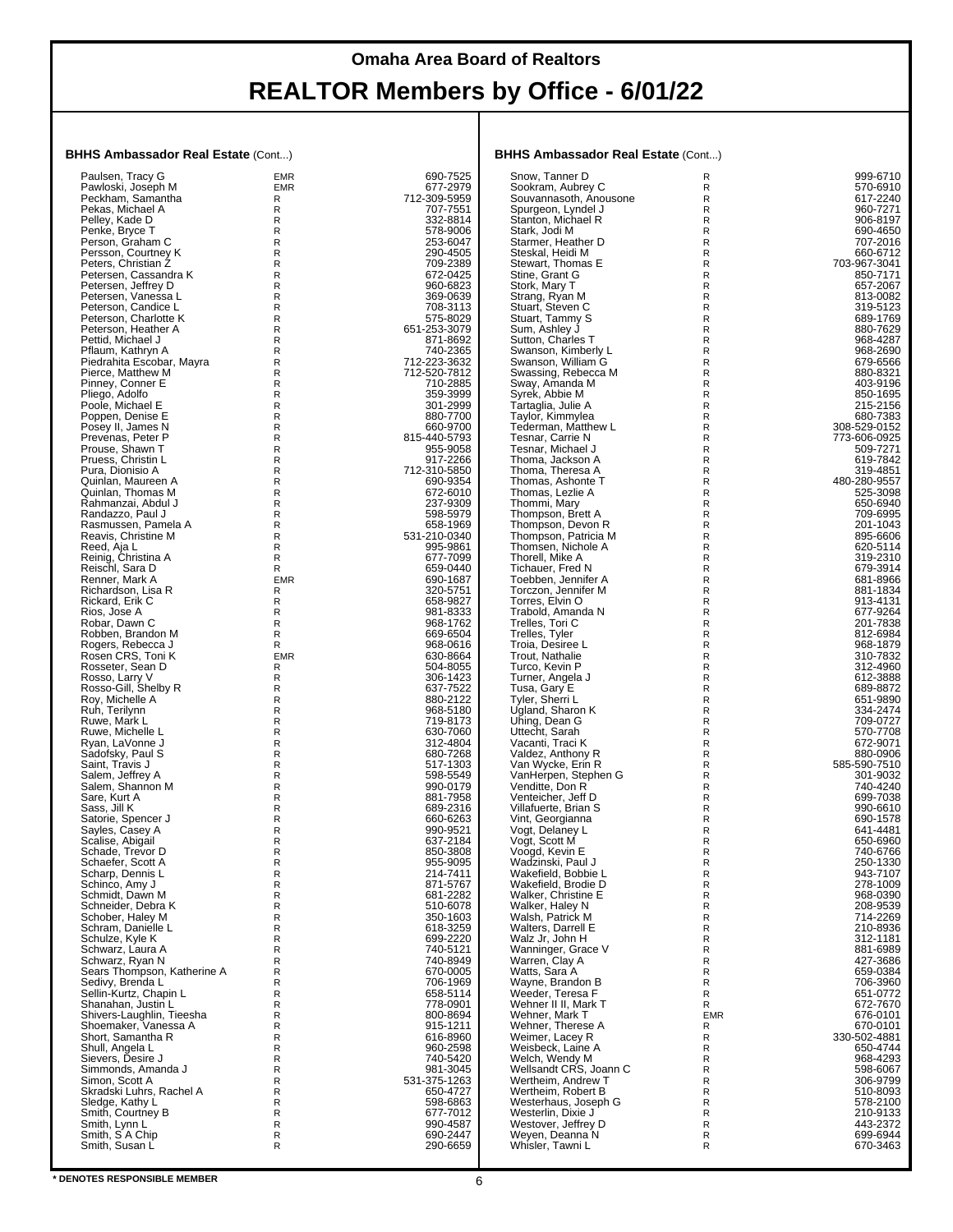#### **BHHS Ambassador Real Estate** (Cont...)

| <b>DNNO AIIIDASSAUVI REALESLALE (CONILI)</b>               |                            |                         | <b>DNNJ AIIIDASSAUVI KEAI ESIAIE</b> (CONI)  |                 |                          |
|------------------------------------------------------------|----------------------------|-------------------------|----------------------------------------------|-----------------|--------------------------|
| White, Kellie M                                            | R                          | 871-4565                | Hollendieck, Russell J                       | R               | 708-0324                 |
| Wieck, Michelle C                                          | R                          | 981-4463                | Kosiski, Trisha R                            | R               | 630-3515                 |
| Wieczorek, Terrance A<br>Wiegert, Margaret M               | $\mathsf{R}$<br>R          | 213-9009<br>578-1825    | Lingelbach, Mary B                           | R<br>R          | 250-6062<br>651-3559     |
| Wieser, Matthew J                                          | $\mathsf R$                | 413-0097                | Lorraine, Julie A<br>Meyer, Deborah L        | R               | 320-7916                 |
| Wikoff, Darryl E                                           | $\mathsf R$                | 968-1773                | Myers, Kathryn A                             | R               | 660-7468                 |
| Williams, April L                                          | R                          | 301-3012                | Nelsen, Krystal K                            | R               | 660-4235                 |
| Wilson, Price A                                            | R                          | 810-5888                | Nickerson, Rochelle J                        | R               | 531-600-0679             |
| Wimer, Dale A<br>Withem, Helga K                           | R<br><b>EMR</b>            | 720-7418<br>689-4246    | O'Bryan, Donald J<br>Picha, Shannon D        | R<br>R          | 515-8073<br>297-0658     |
| Wood, Amber                                                | R                          | 370-9663                | Rau Gray, Debra L                            | R               | 598-3327                 |
| Woods, Andrew J                                            | R                          | 651-3457                | Robarge, Cindy K                             | R               | 680-1064                 |
| Woolmore, Kathryn J                                        | R                          | 312-4807                | Rogers, Elizabeth A                          | R               | 212-4743                 |
| Worner, Lorrin E                                           | R<br>${\sf R}$             | 889-8919<br>212-0199    | Roth, Michele L<br>Sabaliauskas, Peter V     | R<br>R          | 515-4698<br>250-3431     |
| Wragge, Brian J<br>Wright, Meagan M                        | $\mathsf R$                | 739-1646                | Scarlett, Patricia A                         | R               | 679-8595                 |
| Wullschleger, Ryan J                                       | $\mathsf R$                | 415-1213                | Scherich, Steven L                           | R               | 699-2272                 |
| Wurstner, Jacqueline M                                     | $\mathsf R$                | 681-0711                | Sotak, Leanne M                              | R               | 210-5598                 |
| Wyman, Lisa M<br>Wyman CRS, Marlene M                      | $\mathsf R$<br>R           | 515-8118<br>659-8090    | Tadich, Kristeen A<br>Treantos, Alexandria L | R<br>R          | 203-7445<br>659-9532     |
| Yaeger, Maggie R                                           | $\mathsf R$                | 525-3544                | Tu, Jeff X                                   | R               | 208-6143                 |
| Yap, Soik M                                                | $\mathsf R$                | 212-4278                | *Tuzzio-Petak, Jennifer A                    | R               | 740-4662                 |
| Young, Mary K                                              | $\mathsf R$                |                         | Vance, Angela W                              | R               | 677-8437                 |
| Young, Scott A<br>Zach, Trevor A                           | $\mathsf R$                | 290-0236                | Wilson, Brian A                              | R               | 850-0731                 |
| Zaller, Dawn M                                             | $\mathsf R$<br>R           | 312-8216<br>212-0039    | <b>BHHS Ambassador Real Estate</b>           |                 |                          |
| Zendejas, Raymond M                                        | $\mathsf R$                | 813-5226                | 10404 Essex Ct Ste 201                       |                 | 333-7000                 |
| Ziegler, Ian K                                             | R                          | 212-3419                | Omaha, NE 68114                              |                 |                          |
| Zych, Brian S                                              | R                          | 718-5800                | Web Page:www.bhhsamb.com                     |                 |                          |
| Zych, Tracy L                                              | $\mathsf{R}$               | 718-5800                | Allen, John C<br>Andersen, Rob               | <b>EMR</b><br>R | 578-3079                 |
| <b>BHHS Ambassador Real Estate</b>                         |                            |                         | Andersen, Tiffany M                          | R               | 639-5440                 |
| 331 Village Pointe Plz                                     |                            | 493-4663                | Arrasmith, Chris D                           | R               | 913-4141                 |
| Omaha, NE 68118                                            |                            | Fax493-4805             | Baratta, Sandra A                            | R               | 672-0233                 |
| Web Page:www.bhhsamb.com<br>Ballan, Scot J                 | R                          | 699-7700                | Barrett, Gregory A<br>Barrett, John C        | R<br><b>EMR</b> | 651-7823<br>670-9387     |
| Bauer, Christopher A                                       | R                          | 510-1300                | Barrett, Kathryn A                           | R               | 598-5811                 |
| Beckman, Kenneth S                                         | R                          | 957-5491                | Barsell, Helen                               | R               | 320-4031                 |
| Benes, Troy R                                              | ${\sf R}$                  | 658-6522                | Bartel Bliss, Lisa M                         | R               | 689-4010                 |
| Blackmon, Michael J<br>Boltinghouse, Britney S             | $\mathsf R$<br>$\mathsf R$ | 981-7337<br>957-4481    | Bartusek, Todd S<br>Bergman, Mayce A         | R<br>R          | 215-7383<br>660-2345     |
| Briley, Adam M                                             | ${\sf R}$                  | 614-6922                | Berke, Danielle R                            | R               | 605-759-4993             |
| Briley, Allison M                                          | $\mathsf R$                | 658-1391                | Best, Brian D                                | R               | 650-0431                 |
| Chu, Jeffrey W                                             | $\mathsf R$                | 517-6319                | Betz, Connie J                               | R               | 880-9027                 |
| Ciochon, Trina L<br>Elliott, Sallie M                      | ${\sf R}$<br>$\mathsf R$   | 202-1319<br>630-5953    | Birnstihl, Jason D                           | R<br>R          | 669-0415<br>612-0596     |
| Emsick, Shona B                                            | $\mathsf R$                | 968-3629                | Boutchyard, Steven J<br>Boyles, Jo           | R               | 578-4822                 |
| Gustafson, Michelle R                                      | $\mathsf R$                | 290-7021                | Brian, John                                  | R               | 979-3141                 |
| Hodge, Tiffany A                                           | $\mathsf R$                | 980-3284                | Brown, Amy R                                 | R               | 308-631-4072             |
| Horn, Aaron J                                              | $\mathsf R$                | 612-5163                | Burford, Judith K                            | R               |                          |
| Hughes, Diane M<br>Lane, Andrea D                          | ${\sf R}$<br>$\mathsf R$   | 218-7489<br>306-5255    | Campbell, Andrew I<br>Carpenter, Gary L      | R<br>R          | 350-5742<br>680-7000     |
| Leisey, Jay T                                              | $\mathsf R$                | 214-6474                | Carpenter, Linda M                           | R               | 680-7032                 |
| Mollak, Chelsea T                                          | ${\sf R}$                  | 682-1086                | Cawley, Cynthia M                            | R               | 415-8881                 |
| Mueller, Staci A                                           | $\mathsf R$                | 699-0067                | Cerveny, Robert L                            | R               | 598-3335                 |
| Peng, Shirley<br>Potter, Ryan M                            | $\mathsf R$<br>${\sf R}$   | 882-2378<br>917-7847    | Chiles III, Jo-el H<br>Choi, Laura U         | R<br>R          | 512-3329<br>810-3747     |
| Scheef, Adam J                                             | $\mathsf R$                | 990-5739                | Cohen, Alan L                                | <b>EMR</b>      | 690-1591                 |
| Schreiner, Rachael R                                       | R                          | 594-4555                | Cohen, Anne I                                | <b>EMR</b>      | 850-4161                 |
| Schultz, Eileen M<br>Thomas, Brian A                       | R<br><b>EMR</b>            | 669-5607<br>677-3000    | Cohen, Martin I<br>Conway, Marianne          | R<br>R          | 690-1591<br>250-2888     |
| Watson, Adam J                                             | R                          | 708-0615                | Coover, David J                              | R               | 676-4604                 |
|                                                            |                            |                         | Cutchall, Cory C                             | R               | 968-2572                 |
| <b>BHHS Ambassador Real Estate</b>                         |                            |                         | Dempsey, Robert M                            | R               | 659-7377                 |
| 331 Village Pointe Plz<br>Omaha, NE 68118                  |                            | 493-4663<br>Fax493-4805 | Dobson, Thomas J<br>Elliot, Kathleen L       | R<br>R          | 708-4778<br>714-4111     |
| Web Page:www.bhhsamb.com                                   |                            |                         | Friberg, Joni J                              | R               | 702-290-2887             |
| Bennett, Tamara S                                          | R                          | 676-7013                | Garrett, Kevin                               | R               | 890-9992                 |
|                                                            |                            |                         | Gehrki, Joseph D                             | R               | 598-4656                 |
| <b>BHHS Ambassador Real Estate</b><br>774 Olson Dr Ste 105 |                            | 292-2200                | Gehrki, Karen E<br>Graham, Mackenzie         | R<br>R          | 541-4832<br>531-721-8997 |
| Papillion, NE 68046                                        |                            | Fax697-4445             | Gregor, Thomas A                             | R               | 659-9170                 |
| Web Page:www.bhhsamb.com                                   |                            |                         | Griffin, Carl E                              | R               | 415-1333                 |
| Alberts, Marla J                                           | R                          | 681-6943                | Griffith, Justin T                           | R               | 515-5878                 |
| Anderson, Angelina F                                       | R<br>$\mathsf R$           | 452-0080<br>215-6715    | Gustafson, Debra A<br>Gustafson, John G      | R<br>R          | 213-6247<br>319-6120     |
| Bartling, Jill M<br>Blocker, Tanya N                       | $\mathsf R$                | 850-8455                | Halvorson, Andrew H                          | R               | 639-0775                 |
| Boganowski, Deborah K                                      | $\mathsf R$                | 690-5252                | Hansen, Amy S                                | R               | 639-4820                 |
| Burns, Stephanie M                                         | R                          | 957-2878                | Holcomb, Linda M                             | R               | 213-2222                 |
| Cox, Kathy L                                               | R                          | 639-5524                | Hubschman, Lisa A<br>Jarosz. Elzbieta E      | R               | 850-5660                 |
| Davis, Sandra A<br>Doggett, Kimberly                       | ${\sf R}$<br>$\mathsf R$   | 709-7920<br>670-8139    | Jenkins, Derek D                             | R<br>R          | 203-7306<br>689-1622     |
| Edmondson, Jennifer M                                      | R                          | 706-3651                | Jenkins, Vickie L                            | R               | 689-4940                 |
| Ervin, Lee A                                               | $\mathsf R$                | 515-0923                | Jennings, Karen K                            | R               | 290-6296                 |
| Flynn, Mary K                                              | R                          | 740-0212                | Johnson, Rusty W                             | R               | 738-0131                 |
| George, Deanna K<br>George, Michael W                      | R<br>R                     | 321-0017<br>637-2231    | Jones, Alicia M<br>Jones, Suzanne F          | R<br>R          | 312-1474<br>850-6613     |
| Griffin, Betty S                                           | R                          | 612-4305                | Kellerman, James C                           | R               | 850-9004                 |
| Griffin, Mitchell D                                        | R                          | 659-8568                | Kelly, Eileen M                              | R               | 630-5259                 |
| Haynes, Matt E                                             | $\mathsf R$                | 681-2080                | Kesick, Carolyn J                            | <b>EMR</b>      | 669-0940                 |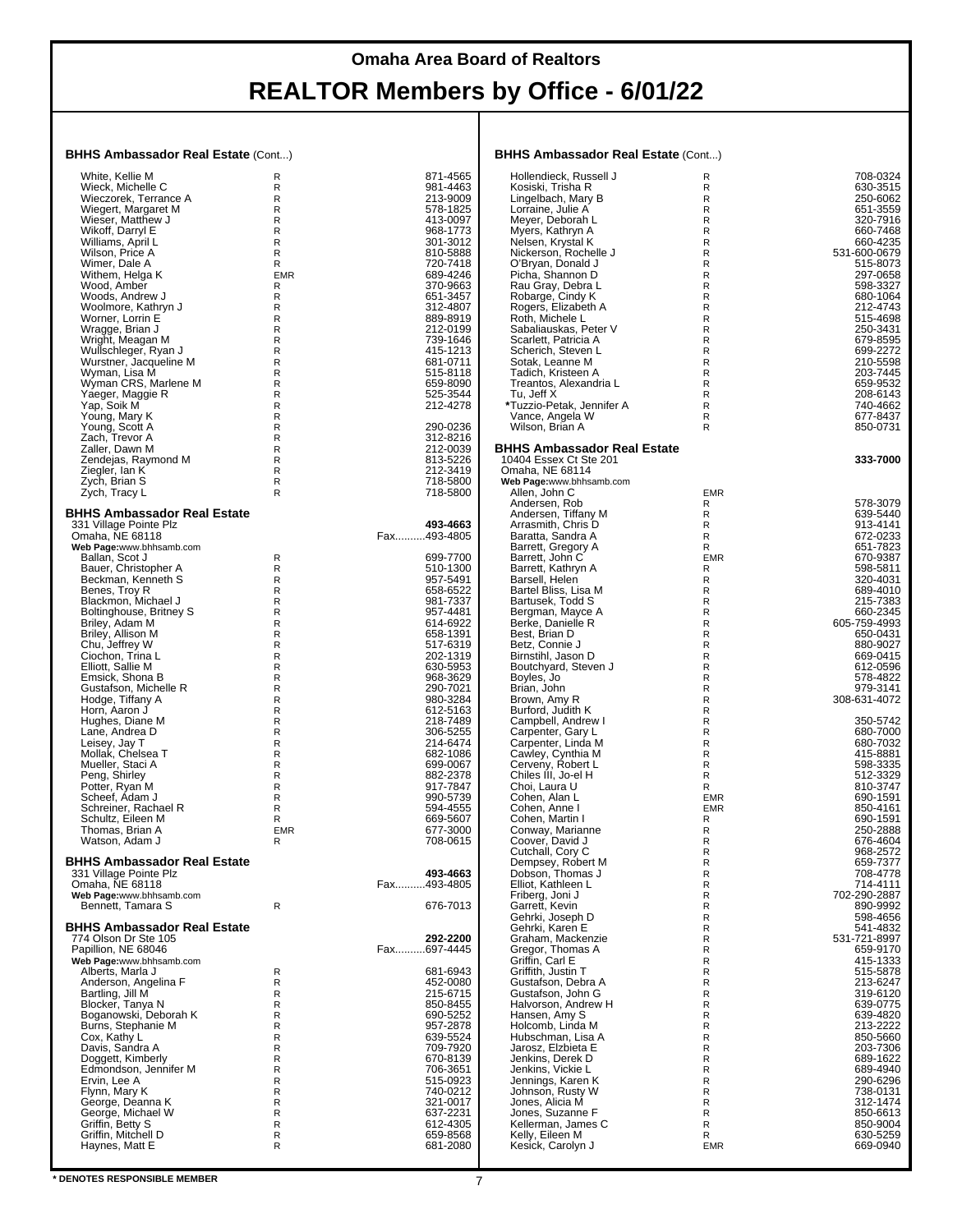| Kluthe, Ryann W                           | R          | 750-3370             |
|-------------------------------------------|------------|----------------------|
| Knox, Thomas E                            | R          | 321-4822             |
| Kollman-Bhandari, Elizabeth J             | R          | 943-7230             |
| Krasne, Terri L                           | <b>EMR</b> | 690-5282             |
| Lakers, Maren E                           | R          | 308-383-0912         |
| Lanphier, Kathy J                         | R          | 670-1040             |
| *Leaders, Mark A                          | EMR        | 677-4729             |
| Leffler, Rhonda A                         | R          | 739-3408             |
| Lehan, Carol H                            | R          | 630-4230             |
| Leo, Michelle R                           | R          | 679-6869             |
| Lessmann, Judith J                        | R          | 708-1663             |
| Lind, Don A<br>Litz, Cassandra M          | R<br>R     | 660-5463<br>380-6363 |
| Liu, Xiang                                | R          | 201-8197             |
| Lovgren, William L                        | R          | 990-0632             |
| Luefschuetz, Frieda C                     | R          | 850-0499             |
| Maas, Carla                               | R          | 332-8263             |
| Marcuzzo, Erin C                          | R          | 770-8289             |
| Marquiss, Danette R                       | R          | 659-2099             |
| Martin, Joseph R                          | R          | 350-8212             |
| Mattson, Nicole M                         | R          | 681-4141             |
| McGargill, Anne J                         | R          | 676-3080             |
| McGill, Craig A                           | EMR        | 493-2524             |
| Miller, Barbara J                         | R          | 669-5965             |
| Nelson, Carole A                          | R          | 208-7679             |
| Novotny, Haley M                          | R          | 960-9162             |
| Olson, Beth A                             | R          | 319-6957             |
| Onishchuk, Liubov V                       | R          | 619-3224             |
| Ostapowicz, Zbyszek K                     | R          | 612-2628             |
| Pauley-Kelly, Kerri J                     | R          | 290-0353             |
| Porter, Sarah M                           | R          | 214-9260             |
| Proctor, Benjamin R<br>Putnam, Anne E     | R<br>R     | 965-1848<br>690-4840 |
| Reeker, Katherine E                       | R          | 658-1228             |
| Reeker, Thomas E                          | R          | 658-0832             |
| Roberson, Brandi J                        | R          | 612-9427             |
| Roberts, Alyson R                         | R          | 578-2862             |
| Roth, Kenneth D                           | R          | 689-5555             |
| Rouch CRS, Kathryn J                      | R          | 679-4803             |
| Roxburgh, Lynnette M                      | R          | 679-5327             |
| Ryan-Zuniga, Tammy J                      | R          | 712-326-7502         |
| Santamaria, Crystal L                     | R          | 681-4522             |
| Schmitz, Carla A                          | R          | 415-6939             |
| Scott, Chad J                             | R          | 598-1080             |
| Selk, Patricia A                          | R          | 697-4210             |
| Shekhtman, Michael                        | R          | 979-1572             |
| Shudak Cohen, Kathy R                     | R          | 972-7728             |
| Spain, Sheryl A<br>Sterba, Fae M          | R<br>R     | 598-3551<br>250-4446 |
| Stivers, Andrew J                         | R          | 312-0086             |
| Swirczek, Holly F                         | R          | 214-7484             |
| Tamayo, Anthony C                         | R          | 594-7740             |
| Tisdel, Robert J                          | R          | 699-3927             |
| Townsend, Ann M                           | R          | 706-3037             |
| Townsend, Peter J                         | R          | 707-0214             |
| Trim, Tamara R                            | R          | 341-2212             |
| Turner, Melissa J                         | R          | 630-9346             |
| Turner, Sandra L                          | EMR        | 850-4216             |
| Vacanti, Courtney C                       | R          | 659-9333             |
| Vasko, Perri N                            | R          | 881-7583             |
| Vermaas, Renae M                          | R          | 504-2966             |
| Vermeer-Kesick, Zachary T                 | R          | 619-6398             |
| Von Dollen, Linda J                       | R          | 359-0597             |
| VonTersch, Margaret J                     | R          | 680-8230             |
| Walsh, Maureen A                          | R          | 690-1121             |
| Watje, Jessica A                          | R<br>R     | 650-6442             |
| Weinert, Catherine S<br>Wichman, Connie K | EMR        | 630-3531<br>676-6207 |
| Wolf, Edward M                            | R          | 657-0793             |
| Woodke, Drew T                            | R          | 740-6811             |
| Wulf, Nicole R                            | R          | 676-1652             |
| Zach, Margaret M                          | R          | 598-0603             |
|                                           |            |                      |
| Big Omaha Realty                          |            |                      |
| 17622 Douglas Cir                         |            | 680-8448             |
| Omaha, NE 68118                           |            |                      |
| Web Page:www.bigomaharealty.com           |            |                      |
| Buss, Grant A                             | R          | 452-0130             |
| *Deeb, Van C                              | DR         | 680-8448             |
| Manske, James D                           | R<br>R     | 660-3453             |
| Powers, Sean L                            |            | 661-0000             |
| <b>BJH Appraisal Services</b>             |            |                      |
| 3115 N 95th St                            |            | 657-4660             |
| Omaha, NE 68134-4605                      |            | Fax571-7199          |
| Web Page:www.omahaappraiser.com           |            |                      |
| *Herink, Brian J                          | DR         | 657-4660             |
|                                           |            |                      |
|                                           |            |                      |

| <b>Bradley Brown Real Estate LLC</b>                      |                 |                             |
|-----------------------------------------------------------|-----------------|-----------------------------|
| PO Box 579                                                |                 | 965-9058                    |
| Valley, NE 68064<br>Web Page:www.archistructure.com       |                 | Fax965-9073                 |
| *Brown, Bradly A                                          | DR              | 965-9058                    |
| <b>Brink Residential Appr Service</b>                     |                 |                             |
| PO Box 21<br>Murray, NE 68409-2043                        |                 | 296-0568<br>Fax888-607-1703 |
| Web Page:brinkappraisals.com                              |                 |                             |
| *Brink, Debra                                             | DR              | 598-1538                    |
| Building Bridges Real Estate                              |                 |                             |
| 2111 S 67th St Ste 307<br>Omaha, NE 68106                 |                 | 906-1799                    |
| Web Page:bbres.com                                        |                 |                             |
| *McCaskill, Marcus E                                      | DR              | 906-1799                    |
| <b>Burke &amp; Associates</b><br>1462 Fairway Cir         |                 | 679-6099                    |
| Ashland, NE 68003                                         |                 |                             |
| *Burke, Timothy D<br>Gress, Christine L                   | <b>DR</b><br>R  | 679-6099<br>651-0198        |
| Miller, Sheryl L                                          | R               | 430-0605                    |
| <b>Coldwell Banker NHS R E</b>                            |                 |                             |
| 4230 Pioneer Woods Dr Suite A<br>Lincoln, NE 68506        |                 | 489-9071<br>Fax866-424-1386 |
| Web Page:www.cb-nhs.com                                   |                 |                             |
| *Robinson, Brent A                                        | <b>DR</b>       | 531-375-0156                |
| Cambridge Realty LLC                                      |                 |                             |
| 2411 N 187 Ave<br>Elkhorn, NE 68022                       |                 | 990-7719                    |
| Web Page:www.cambridgehomesomaha.com/<br>Beckner, Heidi J | R               | 677-6106                    |
| *Henry, Shawn D                                           | DR              | 990-7719                    |
| <b>Camston Property Partners LLC</b>                      |                 |                             |
| 2017 S 80th Ave                                           |                 | 209-0212                    |
| Omaha, NE 68124<br>Web Page:camstonproperties.com         |                 |                             |
| *Fruechtenicht, Beau J                                    | DR              | 209-0212                    |
| Capital Estates, LLC                                      |                 |                             |
| 500 Willow Ave, Suite 215<br>Council Bluffs, IA 51503     |                 | 915-3652                    |
| Fernandez, Giselle N                                      | R               | 626-664-3945                |
| Rose, Nolan J<br>*Sindt, Bradley B                        | R<br>DR         | 707-1320<br>712-789-0518    |
|                                                           |                 |                             |
| <b>CDM Appraisals</b><br>5006 N 93rd St                   |                 | 933-5549                    |
| P O Box 34579                                             |                 | Fax933-6324                 |
| Omaha, NE 68134<br>Web Page:www.cdmappraisals.com         |                 |                             |
| Closman, Jeffrey S<br>*Moos, Tammy M                      | R<br><b>DR</b>  |                             |
|                                                           |                 |                             |
| <b>Celebrity Homes Inc</b><br>14002 L St                  |                 | 896-3100                    |
| Omaha, NE 68137-1575                                      |                 | Fax896-6734                 |
| Web Page:www.celebrityhomesomaha.com<br>Daly, Sherri A    | R               | 708-2421                    |
| Heidvogel, Ericka L                                       | R<br>R          | 917-4888<br>669-4171        |
| Hourigan, Shelley E<br>Johnson, Brooke L                  | R               | 650-4121                    |
| Lang, Monica M                                            | R<br>R          | 689-3315<br>943-8773        |
| Lee, David A<br>Lofgren, Lucas D                          | R               | 380-8147                    |
| Lohr-Woodward, Julie A                                    | R               | 981-2158                    |
| *McGuire, Shawn P<br>Pfeffer, Kurt F                      | <b>DR</b><br>R  | 598-0580<br>681-6760        |
| Polsley, Cristine R                                       | R               | 660-5049                    |
| Price, Gary L<br>Rosenthal, Scott A                       | R<br>R          | 630-8500<br>215-3480        |
| Smart, Tamara M                                           | R               | 955-9507                    |
| Stansberry, Karen K<br>Stanton, Tiffany T                 | R<br>R          | 650-8684<br>689-7434        |
| Teggart, Carol A                                          | R               | 960-8837                    |
| <b>CENTURY 21 Century Real Estate</b>                     |                 |                             |
| c/o Mark Hart                                             |                 | 291-4800                    |
| 2200 Harvell Dr<br>Bellevue, NE 68005-2900                |                 | Fax291-2100                 |
| Web Page:www.century21century.com                         |                 |                             |
| Amoura, Jo Anne W<br>Amoura, Medhet C                     | <b>EMR</b><br>R | 981-6677<br>250-7958        |
| Arnold, Kimberly L                                        | R               | 714-2241                    |
| Bartolo Antonio, Erwin B<br>Brodersen, Amy J              | R<br>R          | 531-203-4115<br>306-1290    |
| Chavez-Shirley, Sebastian                                 | R               | 401-1967                    |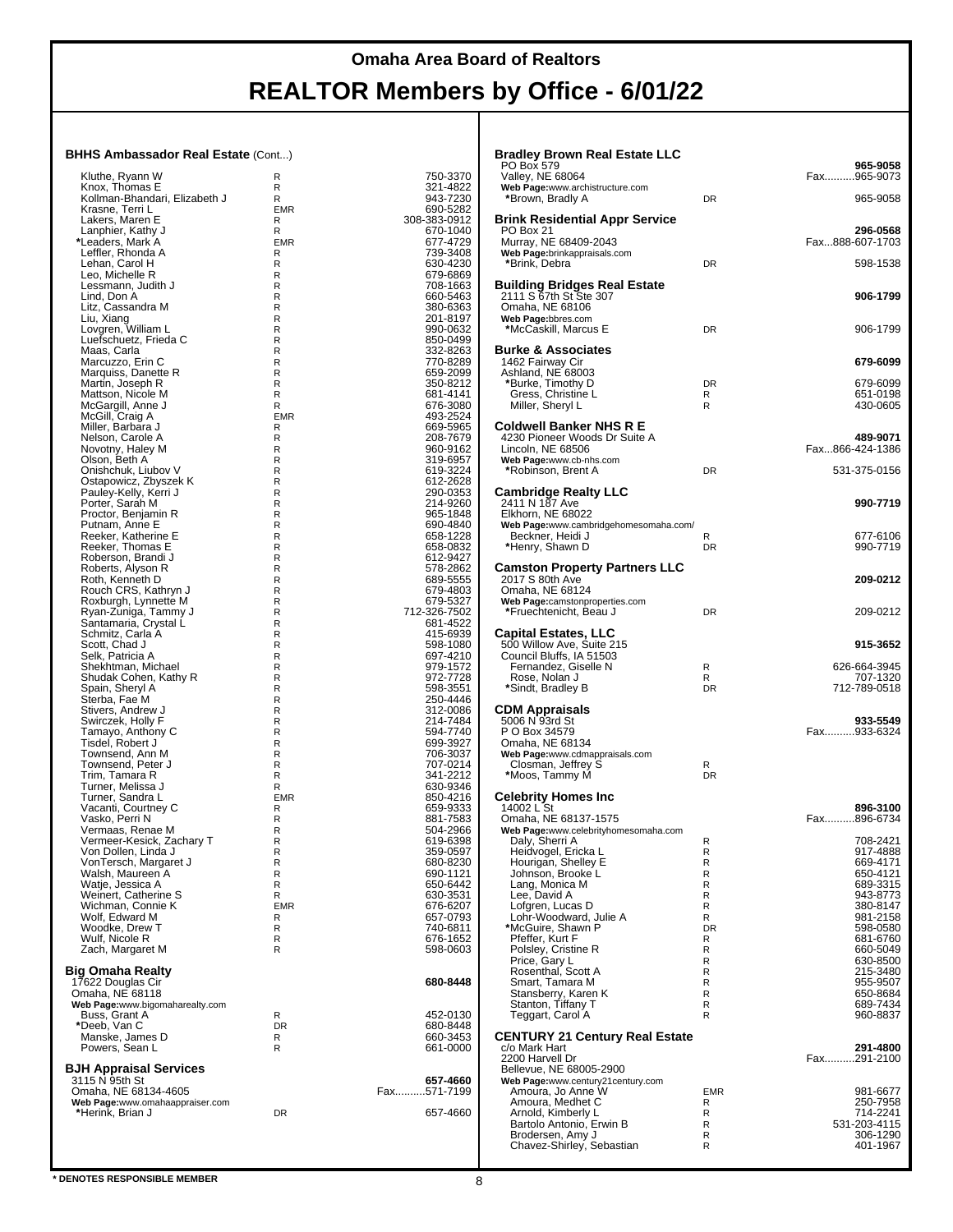### **Omaha Area Board of Realtors**

# **REALTOR Members by Office - 6/01/22**

#### **CENTURY 21 Century Real Estate** (Cont...)

| Cook, Douglas P<br>DiGiacomo, Ted P<br>Flock, Sharon I<br>Foral, Tanya A<br>Gruhn 3, Clayton P<br>Guillebeaux, Laura A<br>*Hart, Curtis J<br>Hart, Mark D<br>Hart, Melanie L<br>Hart, Tina L<br>Hervert, Laura J<br>Hunt, Veronica P<br>Janousek, Joseph C<br>Johnson, Adam T<br>Kim, Hasook S<br>Leonard, Charles W<br>Lewis, Robert G<br>Mitchell, Felix D<br>Olsen, Bridget A<br>Packett, Elizabeth A<br>Spann, Austin T<br>Thomas, Sylvester<br>Todero, Gina J<br>Turner, Shanna L<br>Van Briesen, Kent L<br>Wagner, Stephen T<br>Yao, Hsiang W | R<br>R<br>R<br>R<br>R<br>R<br><b>DR</b><br>R<br>R<br>R<br>R<br>R<br>R<br>R<br>R<br>R<br>R<br>R<br>R<br>R<br>R<br>R<br>R<br>R<br>R<br>R<br>R | 578-3344<br>490-3085<br>599-9375<br>670-0778<br>296-2600<br>850-3075<br>Ext 124<br>690-7243<br>690-3010<br>779-1900<br>690-6091<br>917-8664<br>319-8390<br>213-6755<br>206-3816<br>214-6127<br>578-3788<br>707-1082<br>813-6795<br>218-6021<br>812-2579<br>662-322-7292<br>708-2844<br>210-4462<br>712-420-9491<br>215-6573<br>871-7849<br>677-1558 |  |
|-----------------------------------------------------------------------------------------------------------------------------------------------------------------------------------------------------------------------------------------------------------------------------------------------------------------------------------------------------------------------------------------------------------------------------------------------------------------------------------------------------------------------------------------------------|---------------------------------------------------------------------------------------------------------------------------------------------|-----------------------------------------------------------------------------------------------------------------------------------------------------------------------------------------------------------------------------------------------------------------------------------------------------------------------------------------------------|--|
| <b>Cerny Land Home &amp; Auction LLC</b><br>403 Š Lakeview Way<br>Ashland, NE 68003                                                                                                                                                                                                                                                                                                                                                                                                                                                                 |                                                                                                                                             | 521-2062                                                                                                                                                                                                                                                                                                                                            |  |
| Web Page:www.cernylandandhome.com/index.html<br>*Cerny, Michael R<br>Frana, Jake E<br>Wischmann, Kyra L                                                                                                                                                                                                                                                                                                                                                                                                                                             | R<br>R                                                                                                                                      | 670-3875<br>525-8835<br>309-9739                                                                                                                                                                                                                                                                                                                    |  |
| <b>Charleston Homes Realty LLC</b><br>3803 N 153rd St Ste 200<br>Omaha, NE 68116-5176                                                                                                                                                                                                                                                                                                                                                                                                                                                               |                                                                                                                                             | 933-7224<br>Fax933-7257                                                                                                                                                                                                                                                                                                                             |  |
| Web Page:www.charlestonhomesomaha.com<br>Baumert, Nicole A<br>*Ediger, Luke B<br>Fosdick, Kimberly J<br>Hartzell, Cindy L<br>Kearney, Justyn A<br>Lemieux, Anna M<br>Lepert, Mari L<br>Stodola, Courtney J                                                                                                                                                                                                                                                                                                                                          | R<br>DR<br>R<br>R<br>R<br>R<br>R<br>R                                                                                                       | 714-6105<br>708-6064<br>689-3474<br>708-4810<br>926-8153<br>669-9916<br>960-6561<br>639-7114                                                                                                                                                                                                                                                        |  |
| Citywide Appraisals Inc<br>PO Box 241566<br>Omaha, NE 68124                                                                                                                                                                                                                                                                                                                                                                                                                                                                                         |                                                                                                                                             | 614-3206<br>Fax614-7055                                                                                                                                                                                                                                                                                                                             |  |
| Web Page:www.citywideappraisalsnet<br>*Cherica, John A<br>Jacobs, Megan J<br>Phillips, Michaela                                                                                                                                                                                                                                                                                                                                                                                                                                                     | DR<br>R<br>R                                                                                                                                | 639-2221<br>210-3559<br>515-2323                                                                                                                                                                                                                                                                                                                    |  |
| <b>CNC Realty LLC</b><br>13936 Gold Cir<br>Omaha, NE 68144<br>Web Page: The CNCTeam.com                                                                                                                                                                                                                                                                                                                                                                                                                                                             |                                                                                                                                             | 575-0569                                                                                                                                                                                                                                                                                                                                            |  |
| *Chadwick II, Charles N<br><b>Richard J Coder Broker</b>                                                                                                                                                                                                                                                                                                                                                                                                                                                                                            | DR                                                                                                                                          | 575-0803                                                                                                                                                                                                                                                                                                                                            |  |
| 5621 N 141 Cir<br>Omaha, NE 68164<br>*Coder, Richard J                                                                                                                                                                                                                                                                                                                                                                                                                                                                                              | DR                                                                                                                                          | 493-9449<br>Fax493-9469                                                                                                                                                                                                                                                                                                                             |  |
| <b>Coldwell Banker NHS RE</b><br>1079 N 205th St<br>Elkhorn, NE 68022<br>Web Page:www.cb-nhs.com                                                                                                                                                                                                                                                                                                                                                                                                                                                    |                                                                                                                                             | 592-9200                                                                                                                                                                                                                                                                                                                                            |  |
| Abboud, Mark F<br>Abboud, Nicholas J<br>Alexander, Fred S<br>Allison, Kendra L                                                                                                                                                                                                                                                                                                                                                                                                                                                                      | EMR<br>R<br>R<br>R<br>R                                                                                                                     | 598-3900<br>850-6666<br>312-0727<br>415-8875                                                                                                                                                                                                                                                                                                        |  |
| Barnett, Paul E<br>Bloemer, Aaron<br>Brasch, Jason R<br>Brutsche, Timothy L<br>Campagna, Michael R                                                                                                                                                                                                                                                                                                                                                                                                                                                  | R<br>R<br>R<br>R                                                                                                                            | 871-7285<br>660-4639<br>401-9632<br>598-0788<br>917-0222                                                                                                                                                                                                                                                                                            |  |
| Clark, Dennis W<br>Clark, Pamela A<br>Conley, Michael J<br>Curren, Kristi D<br>Dick, Veronica J<br>Dillenburg Sr, Drew J<br>Drowne, Christopher J<br>Dubuc Pedersen, Danielle D<br>Dungan, Mark S                                                                                                                                                                                                                                                                                                                                                   | R<br>R<br>R<br>R<br>R<br>R<br>R<br>R<br>R                                                                                                   | 990-6194<br>630-0223<br>218-7136<br>889-0368<br>960-1366<br>880-9009<br>968-4000<br>616-4895                                                                                                                                                                                                                                                        |  |

#### **Coldwell Banker NHS RE** (Cont...)

| Fleming, David E<br>Flott, Mark G<br>Hallmark, Bryce<br>Hauptman, Melissa A<br>Hauschild, Todd E                                                                                                                                                                                                                                         | R<br>R<br>R<br>R<br>R<br>R                                                   | 813-6293<br>637-7037<br>515-975-9491<br>881-5686<br>515-5819                                                                                                                     |
|------------------------------------------------------------------------------------------------------------------------------------------------------------------------------------------------------------------------------------------------------------------------------------------------------------------------------------------|------------------------------------------------------------------------------|----------------------------------------------------------------------------------------------------------------------------------------------------------------------------------|
| Hays, David J<br>Holcomb, David Christ<br>Holstein, James A<br>Jantz, Ashley D<br>Jensen, Nicholas R<br>Kava, John A<br>Kays, Brian E<br>Kenzy, Hayli A<br>Knapp, Camilla L<br>Konopik, Amy J<br>Langford, Rachel S<br>Larsen, Laura<br>Lindstrom, Kelly A<br>Llewellyn, James C<br>McClellan, Richard S<br>Memije Gonzalez, Jose Abel A | R<br>R<br>R<br>R<br>R<br>R<br>R<br>R<br>R<br>R<br>R<br>R<br>R<br>R<br>R<br>R | 905-1366<br>670-3451<br>707-8530<br>212-5746<br>981-7231<br>740-0187<br>660-3296<br>609-8465<br>281-3391<br>917-6308<br>517-8002<br>690-7070<br>651-2024<br>658-8512<br>215-1547 |
| Metschke, Rachell A<br>Mills, George R<br>Minikus, James L<br>Mitchell, Debra J<br>Morgan, Megan<br>Morgan, Oliver J<br>Nelsen, Jeffrey L                                                                                                                                                                                                | <b>EMR</b><br>R<br>R<br>R<br>R<br>R                                          | 702-767-8988<br>598-1810<br>214-8012<br>980-2086<br>980-2079<br>612-4600                                                                                                         |
| O'Donnell, Christina M<br>Paddack, Holly<br>Patricelli, Gary A<br>Percosky III, Constant F<br>Peterson, Anne M<br>Peterson, Jodi A<br>Robinson, Heidi J                                                                                                                                                                                  | R<br>R<br>R<br>R<br>R<br>R<br>R                                              | 516-6324<br>960-3920<br>639-7762<br>968-0490<br>308-440-4524<br>510-1094<br>531-375-0171                                                                                         |
| Roundy, DeeAnn C<br>Sandnes, Sven R<br>Sanjurjo, Laura A<br>Schwarz, Cynthia M<br>Seu, Jung S<br>Sheldon, Jocelyn J<br>Snyder, Katie J                                                                                                                                                                                                   | R<br>R<br>R<br>R<br>R<br>R<br>R                                              | 435-512-5455<br>669-5933<br>630-2408<br>598-4728<br>598-7712<br>677-8816<br>215-9233                                                                                             |
| Soucek, Amber R<br>Stanton, Elizabeth J<br>Sutton, Scott B<br>Uhing, Keith A<br>Washington, Tamerra F<br>Wessling, Kenneth A<br>Wetzel, Sheri D<br>Wilcox, Jason A<br>Wolkins, Stanley D                                                                                                                                                 | R<br>R<br>R<br>R<br>R<br>R<br>R<br>R<br>R                                    | 957-8421<br>297-5676<br>706-2325<br>677-6354<br>686-3624<br>850-4775<br>306-1397<br>995-9992<br>740-4214                                                                         |
| Wordekemper, Norman J<br>Zimmer, Judy C<br>Coldwell Banker NHS RE<br>1079 N 205th St                                                                                                                                                                                                                                                     | <b>EMR</b><br>R                                                              | 320-6676<br>813-5555<br>489-9071                                                                                                                                                 |
| Elkhorn, NE 68022<br>Web Page:www.cb-nhs.com<br>Matson, Stephanie L<br>Pugh, Ian M                                                                                                                                                                                                                                                       | R<br>R                                                                       | 297-2416<br>813-4217                                                                                                                                                             |
| The Colfax Group LLC<br>19368 Blaine St<br>Omaha, NE 68135<br>Weimer, Katherine L                                                                                                                                                                                                                                                        | R                                                                            | 915-3344<br>968-9579                                                                                                                                                             |
| *Womack, Christopher L<br>Compass Real Estate Services<br>2821 S 32 Ave<br>Omaha, NE 68105                                                                                                                                                                                                                                               | <b>DR</b>                                                                    | 915-1828<br>397-5522<br>Fax866-397-0110                                                                                                                                          |
| *Lorenz, Michaela L<br>Cornerstone Commercial Real Es<br>10840 Old Mill Road #100<br>Omaha, NE 68154                                                                                                                                                                                                                                     | <b>DR</b>                                                                    | 397-5522<br>345-3400<br>Fax345-1593                                                                                                                                              |
| Web Page:www.ccresomaha.com<br>*Kucera, Michael G<br>Cramton Company Real Estate                                                                                                                                                                                                                                                         | <b>DR</b>                                                                    |                                                                                                                                                                                  |
| 5614 N 116th Ave Cir<br>Omaha, NE 68164-1426<br>Web Page:cramtoncompany.com<br>*Grierson, Helen L                                                                                                                                                                                                                                        | <b>DR</b>                                                                    | 963-0038<br>Fax963-0113<br>639-7624                                                                                                                                              |
| Deer Creek Realty & Mgmt LLC<br>12512 Read St<br>Omaha, NE 68142<br>Web Page:www.dlsomaha.com                                                                                                                                                                                                                                            |                                                                              | 650-2294                                                                                                                                                                         |
| *Schmit, Daniel A                                                                                                                                                                                                                                                                                                                        | <b>DR</b>                                                                    |                                                                                                                                                                                  |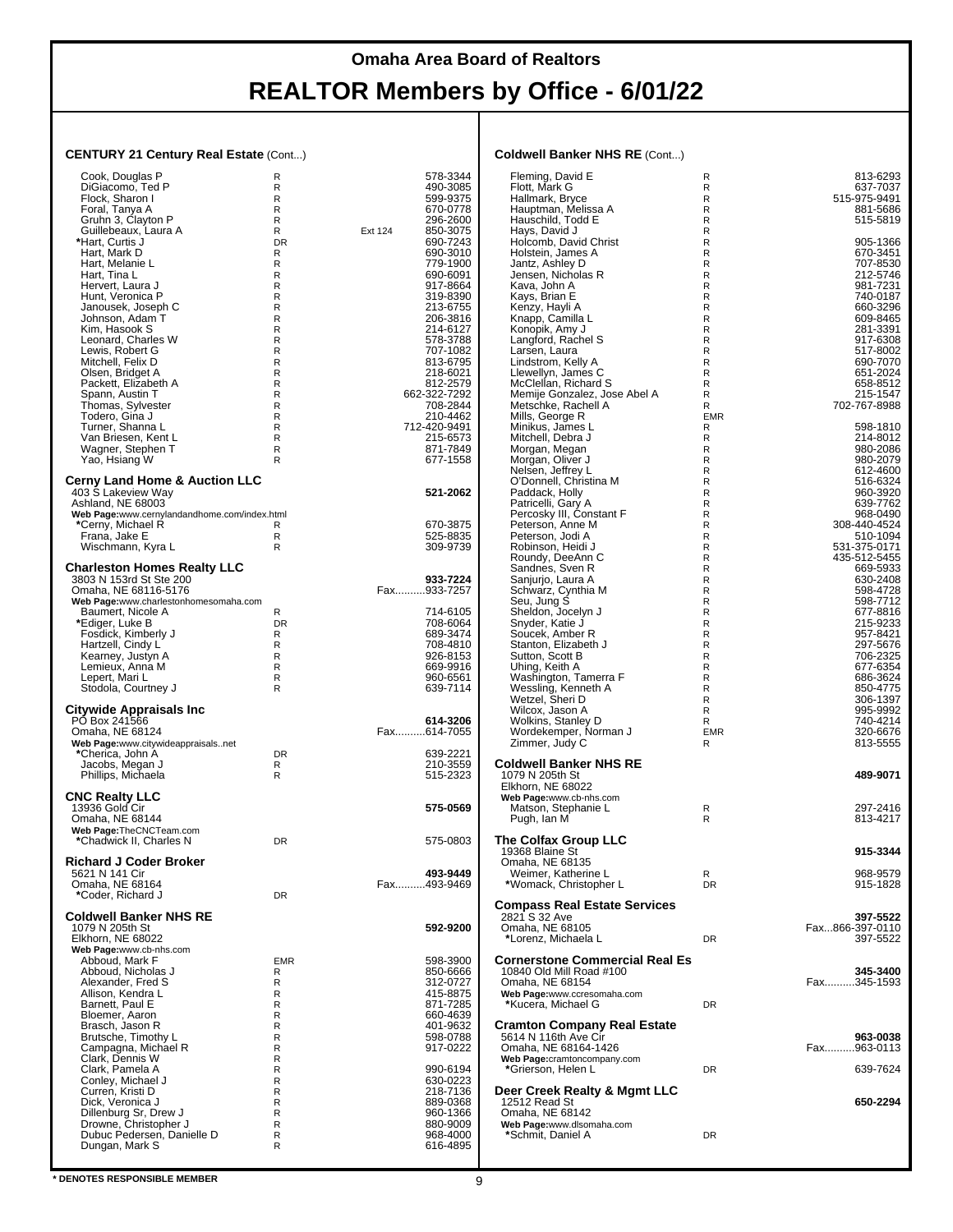| <b>Dial Equities Inc</b>                              |                   | 408-4020                 | NP Dodge RE Sales Inc 148Dodge (Cont)           |                             |                      |
|-------------------------------------------------------|-------------------|--------------------------|-------------------------------------------------|-----------------------------|----------------------|
| 10703 J St Ste 103<br>Omaha, NE 68127                 |                   | Fax408-4720              | Riedmann, Coleen A                              | R                           | 681-0074             |
| Web Page:www.dialequities.com                         |                   |                          | Rohwer, John H                                  | $\mathsf R$                 | 677-1111             |
| *Clatanoff, Daniel P                                  | <b>DR</b>         | 321-5500                 | Rooker, David L<br>Rosenthal, Mary K            | R<br>R                      | 490-4444<br>490-3410 |
| NP Dodge RE Sales Inc 87Dodge                         |                   |                          | Roth, Paul M                                    | R                           | 651-3333             |
| 8701 W Dodge Rd #300                                  |                   | 397-4900                 | Salistean, Nanci L                              | <b>EMR</b>                  | 689-1001             |
| Omaha, NE 68114                                       |                   | Fax398-5232              | Schumacher, Richard G                           | R                           | 972-900-6110         |
| Web Page:www.npdodge.com<br>*Anderson, Jill M         | <b>DR</b>         | 618-9984                 | Spence, Daniel A<br>Steinacher, Susan K         | R<br>R                      | 658-9199<br>598-0215 |
| Eurich, Amy S                                         | R                 | 216-8136                 | Strauss, Lynette C                              | <b>EMR</b>                  | 669-2222             |
| Klug, Susan E                                         | R                 | 301-8979                 | Sullivan, Duane R                               | <b>EMR</b>                  | 681-9040             |
| McBride, Alexandria R<br>Monarrez Diaz-Kelsey, Judith | R<br>R            | 517-8442<br>554-3818     | Temme Jr., Joseph H<br>Thomas, Shari A          | <b>EMR</b><br>R             | 680-9596<br>658-9927 |
| Pietrantoni-Elliott, Rozalind A                       | R                 | 507-0268                 | Troshynski, Jason P                             | $\mathsf R$                 | 212-8026             |
| Riedmann, Michael L                                   | R                 | 680-5008                 | Turner, Jamal D                                 | R                           | 770-9283             |
| Sindelar, Mary S                                      | R<br>R            | 651-1237                 | Williams, Jacqueline J                          | R                           | 680-2369             |
| Tedesco, Brian K                                      |                   | 917-708-0895             | NP Dodge RE Sales Inc 204Dodge                  |                             |                      |
| NP Dodge RE Sales Inc 148Dodge                        |                   |                          | 613 N 204th Ave Cir                             |                             | 951-5008             |
| 501 N 148th St                                        |                   | 333-5008                 | Elkhorn, NE 68022                               |                             | Fax951-5007          |
| Omaha, NE 68154-4653<br>Web Page:www.npdodge.com      |                   | Fax333-1914              | Web Page:www.npdodge.com<br>Andrade, Maria C    | R                           | 915-0807             |
| Adcox, Richard W                                      | R                 | 676-7425                 | Bauer, Eric E                                   | R                           | 689-7313             |
| Andresen, John J                                      | <b>EMR</b>        | 681-7540                 | Bingham, Teresa M                               | R                           | 208-6696             |
| Blankenau, Mark F<br>Blazek, Elisa A                  | R<br>R            | 960-9704<br>672-9090     | Black, William S<br>Blight, Thomas D            | R<br><b>EMR</b>             | 681-1576<br>639-0904 |
| Blecha, Chelsea R                                     | R                 | 818-373-9234             | Briggs, Michael L                               | R                           | 630-1830             |
| Blecha, Justin M                                      | R                 | 981-3205                 | Brown, Belva J                                  | <b>EMR</b>                  | 681-7774             |
| Borsheim. Victoria L                                  | $\mathsf R$       | 350-0354                 | Cavanaugh, Andrea A                             | R                           | 415-4591             |
| Brockman, Callie J<br>Brown, Kirstin L                | $\mathsf R$<br>R  | 575-8897<br>651-8061     | Chmiel, Cheryl A<br>Christie, Joshua D          | $\mathsf R$<br>$\mathsf R$  | 690-7780<br>639-0804 |
| Chapman, Mary J                                       | $\mathsf R$       | 658-8315                 | Cliffords, Anthony V                            | $\mathsf R$                 | 860-0022             |
| Chingren, Cody J                                      | R                 | 469-1571                 | Czerwinski, Lisa M                              | $\mathsf R$                 | 630-0809             |
| Ciochon-Lichter, Linda K<br>Cohen, Arlene S           | <b>EMR</b>        | 680-2875                 | Dizona, Joel M                                  | $\mathsf R$<br>$\mathsf R$  | 616-6410             |
| Creger, Kristi K                                      | R<br>R            | 598-7916<br>689-4159     | Elsberry, Jeffery S                             | $\mathsf R$                 | 690-0900<br>960-3253 |
| Deasy, Sheila M                                       | R                 | 213-2610                 | English, Shawn M<br>Evans, Dianne L             | $\mathsf R$                 | 681-2011             |
| Deprez. Brian S                                       | $\mathsf R$       | 210-8554                 | Flott-Puls, Lynnette M                          | $\mathsf R$                 | 680-1476             |
| Deprez, Nicole L<br>Duffy, Matthew E                  | R<br>$\mathsf{R}$ | 213-9090<br>980-0421     | Flynn, Kathleen M<br>Freeman, Herbert L         | R<br><b>EMR</b>             | 981-5692<br>689-4000 |
| Dunn, Russell D                                       | $\mathsf R$       | 669-9550                 | Frickel, Ryan K                                 | $\mathsf R$                 | 321-1021             |
| Faber, Todd M                                         | $\mathsf R$       | 319-8656                 | Glover-Pew, Laurie A                            | $\mathsf R$                 | 315-9105             |
| Faulkner, David J                                     | R                 | 677-0620                 | Hancock, Susan M                                | ${\sf R}$                   | 215-7700             |
| Faulkner, Janice A<br>Filipi, Matthew D               | $\mathsf R$<br>R  | 677-0620<br>699-4757     | Hanson, John J<br>Hardy, John A                 | $\mathsf R$<br>$\mathsf{R}$ | 981-8950<br>639-8558 |
| Gray, Tiffany M                                       | R                 | 677-1635                 | Hascall, Karen A                                | $\mathsf R$                 | 680-3002             |
| Haer, Gregory G                                       | R                 | 677-8380                 | Hergert, Julie R                                | $\mathsf R$                 | 676-0005             |
| Hazen, Gage T<br>Helligso Blaschko, Trisha L          | <b>EMR</b><br>R   | 680-2805<br>213-3292     | Hill, Janine L<br>Kallepalli, Rambabu           | $\mathsf R$<br>$\mathsf R$  | 305-8116<br>301-8932 |
| Helligso, Thomas A                                    | <b>EMR</b>        | 740-5300                 | Kawacz, Linda A                                 | $\mathsf R$                 | 290-9148             |
| Herrera, Sonia M                                      | R                 | 290-8139                 | Kehrli, Nancy L                                 | $\mathsf R$                 | 690-1099             |
| Honke, Emily E<br>Houlihan, Anne M                    | R<br>R            | 679-7904<br>850-7274     | Kraemer, Gregory J<br>Kraemer, John G           | R<br><b>EMR</b>             | 659-6297<br>689-2233 |
| Irish, Sheila R                                       | $\mathsf R$       | 618-5037                 | Krause, Korinne K                               | R                           | 679-0007             |
| Jenkins, Michael J                                    | $\mathsf R$       | 740-6038                 | Kristl, James M                                 | $\mathsf R$                 | 630-4974             |
| Jenkins, Michelle A                                   | R                 | 290-9393                 | Kruger, Kamilla K                               | $\mathsf R$                 | 578-7527             |
| Jensen, Debbie H<br>Jensen, Robert C                  | R<br>R            | 670-3471<br>689-5008     | Kurtz, Garadena L<br>Liu. Joan E                | $\mathsf R$<br>$\mathsf R$  | 670-1730<br>319-0991 |
| Johnson, Diane K                                      | <b>EMR</b>        | 681-0083                 | McCain, Chris A                                 | $\mathsf R$                 | 659-4432             |
| Johnson, Harold H                                     | <b>EMR</b>        | 740-5400                 | McCawley, Michael R                             | ${\sf R}$                   | 218-5979             |
| Kasper, Todd M                                        | R<br>R            | 658-9900<br>981-7340     | McPadden, Sandra J                              | ${\sf R}$<br>$\mathsf{R}$   | 871-5343<br>720-7071 |
| Kavan, Richard E<br>Kershaw, Nichole L                | R                 | 346-6276                 | McWhirter, Scott L<br>Muller, Barbara A         | R                           | 719-9238             |
| Korthals, Maurice L                                   | EMR               | 690-5003                 | Peter, Betsy L                                  | ${\sf R}$                   | 672-1981             |
| Kortus, John T                                        | R                 | 679-7030                 | Peter, Jason R                                  | ${\sf R}$                   | 672-1996             |
| Lawrence, Scott A<br>Lichter, Patrick S               | R<br>R            | 968-7268<br>681-0300     | Petersen, Brenda M<br>Petersen, Sean S          | ${\sf R}$<br>$\mathsf R$    | 669-8313<br>880-1252 |
| Marvin, Melissa L                                     | R                 | 203-8453                 | Pew, Robert M                                   | $\mathsf R$                 | 578-6054             |
| Marvin, Sharon G                                      | R                 | 689-2380                 | Philbin, Catherine A                            | $\mathsf R$                 | 990-4913             |
| May, Sandra J                                         | R                 | 981-4042                 | Philbin, Kristina L                             | R                           | 305-4031             |
| McDonald, Janice A<br>McGuire Kelly, Lisa M           | R<br>R            | 968-9350<br>301-3204     | Pogge, Justin J<br>Rensch, Mary K               | $\mathsf R$<br>$\mathsf R$  | 639-5473<br>690-6279 |
| McGuire, Linda C                                      | R                 | 871-9559                 | Reyes, Johnny                                   | $\mathsf R$                 | 710-1596             |
| Miller, Kathleen G                                    | R                 | 319-1600                 | Robertson, Christopher J                        | $\mathsf R$                 | 212-6271             |
| Monarrez, Daniel<br>Nelson, Kristina R                | R<br>R            | 531-203-6297<br>740-7543 | Robson, Jillian L<br>Rockette, Duan J           | $\mathsf R$<br>R            | 639-6280<br>212-8536 |
| Nice. Laurie A                                        | R                 | 515-2802                 | Roode, John C                                   | $\mathsf R$                 | 306-6838             |
| Osterholm, Sandra S                                   | R                 | 630-7776                 | Shaw, Sarah N                                   | $\mathsf R$                 | 250-1449             |
| Owens, Connie C                                       | R                 | 290-0290                 | Sterns, Kristin M                               | $\mathsf R$                 | 657-7817             |
| Parks. Lauren R<br>Pete, Lawrence D                   | R<br>R            | 712-870-1852<br>598-0848 | Stockstill, Brittany L<br>Swartzbaugh, Leslie K | $\mathsf R$<br>$\mathsf R$  | 998-5460<br>880-9910 |
| Philips, Robin A                                      | R                 | 290-3050                 | Timm, Craig A                                   | R                           | 816-518-3995         |
| Pittenger, Kathryn L                                  | R                 | 690-9323                 | Tindall, Becky N                                | $\mathsf R$                 | 659-8888             |
| Pittenger, Robert C                                   | R                 | 677-7748                 | Trout, Juliana M                                | $\mathsf R$                 | 690-7212             |
| Quartoroli, Robert J<br>Quintana-Garcia, Eduardo      | R<br>$\mathsf R$  | 680-0886<br>210-9734     | Vargas, Venecia A<br>Vittetoe, Joni B           | $\mathsf R$<br>$\mathsf R$  | 960-3520<br>680-2725 |
| Reeve, Cassidee S                                     | R                 | 706-2901                 | Vo, To Anh T                                    | R                           | 452-1179             |
| Rennels, Douglas E                                    | R                 | 350-9467                 | Wehner Jacobsen, Kristen C                      | $\mathsf R$                 | 672-7701             |
| Riddle, Nicole M<br>Riddle, Phillip M                 | R<br>R            | 639-4850<br>639-5706     | Willis, Gary R<br>Wiseman, Robert L             | $\mathsf R$<br>R            | 630-3119<br>943-8460 |
|                                                       |                   |                          |                                                 |                             |                      |
|                                                       |                   |                          |                                                 |                             |                      |

| NP Dodge RE Sales Inc 148Dodge (Cont)         |                 |                          |
|-----------------------------------------------|-----------------|--------------------------|
| Riedmann, Coleen A                            | R               | 681-0074                 |
| Rohwer, John H                                | R               | 677-1111                 |
| Rooker, David L                               | R               | 490-4444                 |
| Rosenthal, Mary K                             | R               | 490-3410                 |
| Roth, Paul M                                  | R               | 651-3333                 |
| Salistean, Nanci L                            | <b>EMR</b>      | 689-1001                 |
| Schumacher, Richard G<br>Spence, Daniel A     | R<br>R          | 972-900-6110<br>658-9199 |
| Steinacher, Susan K                           | R               | 598-0215                 |
| Strauss, Lynette C                            | <b>EMR</b>      | 669-2222                 |
| Sullivan, Duane R                             | <b>EMR</b>      | 681-9040                 |
| Temme Jr., Joseph H                           | <b>EMR</b>      | 680-9596                 |
| Thomas, Shari A                               | R               | 658-9927                 |
| Troshynski, Jason P                           | R<br>R          | 212-8026<br>770-9283     |
| Turner, Jamal D<br>Williams, Jacqueline J     | R               | 680-2369                 |
| NP Dodge RE Sales Inc 204Dodge                |                 |                          |
| 613 N 204th Ave Cir                           |                 | 951-5008                 |
| Elkhorn, NE 68022<br>Web Page:www.npdodge.com |                 | Fax951-5007              |
| Andrade, Maria C                              | R               | 915-0807                 |
| Bauer, Eric E                                 | R               | 689-7313                 |
| Bingham, Teresa M                             | R               | 208-6696                 |
| Black, William S                              | R               | 681-1576                 |
| Blight, Thomas D                              | <b>EMR</b>      | 639-0904                 |
| Briggs, Michael L                             | R<br><b>EMR</b> | 630-1830<br>681-7774     |
| Brown, Belva J<br>Cavanaugh, Andrea A         | R               | 415-4591                 |
| Chmiel, Cheryl A                              | R               | 690-7780                 |
| Christie, Joshua D                            | R               | 639-0804                 |
| Cliffords, Anthony V                          | R               | 860-0022                 |
| Czerwinski, Lisa M                            | R               | 630-0809                 |
| Dizona, Joel M                                | R               | 616-6410                 |
| Elsberry, Jeffery S<br>English, Shawn M       | R               | 690-0900                 |
|                                               | R<br>R          | 960-3253                 |
| Evans, Dianne L<br>Flott-Puls, Lynnette M     | R               | 681-2011<br>680-1476     |
| Flynn, Kathleen M                             | R               | 981-5692                 |
| Freeman, Herbert L                            | <b>EMR</b>      | 689-4000                 |
| Frickel, Ryan K                               | R               | 321-1021                 |
| Glover-Pew, Laurie A                          | R               | 315-9105                 |
| Hancock, Susan M                              | R               | 215-7700                 |
| Hanson, John J                                | R               | 981-8950                 |
| Hardy, John A<br>Hascall, Karen A             | R<br>R          | 639-8558<br>680-3002     |
| Hergert, Julie R                              | R               | 676-0005                 |
| Hill, Janine L                                | R               | 305-8116                 |
| Kallepalli, Rambabu                           | R               | 301-8932                 |
| Kawacz, Linda A                               | R               | 290-9148                 |
| Kehrli, Nancy L                               | R               | 690-1099                 |
| Kraemer, Gregory J                            | R               | 659-6297                 |
| Kraemer, John G<br>Krause, Korinne K          | <b>EMR</b>      | 689-2233                 |
| Kristl, James M                               | R<br>R          | 679-0007<br>630-4974     |
| Kruger, Kamilla K                             | R               | 578-7527                 |
| Kurtz, Garadena L                             | R               | 670-1730                 |
| Liu, Joan E                                   | R               | 319-0991                 |
| McCain, Chris A                               | R               | 659-4432                 |
| McCawley, Michael R                           | R               | 218-5979                 |
| McPadden, Sandra J                            | R               | 871-5343                 |
| McWhirter, Scott L<br>Muller, Barbara A       | R<br>R          | 720-7071<br>719-9238     |
| Peter, Betsy L                                | R               | 672-1981                 |
| Peter, Jason R                                | R               | 672-1996                 |
| Petersen, Brenda M                            | R               | 669-8313                 |
| Petersen, Sean S                              | R               | 880-1252                 |
| Pew, Robert M                                 | R               | 578-6054                 |
| Philbin, Catherine A                          | R               | 990-4913                 |
| Philbin, Kristina L                           | R               | 305-4031                 |
| Pogge, Justin J<br>Rensch, Mary K             | R<br>R          | 639-5473                 |
| Reyes, Johnny                                 | R               | 690-6279<br>710-1596     |
| Robertson, Christopher J                      | R               | 212-6271                 |
| Robson, Jillian L                             | R               | 639-6280                 |
| Rockette, Duan J                              | R               | 212-8536                 |
| Roode, John C<br>Shaw, Sarah N                | R               | 306-6838                 |
|                                               | R               | 250-1449                 |
| Sterns, Kristin M                             | R               | 657-7817                 |
| Stockstill, Brittany L                        | R               | 998-5460                 |
| Swartzbaugh, Leslie K<br>Timm, Craig A        | R<br>R          | 880-9910<br>816-518-3995 |
| Tindall, Becky N                              | R               | 659-8888                 |
| Trout, Juliana M                              | R               | 690-7212                 |
| Vargas, Venecia A                             | R               | 960-3520                 |
| Vittetoe, Joni B                              | R               | 680-2725                 |
| Vo, To Anh T                                  | R               | 452-1179                 |
| Wehner Jacobsen, Kristen C                    | R               | 672-7701                 |
| Willis, Gary R<br>Wiseman, Robert L           | R<br>R          | 630-3119<br>943-8460     |
|                                               |                 |                          |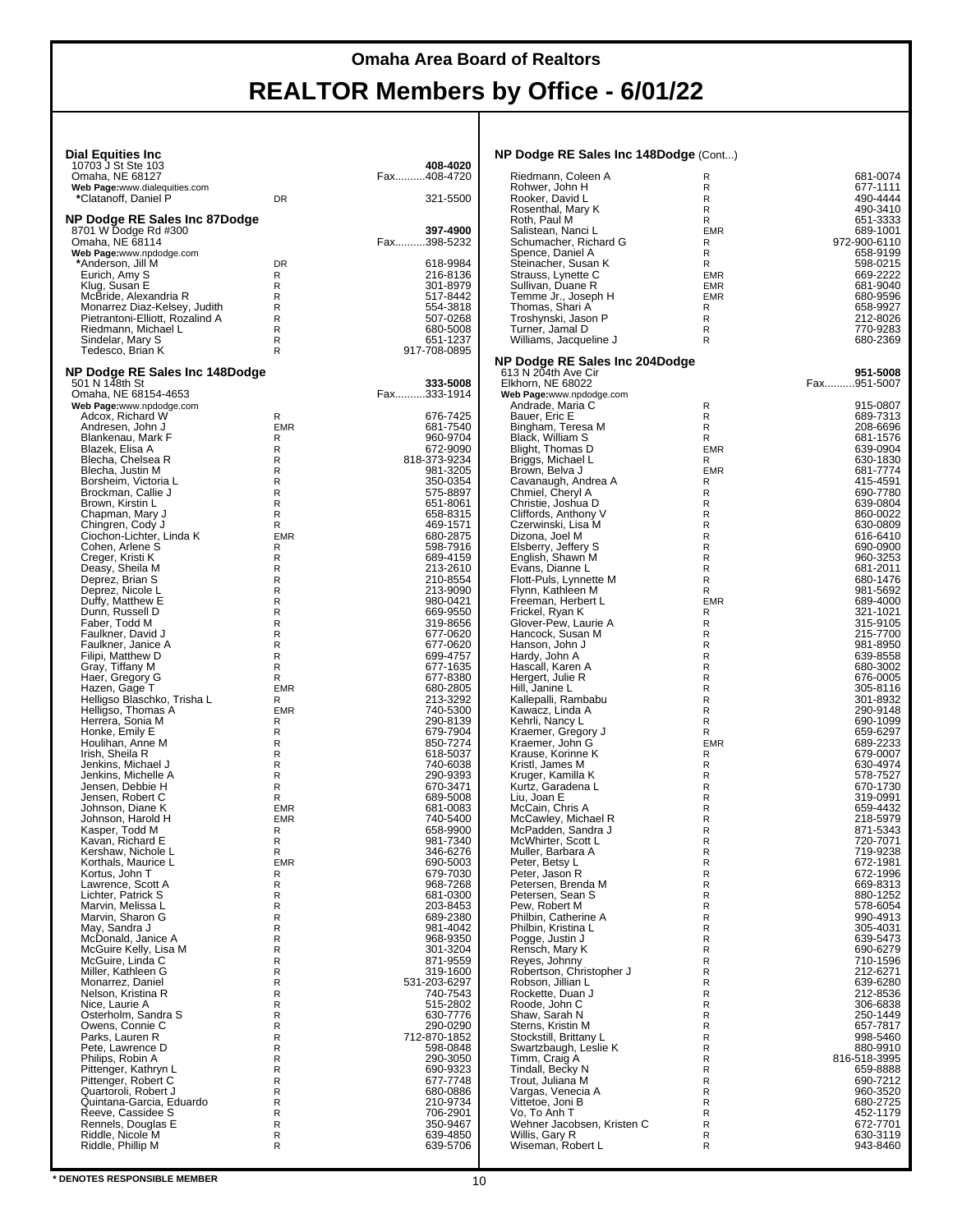### **Omaha Area Board of Realtors**

# **REALTOR Members by Office - 6/01/22**

#### **NP Dodge RE Sales Inc 204Dodge** (Cont...)

| Young, Brenda R                  | R          | 677-0364     |
|----------------------------------|------------|--------------|
|                                  | R          | 677-7874     |
| Young, Paige M<br>Young, Todd R  | R          | 657-5667     |
| Zerse, Geraldine W               | R          | 680-5650     |
|                                  |            |              |
| NP Dodge RE Sales Inc Sarpy      |            |              |
| 4912 Shannon Dr                  |            | 597-5008     |
| Papillion, NE 68133-4785         |            | Fax597-4196  |
| Web Page:www.npdodge.com         |            |              |
| Aarhus, Lynn E                   | R          | 677-1571     |
| Barr, Nancy L                    | R          | 630-6906     |
| Barrett, Verla K                 | R          | 651-5711     |
| Beach, Stephen G                 | R          | 319-1306     |
|                                  | R          |              |
| Boyer, Erin M                    |            | 531-218-4186 |
| Boyer, Nicholas A                | R          | 850-1522     |
| Brunner Deshazo, Julie           | R          | 980-4356     |
| Cabral, Mary L                   | R          | 681-0070     |
| Carlson, Debra K                 | R          | 306-5438     |
| Correa-Cerrillo, Jose Domingo    | R          | 680-7179     |
| Douglas, Melchor D               | R          | 325-212-1725 |
| Elsaesser, Adam H                | R          | 312-1861     |
| Evans, Donald W                  | R          | 981-8829     |
| Evans, Douglas W                 | R          | 672-3684     |
| Evans, Rebecca                   | R          | 208-3396     |
| Evans, Rose M                    | R          | 616-0100     |
| Fichtl, Maggie M                 | R          | 250-8269     |
| Fickenscher, Ingrid              | R          | 212-4605     |
| Fleming, Julie A                 | R          | 312-3449     |
| Gloria, Barbara M                | R          | 210-473-1647 |
|                                  |            |              |
| Haflett, Casey M                 | R          | 305-1636     |
| Johnson, Lashell C               | R          | 590-9956     |
| Kirwan, Kristen A                | R          | 637-5800     |
| Kohles, Margarita                | R          | 319-0437     |
| Lytle, John W                    | R          | 639-9993     |
| Mack-Modlin, Louella S           | <b>EMR</b> | 208-5088     |
| Marinkovich, Mary B              | R          | 598-6279     |
| Mathias, Kimberly K              | R          | 999-3499     |
| McChesney, Tammy J               | R          | 658-4892     |
| McKee, Allen D                   | R          | 689-7942     |
| Meisinger, Jodi M                | R          | 297-6818     |
| Milczski, William R              | R          | 216-9187     |
| Neesen, Austin J                 | R          | 380-5674     |
| Nicholson, Rosemary              | <b>EMR</b> | 850-3303     |
|                                  | R          |              |
| Noonan, Richard D                |            | 630-3561     |
| Pappas, Raven T                  | R          | 990-6930     |
| Patrick, Jeanne E                | <b>EMR</b> | 681-7566     |
| Polinsky, Kayla R                | R          | 609-0056     |
| Polinsky, Maria C                | R          | 213-5558     |
| Polinsky, Steven R               | R          | 210-1546     |
| Rocha, Patricia M                | R          | 813-6484     |
| Safarik Sr, Duane J              | R          | 669-6444     |
| Schwenk, Diane M                 | R          | 708-4112     |
| Shields, Bradford R              | R          | 955-9825     |
| Smith, Thomas W                  | R          | 598-7355     |
| Sullivan Jr, William N           | R          | 306-2598     |
| Sweet, Julie R                   | R          | 677-8369     |
| Thiessen, Joshua P               | R          | 578-2157     |
| Tran, Thinh G                    | R          | 707-1821     |
| Wilder, Daniel L                 | <b>EMR</b> | 331-8030     |
|                                  |            |              |
| Wonders, Pamela J                | R          | 490-4200     |
|                                  |            |              |
| NP Dodge RE Sales Inc WA Cty     |            |              |
| 1449 Washington                  |            | 426-5008     |
| Blair, NE 68008-1651             |            | Fax426-4681  |
| Web Page:www.npdodge.com         |            |              |
| Barnhill, Amy D                  | R          | 321-5175     |
| Begg, Joyce M                    | R          | 427-4235     |
| Delaney, Joshua L                | R          | 490-3576     |
| Hayes, Julie A<br>Hayes, Scott E | R          | 670-4947     |
|                                  | R          | 670-4948     |
| Heller, Matthew Z                | R          | 615-1747     |
| Jensen, David B                  | R          | 427-3852     |
| Kaeding, Melanie D               | R          | 278-1019     |
| Nielsen, Elizabeth A             | R          | 968-4518     |
| Sternberg, Paxton                | R          | 278-4443     |
| Stodola, Steven A                | R          | 278-1064     |
|                                  | R          |              |
| Stork, Lisa K                    |            | 317-9145     |
| Sundell, Jody K                  | R          | 533-3132     |
| Svendgard, Travis T              | R          | 533-9911     |
|                                  |            |              |
| Don Peterson & Associates R E    |            |              |
| 412 S 13 St, Suite B             |            | 721-9700     |
| Tekamah, NE 68061                |            |              |
| Web Page:www.donpeterson.com     |            |              |
| Blanc, Jeannette                 | R          | 578-1635     |
| Rogert, Kent W                   | R          | 250-6869     |
| Walford, Jane A                  | R          | 870-0699     |
|                                  |            |              |
|                                  |            |              |
|                                  |            |              |

| Double K Appraisals                                                                            |           |                          |
|------------------------------------------------------------------------------------------------|-----------|--------------------------|
| PO Box 114<br>Springfield, NE 68059<br>Web Page:www.dkanebraska.com                            |           | 253-0463                 |
| *Roenfeldt, Alicia R                                                                           | DR        | 604-1096                 |
| Sandi Downing Real Estate LLC<br>1208 Howard St<br>Omaha, NE 68102                             |           | 502-7477<br>Fax932-5606  |
| Web Page:www.sandidowningrealestate.com                                                        | DR        | 214-5621                 |
| *Downing, Sandi S<br>Kommer, Philip E                                                          | R         | 880-4002                 |
| McDonald, Tyler J                                                                              | R<br>R    | 531-205-9882<br>630-1002 |
| Paulin, Cary T<br>Warren, Diane A                                                              | R         | 740-4647                 |
| Wilson, Tashiara                                                                               | R         | 590-0568                 |
| Dream Realty<br>5421 N 103rd St Ste 405<br>Omaha, NE 68134<br>Web Page:www.DreamRealtyPros.com |           | 996-1000                 |
| *Butler, Dana L                                                                                | DR        | 321-3550                 |
| Hanna, Kenneth J                                                                               | R         | 415-1095                 |
| Mike Egan Real Estate<br>16020 Willit Court                                                    |           | 312-8980                 |
| Bennington, NE 68007                                                                           |           | Fax763-8542              |
| Egan, Erin E<br>*Egan, Michael F                                                               | R<br>DR   | 880-9736<br>312-8980     |
| Houser, Stephanie A                                                                            | R         | 968-7991                 |
| <b>ERK Homes</b><br>22205 Pine Hill Dr                                                         |           | 253-5648                 |
| Gretna, NE 68028<br>Web Page:erkrealty.com                                                     |           |                          |
| *Lilla, Erik M                                                                                 | DR        | 689-5564                 |
| <b>Evolve Realty</b><br>8609 F Street<br>Omaha, NE 68127                                       |           | 858-6400                 |
| Anthony Jr. Jr, Robert D                                                                       | R         | 320-6781                 |
| Anthony Sr. Sr. Robert D<br>Anthony, Erin R                                                    | R<br>R    | 889-3171<br>889-3169     |
| Arrick, Jason D                                                                                | R         | 916-0109                 |
| Aulner, Aaron D<br>Aulner, Rhonda K                                                            | R<br>R    | 657-1229<br>253-7579     |
| Cicirello, Nicholas                                                                            | R         | 321-7032                 |
| *Harper, Jeremy M                                                                              | <b>DR</b> | 595-8841                 |
| Harper, Tina M<br>Hofflander, Edward J                                                         | R<br>R    | 630-2301<br>578-5800     |
| Johnson, Alexandria G                                                                          | R         | 307-701-9122             |
| Krug, Jacob<br>Traudt, Timothy R                                                               | R<br>R    | 659-3615<br>499-1770     |
| Utesch, Gavin J                                                                                | R         | 350-7745                 |
| Whitmore, Richard J<br>Whitmore, Vicky Jo                                                      | R<br>R    | 905-1176<br>212-3038     |
| <b>Exceptional Properties Group</b><br>7602 Pacific Street Suite 201<br>Omaha, NE 68114        |           | 213-1936                 |
| Web Page:www.epgomaha.com<br>Gaba, Prisca N                                                    | R         | 218-3004                 |
| Schaeffer, Jonathan T                                                                          | R         | 213-400-8850             |
| *Ward, Stephen M<br>Ward, Thomas J                                                             | DR<br>R   | 213-1936<br>510-7727     |
| eXp Realty LLC<br>7000 Olive Creek Rd<br>Firth, NE 68358                                       |           | 866-308-2448             |
| Web Page:www.exprealty.com                                                                     |           |                          |
| Andersen, Cheri A                                                                              | R         | 630-3969                 |
| Anderson, Aaron P<br>Anderson, Stephanie M                                                     | R<br>R    | 970-768-2704<br>730-2847 |
| Aufenkamp, Amanda L                                                                            | R         | 319-0800                 |
| Baldeh, Abraham M<br>Batchelder, Frances A                                                     | R<br>R    | 902-9186<br>980-5568     |
| Baumert, Gary W                                                                                | R         | 612-6242                 |
| Bickford, Jason L<br>Bickford, Kelli L                                                         | R<br>R    | 670-3251<br>639-2788     |
| Bottorff, Tylor J                                                                              | R         | 214-422-1392             |
| Bozarth, Morgan R<br>Brooks, Casanova M                                                        | R<br>R    | 972-1717<br>680-7616     |
| Bundy, Tyler C                                                                                 | R         | 699-6226                 |
| Cartwright, Melissa R<br>Colburn, Marjorie L                                                   | R<br>R    | 682-2595<br>250-3179     |
| Daugherty, Lynn S                                                                              | R         | 677-8197                 |
| Eloge, Gregory A                                                                               | R<br>R    | 210-7668                 |
| Evans, Raymond M<br>Evans, Susan M                                                             | R         | 968-1300<br>305-7122     |
| Evers, Spencer                                                                                 | R         | 202-2393                 |
| Ewing, Loura A<br>Felici, Hilary M                                                             | R<br>R    | 510-4413<br>250-4938     |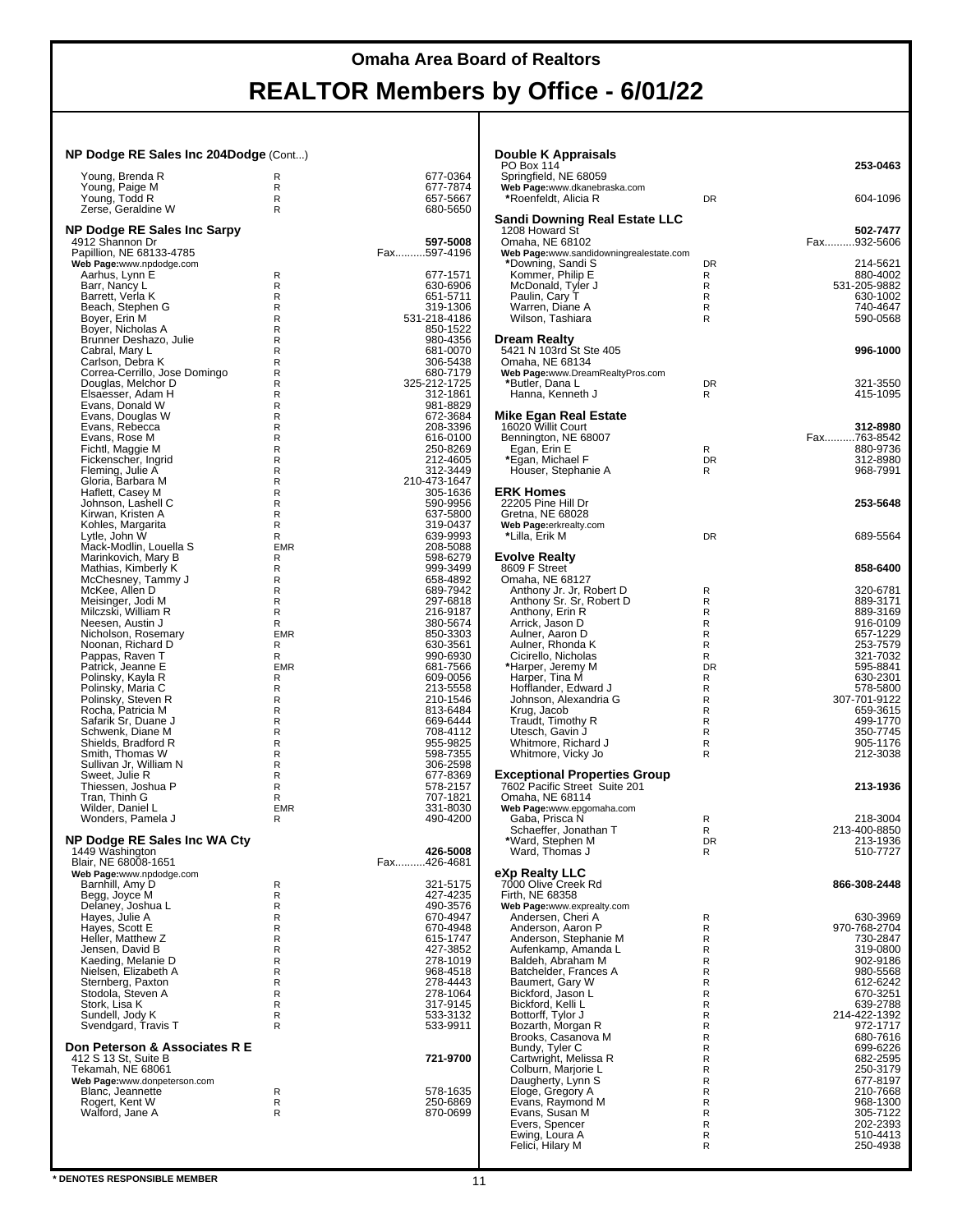**Flatwater Realty** (Cont...)

#### **eXp Realty LLC** (Cont...)

| Flanagan, Jamie L                      | R       | 980-7972                     |
|----------------------------------------|---------|------------------------------|
| Frans, Brandon L                       | R       | 321-1111                     |
| Frans, Tracy L                         | R       | 321-2800                     |
| Hans, Haley C                          | R       | 669-7836                     |
| Hart, Hope                             | R       | 657-5475                     |
| Headen, Nicole J                       | R       | 990-7423                     |
| Hegg, Sherry M                         | R       | 690-5948                     |
| Henningsen, Stephanie D                | R       | 250-7288                     |
| Holden, Marian A                       | R       | 612-2185                     |
| Horak, Savannah J                      | R       | 943-8287                     |
| James, Elizabeth E                     | R       | 321-3581                     |
| Johnson, Bryce L<br>Johnson, Matthew R | R<br>R  | 702-305-8341                 |
| Kaufman, Carol J                       | R       | 672-8687                     |
| Kaufman, Keith J                       | R       | 669-1703                     |
| Kaufman, Philip M                      | R       | 297-8618                     |
| Kent, Lisa M                           | R       | 708-404-3256                 |
| Knox, Justin M                         | R       | 517-5785                     |
| Kocina, Taylor A                       | R       | 213-7365                     |
| LeClair, Rachel L                      | R       | 350-2217                     |
| Lowndes, Timothy J                     | R       | 306-0065                     |
| Luckenbill, Donald A                   | R       | 785-760-3971                 |
| Marquez, Jose C                        | R       | 102-401-0254                 |
| McNally, Loretta M                     | R       | 616-0103                     |
| Mensah, Enyonam S                      | R       | 213-9908                     |
| Meyer, Ryan P                          | R       | 214-7264                     |
| Morton, Jeremy K                       | R<br>R  | 531-301-0327<br>630-649-4972 |
| Nannapaneni, Kalyani<br>Nieves, David  | R       | 816-468-5609                 |
| Ouedraogo, Wendnonga J                 | R       | 319-6287                     |
| Packett, Kirsten N                     | R       | 253-7209                     |
| Pederson, Melissa A                    | R       | 254-630-8938                 |
| Phillips, Vanessa J                    | R       | 290-4567                     |
| Porter, Rahja                          | R       | 637-8090                     |
| Price, Candice L                       | R       | 216-6938                     |
| Rager, Aaron T                         | R       | 214-601-8008                 |
| Redfield, Christopher J                | R       | 689-3830                     |
| Reed, Suzanne S                        | R       | 707-5086                     |
| Savant, Sheetal A                      | R       | 637-1244                     |
| Scaturro, Ashley L                     | R       | 540-1794                     |
| Schiferl, Darrin M                     | R       | 540-0174                     |
| Sekpe, Videgla D                       | R<br>R  | 515-6065                     |
| Sempeck, Tina O<br>Shaw, Danyelle L    | R       | 505-2740<br>452-0315         |
| Siebrandt, Kristina M                  | R       | 450-3494                     |
| Smith, Richard W                       | R       | 452-1580                     |
| Souchek, Bernard E                     | R       | 450-0199                     |
| Steier, John J                         | R       | 578-3282                     |
| Szczepaniak, Ciara M                   | R       | 917-3266                     |
| Taylor, Stephen S                      | R       | 598-2169                     |
| Teggart, Phillip G                     | R       | 650-1636                     |
| Tiller, Rachel H                       | R       | 403-9181                     |
| Turner, Ebony J                        | R       | 779-1630                     |
| Vacanti, Lacie J                       | R       | 591-0795                     |
| Watson, Adam                           | R       | 319-6105                     |
| Wettengel, Emily K                     | R       | 214-4091                     |
| Wilch, Kathleen M                      | R       | 599-0084                     |
| Witt, Bradley T                        | R<br>R  | 968-6543<br>517-1422         |
| Witt, Branden M<br>Witt, Kari L        | R       | 578-5274                     |
|                                        |         |                              |
| First National Bank of Omaha           |         |                              |
| 404 S 5th St                           |         | 721-9699                     |
| Seneca, KS 66538                       |         | Fax.<br>721-0321             |
| Web Page:fnbo.com                      |         |                              |
| *Ganstrom, Laci D                      | DR      | 720-1009                     |
|                                        |         |                              |
| First National Bank of Omaha           |         |                              |
| 13310 W Maple Road                     |         | 602-7026                     |
| Omaha, NE 68164                        |         |                              |
| Web Page:www.fnbo.com                  |         |                              |
| *Kuhn, Amber B<br>Loewens, Katherine   | DR<br>R | 612-8075<br>689-0487         |
|                                        |         |                              |
| First Omaha Realty Inc                 |         |                              |
| 42 Country Club Rd                     |         | 676-0312                     |
| Omaha, NE 68127                        |         | Fax592-1509                  |
| *Riggle, Judy R                        | DR      | 676-0312                     |
|                                        |         |                              |
| Flatwater Realty                       |         |                              |
| 4827 S 165 St                          |         | 875-5000                     |
| Omaha, NE 68135                        |         |                              |
| Web Page:www.flatwaterrealty.com       |         |                              |
| Askvig, Celeste J                      | R       | 599-9715                     |
| Askvig, Kimberly S                     | R       | 689-9244                     |
| Barges, Michael A                      | R       | 672-0042                     |
| Coleman, Christopher A                 |         |                              |
|                                        | R       | 218-8644                     |
| Fish, Nathan R                         | R       | 490-9064                     |
| Fliam, Douglas R<br>*Heyen, Alex J     | R<br>DR | 658-4142<br>800-8920         |

#### Heyen, Leannette L R 984-2879 Pace, Ryan E R 968-6882 Pandil, Tessa W R 658-6166 **FLD Real Estate** 2749 N HWS Cleveland Blvd **660-9483** Omaha, NE 68116 **\***Kloster, Christian P DR 660-9483 **Fortune Real Estate** 13012 Lafayette Ave **493-0725** Omaha, NE 68154-1264 Fax..........493-5714 **\***Hodges, Clifton L DR 690-2939 King, William P EMR 681-3552 Renner, Jody J EMR 968-8828 Renner, Zachery M R R 968-7749 **Four Corners Property Mgmt LLC** 5001 NW 1 St Ste 8 **963-4466** Lincoln, NE 68521 **Web Page:**fcpmne.com **\***Wiebke, Jennifer L DR 853-4462 **GBS Real Estate** 21126 Arbor Ct **689-6768** Elkhorn, NE 68022-4015 Fax..........763-9615 **Web Page:**www.omahahouse.com **\***Stoneburg, Gary B DR 689-6768 Stoneburg, Janell R **Geschwender Real Estate Co** 11217 Wright Cr **333-3000** Omaha, NE 68144-4736 Fax..........330-5696 **Web Page:**www.kurtgeschwender.com **\***Geschwender, Kurt L DR 618-5300 **Giordano Appraisal Service** 12713 Burt St **493-0901** Omaha, NE 68154-4017 Fax..........493-0901 \*Giordano-Smith, Jeanne M **God's Plan Realty, Inc** 7202 Giles Rd, Ste 4 #316 **659-0411** LaVista, NE 68128 **Web Page:**www.godsplanrealty.com **\***White, Roslyn L R 659-0411 **Great Plains Auctioneers & RE** 141 E Grove St **372-6865** West Point, NE 68788 **Web Page:**www.greatplainsrealestate.com Kuester, Ryan J<br>
Lofgren, Carol C<br>
R
R
380-8128<br>
R
R
380-8128 Lofgren, Carol C R 380-8128 Reimers, Brian L R 380-1302 **\***Wortman, Daniel D DR 380-9415 **Greater Omaha Appraisal Co.** 618 S 122nd St **697-8447**<br>
Omaha, NE 68154-3016<br>
Omaha, NE 68154-3016 Omaha, NE 68154-3016 Fax..........697-8498 **\***Tefft, Thomas DR **Gretna Realty** 17120 Cypress St **332-3400** Omaha, NE 68136 Fax..........614-7328 **Web Page:**www.gretnarealty.com<br>\*Wohlers, Michael L **GTRSALES** 6502 N 30th St **991-0300** Omaha, NE 68112 Fax..........991-0306 **Web Page:**www.gtrsales.com<br> Coughran, Kathleen M R 212-4872 Fischer, Jill R R 415-3237 Nwinye II, Chinwendu H R 558-9484 **\***Thomas, Cameron H DR 512-3555 Thomas, Kathleen L R 612-3555 **The Hammon Company Inc** 4705 Center St **561-7700** Omaha, NE 68106-3344 Fax..........561-7701 **\***Hammon, John W<br> **C** C'Shaughnessy, Meegan K B R<br>
C'Shaughnessy. Terence M R R O'Shaughnessy, Meegan K R 650-4199<br>O'Shaughnessy, Terence M R 661-0256 **Hansen Agency Inc** 1636 Washington St **426-2167** Blair, NE 68008 Fax..........426-2157 **Web Page:**www.hansenagencyinc.com **\***Hansen, Richard F DR 533-9922 Rahlfs, Thomas R R 305-8871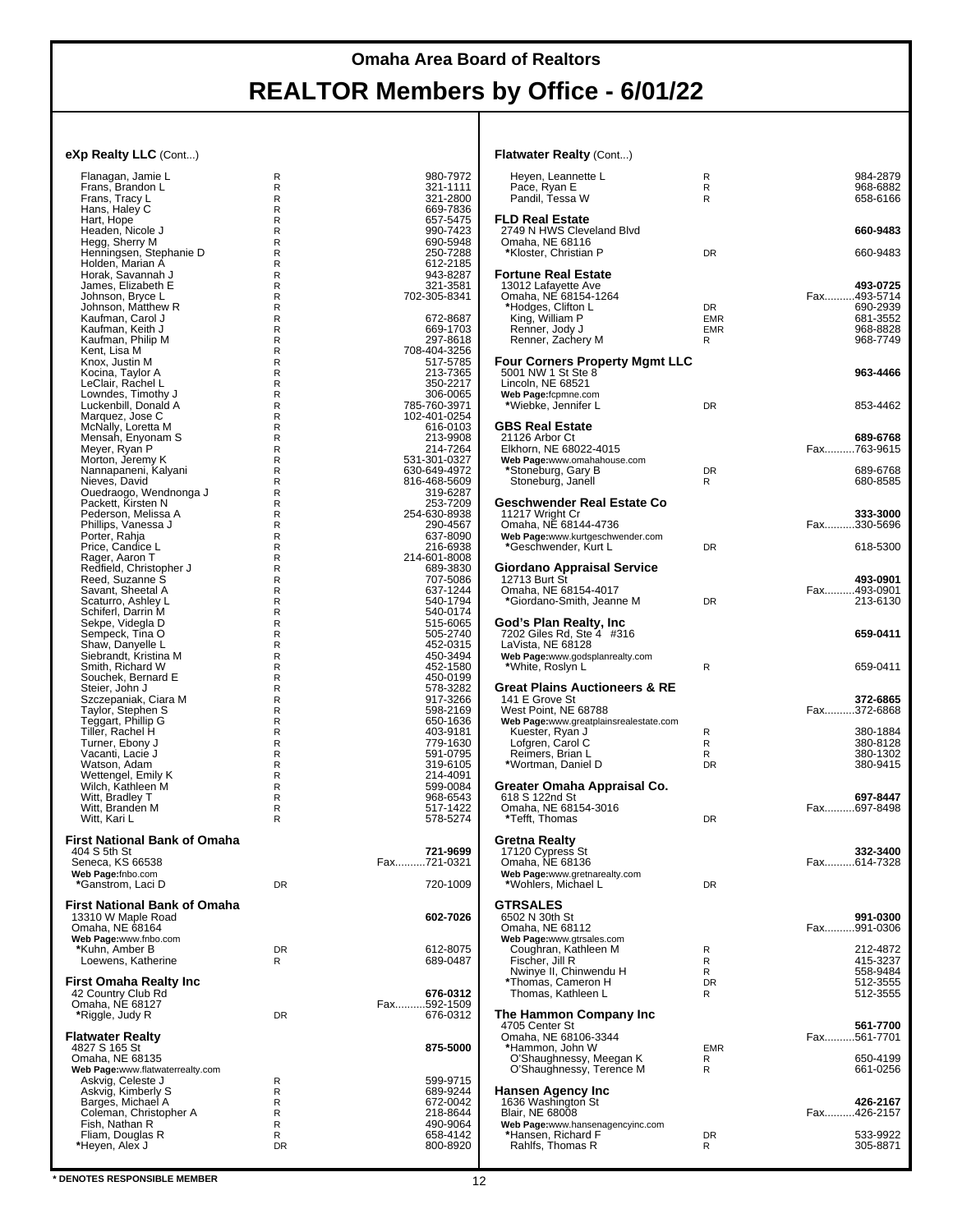### **Harness LLC**

| Harness LLC<br>4132 S 36th Ave<br>Omaha, NE 68107<br>*Harness, Brian R<br>Mihely, Russell J                                                                                                                                                                                                                                                                                                                                                                                                                                                            | <b>DR</b><br>R                                                                                                            | 933-4040                                                                                                                                                                                                                                                                         |
|--------------------------------------------------------------------------------------------------------------------------------------------------------------------------------------------------------------------------------------------------------------------------------------------------------------------------------------------------------------------------------------------------------------------------------------------------------------------------------------------------------------------------------------------------------|---------------------------------------------------------------------------------------------------------------------------|----------------------------------------------------------------------------------------------------------------------------------------------------------------------------------------------------------------------------------------------------------------------------------|
| Harney Realty Company LLC<br>21001 Pflug Rd<br>Gretna, NE 68028-6702<br>Koke, David D<br>Koke, Gloria E<br>*Koke, John J<br>Koke, Lisa A                                                                                                                                                                                                                                                                                                                                                                                                               | R<br>R<br><b>DR</b><br>R                                                                                                  | 332-4690<br>Fax332-3933<br>690-6493                                                                                                                                                                                                                                              |
| Headley Realty P C<br>2871 Capehart Rd Ste F<br>Bellevue, NE 68123<br>Web Page:www.headleyproperties.com<br>Coleman, Kimberly A<br>*Headley, Charles Z<br>Maxwell, Daniel R<br>Sharman, Donna J                                                                                                                                                                                                                                                                                                                                                        | R<br><b>DR</b><br>R<br>R                                                                                                  | 291-0814<br>Fax866-488-0783<br>885-0436<br>499-6497<br>531-218-7349<br>366-3551                                                                                                                                                                                                  |
| <b>Heartland Development Company</b><br>2954 S 84th St<br>Omaha, NE 68124-3213<br>*Moritz, David J<br>Moritz, Joan E                                                                                                                                                                                                                                                                                                                                                                                                                                   | <b>DR</b><br>R                                                                                                            | 397-1444<br>Fax397-1444                                                                                                                                                                                                                                                          |
| <b>Heavenly Home Sales</b><br>13363 Grover St<br>Omaha, NE 68144<br>Web Page:www.juliefredrickson.com<br>Faust, Tracey L<br>*Fredrickson, Julie A<br>Lukowski, Bryce H                                                                                                                                                                                                                                                                                                                                                                                 | R<br>DR<br>R                                                                                                              | 676-2288<br>657-3645<br>676-2288<br>670-7663                                                                                                                                                                                                                                     |
| Hike Real Estate PC Bellevue<br>114 E Mission Ave                                                                                                                                                                                                                                                                                                                                                                                                                                                                                                      |                                                                                                                           | 291-2500                                                                                                                                                                                                                                                                         |
| Bellevue, NE 68005<br>Web Page:www.HikeRealEstate.com<br>Albrecht, Bradley W<br>Beckby, John F<br>Billingsley, Mark A<br>Brosnihan, Mark T<br>Crompton, Karl W<br>Farland, Babette E<br>Frink, Sara L<br>Gomez GRI, Justin L<br>Hamilton, Miranda<br>Hansen, John F<br>*Hike Jr, Leo W<br>Inselman, Eric D<br>Julsen, Michaela D<br>Jungers, John M<br>Lusch, Andrea J<br>McElwain, James C<br>McKinney, Matthew M<br>O'Connor, Todd V<br>O'Keefe, Benjamin J<br>Ryan I, Robert M<br>Vocelka, Susan M<br>White-Hamilton, Alexander L<br>Wicks, Jesse P | R<br>R<br>R<br>R<br>R<br>R<br>R<br>R<br>R<br><b>EMR</b><br>DR<br>R<br>R<br>R<br>R<br>R<br>R<br>R<br>R<br>R<br>R<br>R<br>R | 739-4163<br>578-7718<br>960-6026<br>312-9019<br>290-6265<br>594-4436<br>960-6786<br>612-2429<br>677-4367<br>677-2597<br>320-2500<br>210-4344<br>658-0618<br>216-3638<br>297-8521<br>926-8175<br>609-9723<br>612-5568<br>880-7439<br>499-8293<br>960-6211<br>680-4369<br>515-1233 |
| Hike Real Estate PC Papillion<br>114 E Mission Ave<br>Papillion, NE 68046<br>Web Page:www.HikeRealEstate.com<br>Hosler, Adam L                                                                                                                                                                                                                                                                                                                                                                                                                         | R                                                                                                                         | 291-2500<br>Fax933-4777<br>517-6611                                                                                                                                                                                                                                              |
| Hike Real Estate PC Fairbury<br>421 D St<br>Fairbury, NE 68352<br>Web Page:www.HikeRealEstate.com<br>Vocelka, Michael H                                                                                                                                                                                                                                                                                                                                                                                                                                | R                                                                                                                         | 291-2500<br>990-2621                                                                                                                                                                                                                                                             |
| Hike Real Estate PC Plattsmout<br>543 Main St<br>Plattsmouth, NE 68048<br>Web Page:www.HikeRealEstate.com<br>O'Keefe, Lydia B<br>Spicciati, Joseph C                                                                                                                                                                                                                                                                                                                                                                                                   | R<br>R                                                                                                                    | 291-2500<br>414-1333<br>701-721-0013                                                                                                                                                                                                                                             |
| Home Hunters USA Nebraska<br>18063 Jones St<br>Elkhorn, NE 68022<br>*Winkler, Jeffrey D                                                                                                                                                                                                                                                                                                                                                                                                                                                                | DR                                                                                                                        | 999-3624<br>350-2957                                                                                                                                                                                                                                                             |
|                                                                                                                                                                                                                                                                                                                                                                                                                                                                                                                                                        |                                                                                                                           |                                                                                                                                                                                                                                                                                  |

| <b>Max W Honaker Broker</b>                                                                                            |              |                                     |
|------------------------------------------------------------------------------------------------------------------------|--------------|-------------------------------------|
| 311 N 38th Ave<br>Omaha, NE 68131<br>*Honaker, Max W                                                                   | DR           | 350-5119<br>350-5119                |
| <b>Horst Power Realty</b><br>7905 L Street Suite 310                                                                   |              | 490-0975                            |
| Omaha, NE 68127<br>Web Page:www.crownmangementomaha.com<br>*Walkenhorst, Todd A                                        | DR           | 690-7523                            |
| Hoyt Real Estate<br>137 S Main St., Suite 2<br>West Point, NE 68788<br>Web Page:www.hoytfarmland.com<br>*Hoyt, Logan J | DR           | 372-2719<br>Fax372-2007<br>380-2729 |
| Shaun Ilahi Broker<br>1701 N 24 St                                                                                     |              | 915-1440                            |
| Omaha, NE 68110<br>Web Page:www.8thandhome.com<br>Hattaway, Naomi A<br>*Ilahi, Shaun                                   | R<br>DR      | 885-9224<br>915-1440                |
| J F Appraisals Co<br>8707 Greenfield St<br>Omaha, NE 68136<br>*Franks, James J                                         | DR           | 651-5373<br>Fax502-9182             |
| Jensen Appraisal Services                                                                                              |              |                                     |
| 2755 W Hwy 91<br>Blair, NE 68008<br>*Jensen Jr., Stephen A                                                             | DR           | 990-7571<br>990-7571                |
| Jill Jones Broker                                                                                                      |              |                                     |
| 7624 N 30 St<br>Omaha, NE 68112                                                                                        |              | 812-4425                            |
| *Jones, Jill M                                                                                                         | <b>DR</b>    | 812-4425                            |
| Johnson Realty<br>4733 S 178th St<br>Omaha, NE 68135-3418                                                              |              | 871-3205<br>Fax712-322-4024         |
| Web Page:www.johnsonrealtyomaha.com<br>Bratcher, Sherry A<br>*Johnson, Craig T<br>Tomanek, John J                      | R<br>DR<br>R | 960-4645<br>871-3205<br>490-2274    |
|                                                                                                                        |              |                                     |
| Julie Schroer Appraisals                                                                                               |              |                                     |
| 15055 Taylor St<br>Omaha, NE 68116                                                                                     |              | 598-6894                            |
| *Schroer, Julie                                                                                                        | <b>DR</b>    | 598-6894                            |
| <b>B J Justice Broker</b><br>210 Galvin Rd N                                                                           |              | 293-9549                            |
| Bellevue, NE 68005<br>*Justice, B J J                                                                                  | <b>DR</b>    | Fax293-9090<br>321-3943             |
| Keller Williams Greater Omaha<br>2514 S 119th St<br>Omaha, NE 68144                                                    |              | 778-1212<br>Fax330-1312             |
| Web Page:www.kw.com<br>Anderson, Kyle L                                                                                | R            | 305-3653                            |
| Ascencio Ramirez, Fernando<br>Bader, Brad A                                                                            | R<br>R       | 707-3604<br>830-4090                |
| Bailey, Tina M                                                                                                         | R<br>R       | 740-6300<br>321-6704                |
| Barager, Kelli N<br>Barragan Lopez, Shelby                                                                             | R            | 699-9889                            |
| Benson, Christopher M<br>Bonner, Felicia R                                                                             | R<br>R       | 547-8187<br>850-5706                |
| Bradley, Rebeccah A<br>Broesch, John P                                                                                 | R<br>R       | 290-9524<br>690-2545                |
| Cassel, Kirk<br>Cerveny, Ashley M                                                                                      | R<br>R       | 706-2107<br>618-5732                |
| Clark, Justin M                                                                                                        | R<br>R       | 297-1462                            |
| Duggins, Anne A<br>Forman, Jeffrey L                                                                                   | R            | 707-3203<br>968-7140                |
| Frost, Sandra L<br>Frost. Victor L                                                                                     | R<br>R       | 763-354-8124<br>690-1909            |
| Fullerton Jr, John D<br>Gawthrop, Anthony T                                                                            | R<br>R       | 213-9945<br>779-1320                |
| Graves, Eugene D<br>Graves Jr, Eugene J                                                                                | R<br>R       | 699-6300<br>677-2703                |
| Griggs, Sherri L                                                                                                       | R<br>R       | 850-4514                            |
| Hankins, Scott R<br>Harrer III, Donald J                                                                               | R            | 598-4954<br>690-0799                |
| Hinrichs, Mark M<br>Hosking Jr, John M                                                                                 | R<br>R       | 850-4201<br>240-605-7590            |
| Irish, Kevin D<br>Jackson, Curtis A                                                                                    | R<br>R       | 680-1000<br>990-0611                |
| Johnson, Gordon I<br>Kielian, Karen J                                                                                  | R<br>R       | 880-1622<br>670-8823                |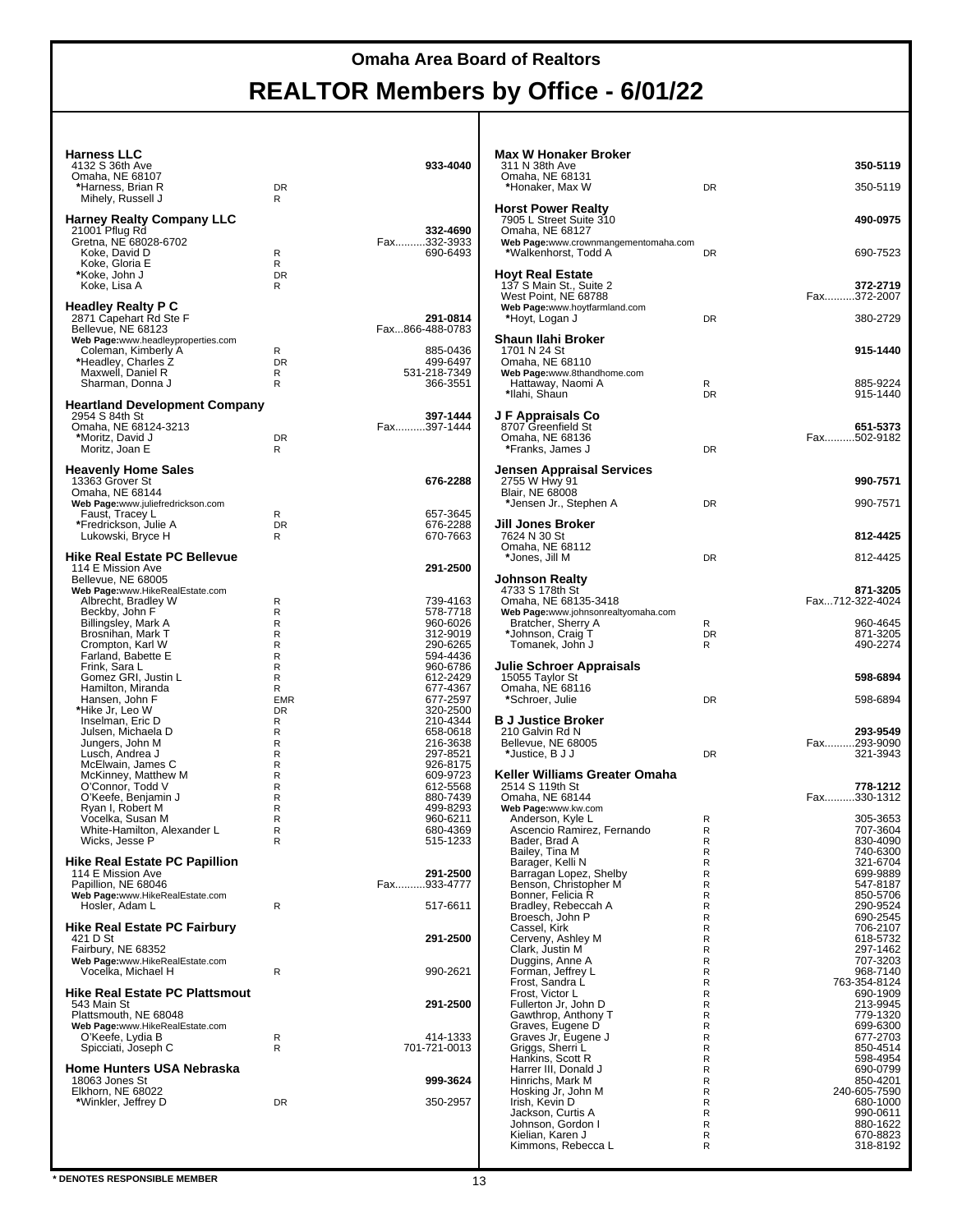#### **Keller Williams Greater Omaha** (Cont...)

| King, Jeffrey J                                    | R               | 871-1012                 |
|----------------------------------------------------|-----------------|--------------------------|
| Kleeman, Rita M<br>Krist, Evan M                   | R<br>R          | 689-1450<br>980-1167     |
| Lee, Richard J                                     | R               | 320-1091                 |
| Leick, Stephen C                                   | R               | 990-4750                 |
| McAllister, Brittney N                             | R               | 618-5036                 |
| McCain, Taylor A<br>McKeever, Ashley A             | R<br>R          | 206-4293<br>990-8213     |
| *Meisinger, Kirk L                                 | <b>DR</b>       | 201-8311                 |
| Militti, Maureen G                                 | R               | 850-6304                 |
| Nemetz, Marissa C                                  | R               | 709-9780                 |
| Nietfeldt, Rodney J                                | R               | 216-6556                 |
| Oelkers, Andrew W<br>Olderog, Laura A              | R<br>R          | 800-8591<br>480-200-9131 |
|                                                    | R               | 515-9014                 |
| Orellana, Jose E<br>Parker, Crystal D              | R               | 681-7276                 |
| Payan, Erika M                                     | R               | 972-5636                 |
| Peters, Shelby M<br>Pfitzer, Ryan J                | R<br>R          | 650-8794<br>213-2750     |
| Rankins, Torye A                                   | R               | 598-7952                 |
| Reineke, Angela M                                  | R               | 981-4260                 |
| Rokusek, Sidney A                                  | R               | 879-1869                 |
| Sagheer, Zarah                                     | R               | 305-9339                 |
| Schlieman, Malissa K<br>Sharma, Rajeev             | R<br>R          | 707-4509<br>871-0920     |
| Shelton, Mackenzie L                               | R               | 680-8213                 |
| Shipp, Matthew B                                   | R               | 238-8666                 |
| Sievers, Jennifer M                                | R               | 659-0661                 |
| Silva Morales, Valeria                             | R               | 810-0523                 |
| Simms, Michaela S                                  | R               | 881-9377                 |
| Strong, Steven E<br>Stutts, Rebecca D              | R<br>R          | 707-1200<br>885-1135     |
|                                                    | R               | 208-6429                 |
| Sullivan, Raye M<br>Tabor, Mark F                  | R               | 670-3270                 |
| Torres, Estela                                     | R               | 850-1913                 |
| Trumm, Troy A                                      | R               | 943-9494                 |
| Tschida, Tyler<br>Vandeveer, Jeanette J            | R<br>R          | 952-232-7717<br>290-1415 |
| Vincent, Alysha                                    | R               | 712-355-0444             |
| Vokal Sr, Jim                                      | R               | 681-8571                 |
| Wang, Tracie T                                     | R               | 650-7200                 |
| Wilson, Christian M                                | R               | 707-6645                 |
| Winters, Evan R<br>Wrinkle, Anny E                 | <b>EMR</b><br>R | 981-8836<br>677-2258     |
| Zezulak, James V                                   | R               | 680-6767                 |
|                                                    |                 |                          |
| Keller Williams Greater Omaha                      |                 |                          |
|                                                    |                 |                          |
| 2514 S 119th Ste 2                                 |                 | 778-1212                 |
| Omaha, NE 68144                                    |                 | Fax330-1312              |
| Web Page:www.kw.com<br>Bush, Joe H                 | R               | 253-7192                 |
| Croft, Andrea M                                    | R               | 210-3079                 |
| Goodijohn, Abigail P                               | R               | 709-3285                 |
| Herriot, Allison K                                 | R               | 480-235-8165             |
| Kermes, Jordan P                                   | R<br>R          | 719-649-3611<br>399-0872 |
| Lewis, Michael J<br>Phelps, Drew K                 | R               | 651-5785                 |
| Polendo, Melissa A                                 | R               | 298-3802                 |
| Samaniego, Cortney R                               | R               | 707-208-8636             |
| Samson, Chelsea N                                  | R               | 800-8015                 |
| Stricklin, Sydney N                                | R<br>R          | 250-3198<br>516-8608     |
| Swanson, Shane D                                   |                 |                          |
| <b>Kelly Realty LLC</b>                            |                 |                          |
| 717 Sunset trail                                   |                 | 630-2921                 |
| Omaha, NE 68132                                    |                 |                          |
| Web Page:www.gokellyrealty.com<br>Abney, Makayla R | R               | 510-8719                 |
| Kelly, Renada M                                    | R               | 708-306-0483             |
| *Kelly Jr, Robert Q                                | <b>DR</b>       |                          |
| Kelly, Sean E                                      | R               | 681-0328                 |
| Kelly, Traci L                                     | R<br>R          | 943-9577                 |
| Saab Jr, Jerry D<br>Sonder, Diana L                | R               | 432-0346                 |
| Taylor, Maranda E                                  | R               | 340-3553                 |
|                                                    |                 |                          |
| Kingsley Realty                                    |                 | 390-0429                 |
| P O Box 6602<br>Omaha, NE 68106                    |                 | Fax390-0429              |
| *Taylor, Katherina J                               | DR              |                          |
|                                                    |                 |                          |
| Kirk Alloway<br>19710 Pine St.                     |                 | 303-475-7243             |
| Omaha, NE 68130                                    |                 |                          |
| *Alloway, Kirk J                                   | DR              | 303-475-7243             |
|                                                    |                 |                          |

| Kirsch Appraisals<br>PO Box 271051<br>Omaha, NE 68127<br>*Kirsch, Karla K                                                                                                            | DR                                         | 505-8424<br>Fax505-8425                                                                                  |
|--------------------------------------------------------------------------------------------------------------------------------------------------------------------------------------|--------------------------------------------|----------------------------------------------------------------------------------------------------------|
| Regina Kotchin R E Broker<br>18113 Howard Cir<br>Elkhorn, NE 68022<br>Web Page:www.villahomesalesomaha.com<br>*Kotchin, Regina A                                                     | DR                                         | 301-7000<br>301-7000                                                                                     |
| Krambeck & Associates<br>17118 Oakmont Dr<br>Omaha, NE 68136<br>Web Page:www.krambeckandassociates.com<br>*Krambeck, Leon H                                                          | DR                                         | 212-7641<br>Fax896-5864                                                                                  |
| Kami Kuhlman P C<br>444 Riverfront Plz #305<br>Omaha, NE 68102<br>Web Page:www.kamikuhlman.com<br>*Kuhlman, Kami                                                                     | DR                                         | 880-1121<br>880-1121                                                                                     |
| Landmark Group<br>2702 Douglas St<br>Omaha, NE 68131-2622<br>Web Page:www.landmarkomaha.com<br>*Paladino, Lisa K                                                                     | <b>DR</b>                                  | 553-8111<br>672-0208                                                                                     |
| Paladino, Nolan J<br>Latino Investments LLC<br>4923 S 24th St #101A<br>Omaha, NE 68107                                                                                               | R                                          | 830-7580<br>203-5389<br>Fax558-3118                                                                      |
| Web Page:www.cchnebraska.org<br>Loya, Teresa<br>Miranda, Joxana<br>*Ojeda-Alvarez, Otoniel                                                                                           | R<br>R<br><b>DR</b>                        | 216-7695<br>452-8548                                                                                     |
| Laura Lasher Broker<br>3225 N 135th St<br>Omaha, NE 68164<br>*Lasher, Laura                                                                                                          | <b>EMR</b>                                 | 598-0959<br>598-0959                                                                                     |
| <b>Legacy Appraisal Company</b><br>ಾ3229 S 186th St<br>Omaha, NE 68130<br>*Yeager, Brian                                                                                             | DR                                         | 212-8900<br>212-8900                                                                                     |
| Legacy Real Estate LLC<br>2212 Š 138th St<br>Omaha, NE 68144<br>Web Page:www.omahalegacyrealestate.com<br>Crowell, Beverly A<br>*Crowell, Michelle L                                 | R<br><b>DR</b>                             | 707-7260<br>706-1966<br>707-7260                                                                         |
| Luna, Kori L<br><b>LeGros &amp; Associates Inc</b><br>P O Box 45994                                                                                                                  | R                                          | 817-505-9433<br>330-4688                                                                                 |
| Omaha, NE 68145-0994<br>Web Page:www.legrosandassociates.com<br>*LeGros, Jeffrey K<br>LeGros, Karen D                                                                                | <b>EMR</b><br>R                            | Fax333-4273<br>871-4607                                                                                  |
| Liberty Core Real Estate<br>2618 Main Street<br>Elkhorn, NE 68022<br>Web Page:www.libertycorerealestate.com                                                                          |                                            | 933-4683<br>Fax991-0843                                                                                  |
| Bowman, Jessica N<br>Luhrs, Robert G<br>Mascarello, Mary R<br>*Michael, Brian C<br>Michael, Megan R<br>Mustard, Chad A<br>Overfelt, James J<br>Sadowski, William J<br>Tuttle, Erin E | R<br>R<br>R<br>DR<br>R<br>R<br>R<br>R<br>R | 237-0240<br>671-7591<br>514-7899<br>770-2165<br>830-3588<br>201-6699<br>672-7209<br>490-3231<br>658-0280 |
| Mahnke Appraisal Company<br>3738 S 149th St #115<br>Omaha, NE 68144<br>*Mahnke, Brian M                                                                                              | DR                                         | 742-0649<br>Fax800-635-5068<br>301-6839                                                                  |
| <b>Maloy Real Estate</b><br>4303 N 142nd St<br>Omaha, NE 68164<br>Web Page:www.maloyre.com                                                                                           |                                            | 306-2569<br>Fax991-7634                                                                                  |
| Heckenlively, Tiffany D<br>*Maloy, Shawn P<br>Miller, Deborah A<br>Torpy, Justin D                                                                                                   | R<br><b>DR</b><br>R<br>R                   | 515-5823<br>306-2569<br>490-9686<br>350-7390                                                             |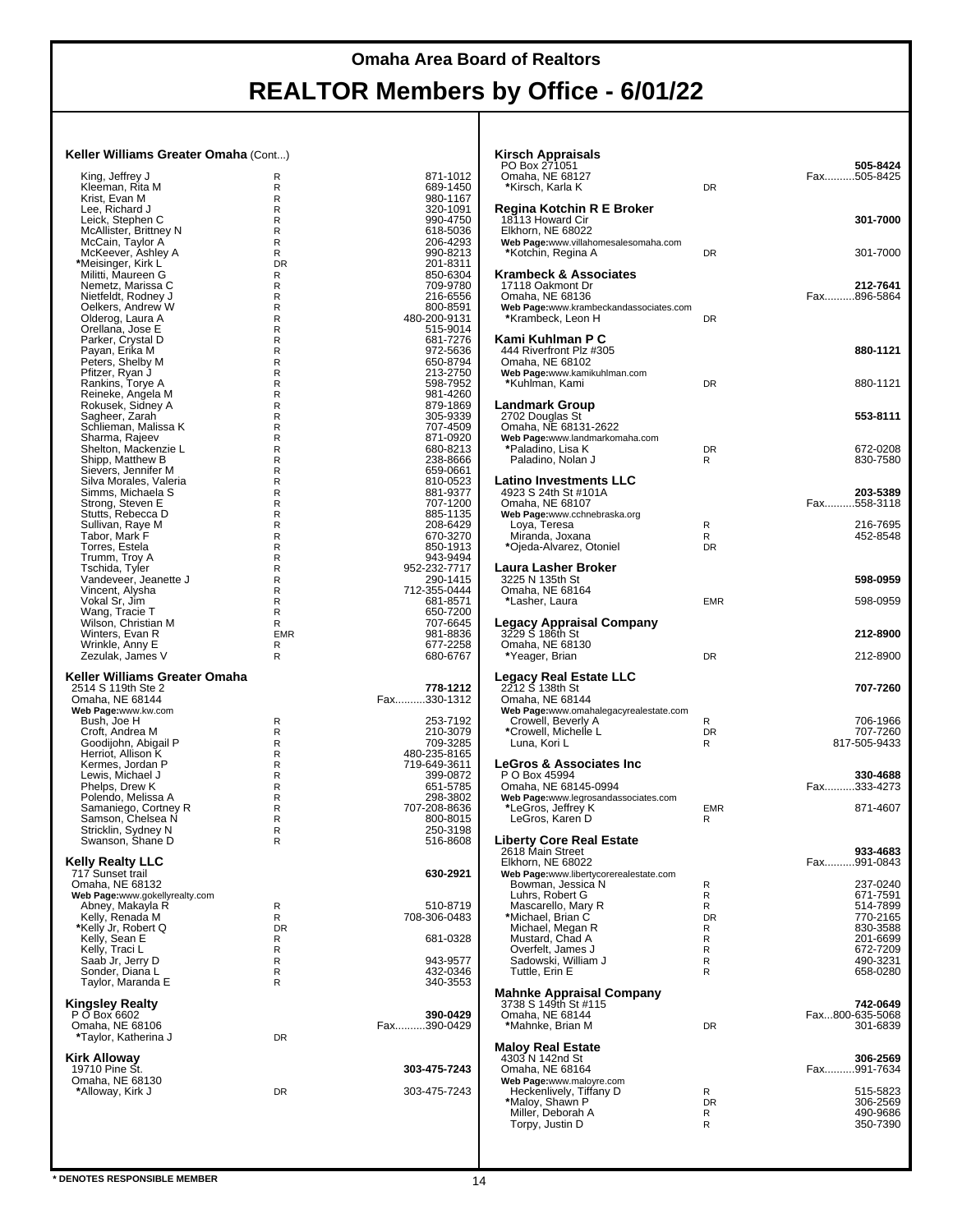| <b>Mason Appraisal Services</b><br>1302 Ranch View Ln<br>Elkhorn, NE 68022                                       |                          | 880-5255<br>Fax866-837-4805                      |
|------------------------------------------------------------------------------------------------------------------|--------------------------|--------------------------------------------------|
| *Mason, Kimberly A                                                                                               | DR                       |                                                  |
| <b>Massanet Appraisal</b><br>2323 N 154 Ave                                                                      |                          | 237-2097                                         |
| Omaha, NE 68116<br>*Massanet, John M                                                                             | <b>DR</b>                | 237-2097                                         |
| <b>Maxim Realty Group LLC</b><br>1910 S 44th St Ste 1<br>Omaha, NE 68105                                         |                          | 991-1162                                         |
| Web Page:www.maximrg.com<br>Chengalasetty, Tirumala P<br>Goll, Claudia A                                         | R<br>R                   | 408-9741                                         |
| Maly, Hillary N<br>Panebianco, Andrew J<br>Panebianco, Joseph E<br>*Tran, Khanh N                                | R<br>R<br>R<br><b>DR</b> | 602-616-8873<br>598-7308<br>714-3123<br>882-1199 |
| McGregor Interests Inc<br>11750 Stonegate Cir                                                                    |                          | 334-2123                                         |
| Omaha, NE 68164-3692<br>Web Page:www.mcgregorint.com                                                             |                          | Fax334-8079                                      |
| *McGregor, Geoffrey A<br>Moeller, Gerik R<br>Strohmeyer, Drew D                                                  | DR.<br>R<br>R            | 871-4774<br>605-929-4488<br>213-2900             |
| <b>Metro Appraisers &amp; Consultants</b>                                                                        |                          |                                                  |
| PO Box 633<br>Boystown, NE 68010<br>*Linberg, Sarah<br>Robb, Cass                                                | DR.<br>R                 | 884-2660<br>Fax884-2663                          |
| Midlands Real Estate                                                                                             |                          |                                                  |
| 3604 Twin Creek Dr Ste 111<br>Bellevue, NE 68123<br>Web Page:www.midlandsrealestate.com                          |                          | 292-5111<br>Fax292-5113                          |
| Bethel, Kathryn M<br>Holmes, Donna E                                                                             | R<br>R                   | 630-7087<br>689-1956                             |
| Hurt, Kenneth W<br>Johnson, Jeremiah                                                                             | R<br>R                   | 201-4878<br>206-5824                             |
| *Pugh, JoAnne                                                                                                    | <b>DR</b>                | 201-4605                                         |
| <b>Midtown Realty and Management</b><br>511 Turner Blvd<br>Omaha, NE 68105-1421<br>Web Page:www.omahamidtown.com |                          | 342-2322<br>Fax561-6353                          |
| *Meyers, Delores E                                                                                               | DR                       |                                                  |
| <b>Midwest Land and Home LLC</b><br>325 C St.                                                                    |                          | 785-325-2740                                     |
|                                                                                                                  |                          |                                                  |
| Washington, KS 66968<br>Web Page:MidwestLandandHome.com<br>*Uhlik, Mark G                                        | DR                       | 785-747-8568                                     |
| <b>Milford Real Estate</b><br>1815 N 169 Plz Ste A<br>Omaha, NE 68118                                            |                          | 880-0202                                         |
| Web Page:www.milford.com<br>Bell Jr, Bryan E                                                                     | R                        | 297-4364                                         |
| Golda, Tracy J<br>Martin, Kourtney K                                                                             | R<br>R                   | 206-4301<br>215-6783                             |
| Merwald, Benjamin R<br>*Milford, Karie L                                                                         | R<br>DR                  | 320-8443<br>320-3777                             |
| Parker, Jennifer J<br>Perez, Andrew                                                                              | R<br>R                   | 681-8891<br>312-6395                             |
| Rother, Joshua R                                                                                                 | R                        | 332-8244                                         |
| Schuelke, Jacob T<br>Tejral, Gina M                                                                              | R<br>R                   | 430-9541<br>320-1062                             |
| Terp, Anthony N<br>Terp, Robert T                                                                                | R<br>R                   | 301-1658<br>707-1517                             |
| Ullsperger, Sarah M<br>White, Rian C                                                                             | R<br>R                   | 301-9823<br>216-6554                             |
| <b>Darlene Miller Broker</b>                                                                                     |                          |                                                  |
| 906 Shady Tree Ln<br>Papillion, NE 68046                                                                         | <b>EMR</b>               | 331-3297<br>598-7925                             |
| *Miller, Darlene A<br><b>Mitchell &amp; Associates Inc</b>                                                       |                          |                                                  |
| 14611 W Center Rd<br>Omaha, NE 68144-3219                                                                        |                          | 330-4500<br>Fax330-7207                          |
| Web Page:www.mitchellassociates.com<br>Andersen, Beth                                                            | R                        |                                                  |
| Andersen, James                                                                                                  | R                        | 212-9275                                         |
| Bellows, Rebecca<br>Mitchell, Gregg                                                                              | R<br><b>EMR</b>          | 366-4147                                         |
| Rutherford, Melissa<br>Schaecher, Mark J                                                                         | R<br>R                   | 415-3287                                         |

| <b>Mitchell &amp; Associates Inc (Cont)</b>              |                |                              |
|----------------------------------------------------------|----------------|------------------------------|
| *Wilkie, W Bruce<br>Wittmann, Richard C                  | DR<br>R        |                              |
| Modern Real Estate                                       |                |                              |
| 7160 S 29 St Ste 10<br>Lincoln, NE 68516                 |                | 310-2259<br>Fax888-687-7937  |
| Web Page:www.modernrealestateco.com<br>Bankson, Paige M  | R              | 612-9452<br>Ext 9452         |
| Diehl, Jeffrey C<br>Diehl, Jessi J                       | R<br>R         | 319-3459<br>208-0880         |
| The Morgan Company Real Estate                           |                |                              |
| 609 W Mission                                            |                | 291-1130                     |
| Bellevue, NE 68005<br>Web Page:www.morganrecenter.com    |                | Fax291-6797                  |
| *Cage-Conkling, Deborah L<br>Maldonado-Soto, Sharon R    | <b>DR</b><br>R | 212-1457<br>708-1306         |
| P J Morgan Real Estate                                   |                |                              |
| 7801 Wakeley Plz<br>Omaha, NE 68114-3650                 |                | 397-7775<br>Fax397-6065      |
| Web Page:www.pjmorgan.com                                |                |                              |
| Archer, Crystal D<br>Bengtson, Megan D                   | R<br>R         | 215-5483<br>740-5519         |
| Betts, Kathy R                                           | R              | 707-6635                     |
| Chisholm, Scott C                                        | R<br>R         | 680-0131<br>608-843-7048     |
| Clark, Casey<br>Clark, Susan M                           | R              | 305-4335                     |
| Cox, Joshua T                                            | R              | 415-3824                     |
| DeKay, Kristin M<br>Dougherty, Christine M               | R<br>R         | 541-9183<br>213-1066         |
| Driggs, Lindsey J                                        | R              | 308-539-4037                 |
| Duggan, Johnathan R<br>*Ellis, Ryan D                    | R<br>DR        | 769-6139<br>578-7536         |
| Feldman, Jason M                                         | R              | 429-7646                     |
| Franco, Carla L                                          | R              | 359-0095                     |
| Franklin, Cydney S<br>Getzfrid, Wendy M                  | R<br>R         | 210-3385<br>740-3663         |
| Givens, Karen M                                          | R              | 212-2229                     |
| Gradoville, Nikki<br>Hedrick, Scott M                    | R<br>R         | 509-710-9840<br>689-6105     |
| Hulett, DeAmber S                                        | R              | 885-5568                     |
| Hutchinson, Keaton C<br>Jones, Amanda J                  | R<br>R         | 850-5406<br>612-9904         |
| Juszyk, Eric D                                           | R              | 517-2182                     |
| Kavan, Katherine F                                       | R              | 995-1605                     |
| Kelly, Julie R<br>Kinder, Ann M                          | R<br>R         | 949-485-9287<br>714-7992     |
| King Jr, Clarence J                                      | R              | 699-3760                     |
| Kintner, Scott A<br>Kriezel, Cassidy                     | R<br>R         | 712-579-5202<br>760-900-6570 |
| Landenberger, Kelsey J                                   | R              | 616-6715                     |
| Lanphier, Robert G<br>Leppert, Brendan C                 | R<br>R         | 320-4337<br>215-8938         |
| Lethcoe, Tory R                                          | R              | 612-8369                     |
| Lewin, Derick E                                          | R<br>R         | 651-1830                     |
| Lewis, Alison L<br>Lewis, Stephanie M                    | R              | 850-1623<br>657-1196         |
| Mason, Simone M                                          | R              | 515-4849                     |
| McClanahan, Rachel S<br>Menard, Erica M                  | R<br>R         | 960-1034<br>575-0451         |
| Monjaras, Jennifer J                                     | R              | 200-8554                     |
| Moore, Craig J<br>Newman, Catelyn R                      | R<br>R         | 686-0330<br>249-6097         |
| Oliver, DeDee J                                          | R              | 208-6462                     |
| Peffer Jr, Walter E<br>Podraza, Brad A                   | R<br>R         | 670-5333<br>658-5882         |
| Porto, Hannah S                                          | R              | 968-3212                     |
| Powell, Regi A<br>Pusch, Daniel J                        | R<br>R         | 885-9929                     |
| Riewer, Marc L                                           | R              | 490-9090<br>650-9496         |
| Scanlan, Shayla                                          | R              | 297-3263                     |
| Schneider, James L<br>Smith, Bruce E                     | R<br>R         | 517-7235<br>680-5663         |
| Sonel, Derya B                                           | R              | 412-680-6067                 |
| Stageman, Maria<br>Stock, Dawn M                         | R<br>R         | 578-2225<br>699-4789         |
| Swede, Kelcie R                                          | R              | 660-8407                     |
| Walker, Kail R                                           | R<br>R         | 599-3875                     |
| Wells, Mary E<br>Woosley, Cara A                         | R              | 350-0808<br>301-2042         |
| Zahm, Amanda R                                           | R              | 680-0825                     |
| Zoucha, Tom A                                            | R              | 677-6380                     |
| <b>Morrissey Appraisal Services</b><br>20645 Roundup Cir |                | 891-8007                     |
| Elkhorn, NE 68022-2116                                   |                | Fax891-8008                  |
| Gallagher, Paula M<br>Miller, Neil W                     | R<br>R         |                              |
| *Morrissey, Patrick E                                    | DR             |                              |
|                                                          |                |                              |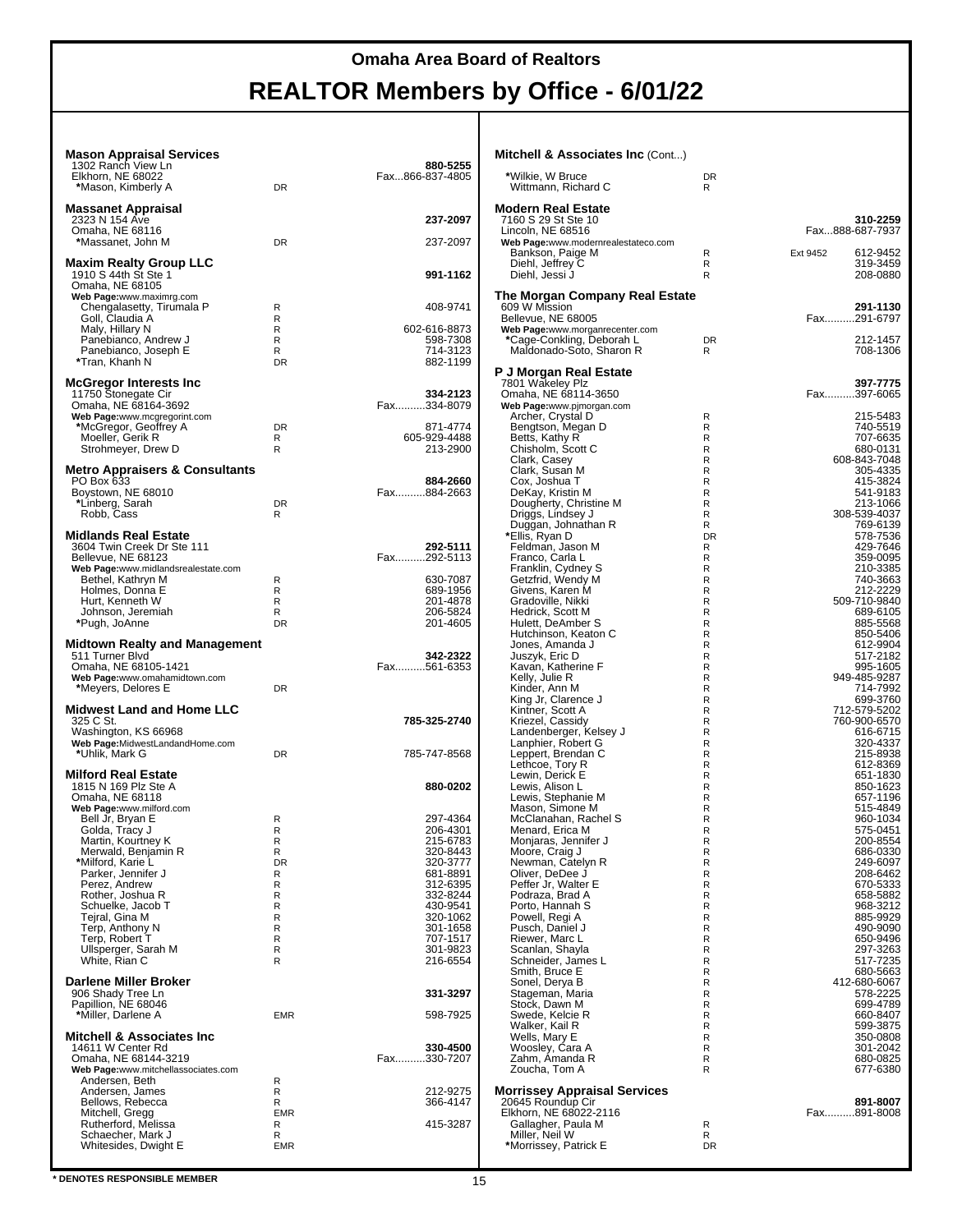#### **Multi-Vest Realty Co**

| MUILI-VESL REAILY CO                      |           | 345-9944             | inebiaska Keally      |
|-------------------------------------------|-----------|----------------------|-----------------------|
| 2900 Douglas St<br>Omaha, NE 68131        |           | Fax345-1346          | Boyle, Mandy C        |
| Web Page:www.multi-vestrealty.com         |           |                      | Breed, Randall,       |
| Miller Jr, Glenn E                        | R         | 609-6649             | Brezinski, Miche      |
| *Schon, Mary E                            | <b>DR</b> | 690-5650             | Bridges, Michae       |
| Schon-Dishaw, Marlise M                   | R         |                      | Brooks, Cindy J       |
|                                           |           |                      | Brown, Danielle       |
| <b>Muniz Real Estate &amp; Consulting</b> |           |                      | Bruck, Kent M         |
| 8047 Ponderosa Dr Ste A                   |           | 201-9883             | Bruck, Kristy J       |
| Papillion, NE 68046                       |           |                      | Bui, Linh T           |
| Web Page:www.munizrealestate.com          |           |                      | Bultez Sr, Richa      |
| *Muniz Sr, Vincent                        | DR        | 201-9883             | Buntemeyer, Mi        |
|                                           |           |                      | Burney, Charles       |
| <b>Murray Brokerage</b>                   |           |                      | <b>Bustamante Sal</b> |
| 605 N Broad                               |           | 909-1808             | Butler, Christopl     |
| Fremont, NE 68025                         |           | Fax727-8685          | Cain, Kathleen        |
| *Murray, Robert B                         | <b>DR</b> | 909-1808             | Cameron, Chris        |
|                                           |           |                      | Carlin, Brian M       |
| Nebraska Lifestyles, LLC                  |           |                      | Carroll, Vincent      |
| 256 N 115 Street Suite 8                  |           | 342-0556             | Case, Bambi R         |
| Omaha, NE 68154                           |           |                      | Castro, Ricardo       |
| Web Page:www.nebraskalifestyles.com       |           |                      | Cerio, Jennifer I     |
| *Muraskin, Benjamin E                     | DR        | 536-9922             | Christensen, Ke       |
| Muraskin, Jacob C                         | R         | 490-8606             | Chuol, Mary D         |
|                                           |           |                      | Clark, Richard J      |
| Nebraska Realty                           |           |                      | Cloyd, Justin M       |
| 17117 Burt St                             |           | 491-0100             | Colegrove, Rich       |
| Omaha, NE 68118                           |           |                      |                       |
|                                           |           | Fax491-0144          | Coleman, Angel        |
| Web Page:nebraskarealty.com               |           |                      | Coleman, Shard        |
| Abdelmaseh, Shasa                         | R         | 714-3251             | Colwell, Derek /      |
| Abler, Byron R                            | R         | 681-3684             | Comer, Jason F        |
| Abraham, Philip M                         | R         | 510-1045             | Commers, Paula        |
| Abraham, TaZhane L                        | R         | 531-222-6089         | Conley, Jessica       |
| Adams, Maranda R                          | R         | 281-300-2819         | Contreras, Vero       |
| Adams, Todd W                             | R         | 889-2996             | Coolidge, Darci       |
| Agarwal, Arun K                           | R         | 510-3000             | Cooper, Logan         |
| Alexander, Ivy F                          | R         | 238-7399             | Craig, Russell A      |
| Alhadweh, Reem                            | R         | 531-210-6247         | Craighead, Joni       |
| Ali, Faisal                               | R         | 505-0507             | Crawford, Dianr       |
| Alldredge, Douglas K                      | R         | 249-4048             | Criss, Steven L       |
| Allen, Gloria A                           | R         | 403-2599             | Cronin, Marisa I      |
| *Alloway, Steven A                        | <b>DR</b> | 960-2180             | Cruse, Anthony        |
| Amick, Molly K                            | R         | 957-0374             | Cunningham-Fr         |
| Anderson, Jayce L                         | R         | 649-5566             | Cushing, Alan L       |
| Anson, Kaleen M                           | R         | 510-4953             | Cusick, Carringt      |
| Anzalone, Antonio O                       | R         | 659-9231             | Cutsor, Beth M        |
| Armstead Jr, Sylvester M                  | R         |                      | Daharsh, Meliss       |
| Arthur, Darcy K                           | R         | 677-7502             | Dalrymple, Minc       |
| Astorino, Maria F                         | R         | 301-6288             | Dantzler, Jerry I     |
| Bacome, Adam J                            | R         | 980-4485             | Dantzler, Shanr       |
| Bain, Sharon L                            | R         | 216-7202             | David, Julie C        |
|                                           | R         |                      |                       |
| Baker, Eric D<br>Ballard, Sara A          | R         | 957-6234<br>213-0691 | Davis, Kenyell (      |
|                                           |           |                      | Dennhardt, Tere       |
| Ballue, Lisa M                            | R         | 208-3357             | Dennison, John        |
| Barnes, Kristin M                         | R         | 290-6525             | DeSousa, Monio        |
| Barney, Angela R                          | R         | 979-9797             | Devanaboyina,         |
| Barney, Steven L                          | R         | 702-7777             | Diaz, Glenda M        |
| Bartalini, Nicole D                       | R         | 618-0282             | Dinnel, Lila R        |
| Bashara, Matthew R                        | R         | 578-6310             | Dirksen, Melissa      |
| Basye, Ryan                               | R         | 660-7929             | Doeppers, April       |
| Bauer, Patrick E                          | R         | 212-0949             | Dorau, Jeffery J      |
| Beacom, Michael M                         | R         | 490-3674             | Dos Santos Wa         |
| Beck, Darcy J                             | R         | 651-7971             | Downing, Suzar        |
| Beebe, Susan K                            | R         | 212-7509             | Dragon, Jeri Be       |
| Behrens, Reve A                           | R         | 720-0054             | Duffy, Danette I      |
| Bell, Patricia R                          | R         | 491-0801             | Durant, Ryan M        |
| Bell, TJ                                  | R         | 312-5129             | Eastman, Billi J      |
| Belsky, Andrew                            | R         | 380-0990             | Edwards, Matth        |
| Benak, Katherine A                        | R         | 850-9906             | Ehrke, Jared S        |
| Benjamin, Nick P                          | R         | 609-6199             | Elftmann, Karer       |
| Benson, Brandon M                         | R         | 699-2561             | Elizondo, Vicent      |
| Benson, Kristine C                        | R         | 312-0744             | Ellefson, Sherri      |
| Betts, Yvonne                             | R         | 968-6847             | Engle, Nicholas       |
| Bhalla, Anil                              | R         | 319-0477             | Estey, Kathleen       |
| Birkel, Brian K                           | R         | 706-7532             | Eurek, Connor .       |
| Bjornstad, Mike A                         | R         | 889-6519             | Evers, Jamie S        |
| Bloemer, Arielle M                        | R         | 926-1414             | Evers, Steven R       |
| Bloom, Jarret C                           | R         | 708-3890             | Ewing, Aundrea        |
| Blue, Stacey J                            | R         | 301-4650             | Fagan, Kyle C         |
| Blythe, Brent D                           | R         | 676-5081             | Farrens, Carol J      |
| Blythe, Chad A                            | R         | 578-9822             | Farrington, Abra      |
|                                           | R         |                      | Fehringer, Sara       |
| Blythe, Lesa G                            |           | 598-3633             |                       |
| Bober, Christopher S                      | R         | 312-5076             | Fendrick, Kimbe       |
| Bober, Jennifer L                         | R         | 312-5078             | Ferraguti, Micha      |
| Bodady, Heidi M                           | R         | 277-0451             | Ferris, Teresa M      |
| Boganowski, Patricia A                    | R         | 250-5687             | Fichadia, Foram       |
| Bokowski, Valerie L                       | R         | 813-4562             | Ficklin, Jerry J      |
| Borkowski, Elizabeth M                    | R         | 278-0572             | Filewicz, Keith S     |
| Borngrebe, Kristina K                     | R         | 510-7897             | Finley, Edwin D       |
| Bowsman, Quint A                          | R         | 699-2563             | Fitzgerald, Julie     |
| Boyce, Dawn R                             | R         | 304-4877             | Fleissner, Hayle      |
|                                           |           |                      |                       |
|                                           |           |                      |                       |

#### **\*** DENOTES RESPONSIBLE MEMBER 16

| <b>DI ASNA INGAILY</b> (CONILLI)        |        |                      |
|-----------------------------------------|--------|----------------------|
| Boyle, Mandy C                          | R      | 616-1585             |
| Breed, Randall J                        | R      | 943-9323             |
| Brezinski, Michelle A                   | R      | 880-9556             |
| Bridges, Michael M                      | R      | 297-4543             |
| Brooks, Cindy J                         | R      | 505-507-2562         |
| Brown, Danielle                         | R      | 610-1520             |
| Bruck, Kent M                           | R      | 312-7105             |
| Bruck, Kristy J<br>Bui, Linh T          | R<br>R | 301-4880<br>419-9564 |
| Bultez Sr, Richard L                    | R      | 392-1000             |
| Buntemeyer, Mindy M                     | R      | 308-529-2711         |
| Burney, Charles J                       | R      | 672-8333             |
| Bustamante Salgado, Placido B           | R      | 201-4287             |
| Butler, Christopher B                   | R      | 713-7025             |
| Cain, Kathleen A                        | R      | 689-2737             |
| Cameron, Christine A                    | R      | 658-3881             |
| Carlin, Brian M                         | R      | 630-9760             |
| Carroll, Vincent P                      | R      | 320-9255             |
| Case, Bambi R                           | R      | 547-6700             |
| Castro, Ricardo G                       | R      | 999-1707             |
| Cerio, Jennifer M                       | R      | 819-9809             |
| Christensen, Kellie J                   | R      | 679-6520             |
| Chuol, Mary D                           | R      | 880-9948             |
| Clark, Richard J<br>Cloyd, Justin M     | R<br>R | 507-7421<br>686-9671 |
| Colegrove, Richard A                    | R      | 515-6271             |
| Coleman, Angela P                       | R      | 531-205-6556         |
| Coleman, Sharon K                       | R      | 305-6078             |
| Colwell, Derek A                        | R      | 841-9698             |
| Comer, Jason P                          | R      | 305-8001             |
| Commers, Paula W                        | R      | 980-5673             |
| Conley, Jessica M                       | R      | 679-5141             |
| Contreras, Veronica A                   | R      | 699-3271             |
| Coolidge, Darci J                       | R      | 660-3942             |
| Cooper, Logan D                         | R      | 739-9787             |
| Craig, Russell A                        | R      | 680-2055             |
| Craighead, Joni K                       | R      | 680-8217             |
| Crawford, Diann R                       | R<br>R | 216-1570             |
| Criss, Steven L<br>Cronin, Marisa P     | R      | 681-5112<br>208-5784 |
| Cruse, Anthony D                        | R      | 690-7153             |
| Cunningham-Frey, Denise L               | R      | 208-9830             |
| Cushing, Alan L                         | R      | 577-0572             |
| Cusick, Carrington C                    | R      | 515-7001             |
| Cutsor, Beth M                          | R      | 618-5439             |
| Daharsh, Melissa M                      | R      | 658-6510             |
| Dalrymple, Mindy J                      | R      | 689-2177             |
| Dantzler, Jerry L                       | R      | 630-2027             |
| Dantzler, Shannel T                     | R      | 650-5176             |
| David, Julie C                          | R      | 215-8389             |
| Davis, Kenyell C                        | R      | 531-210-8870         |
| Dennhardt, Teresa S<br>Dennison, John M | R<br>R | 669-0545<br>709-4940 |
| DeSousa, Monica M                       | R      | 637-3380             |
| Devanaboyina, Dhana L                   | R      | 898-9115             |
| Diaz, Glenda M                          | R      | 609-8201             |
| Dinnel, Lila R                          | R      | 709-1764             |
| Dirksen, Melissa                        | R      | 677-7080             |
| Doeppers, April                         | R      | 630-6639             |
| Dorau, Jeffery J                        | R      | 616-7313             |
| Dos Santos Wampler, Kristi              | R      | 651-492-8444         |
| Downing, Suzanne M                      | R      | 689-0121             |
| Dragon. Jeri Beth B                     | R      | 953-9224             |
| Duffy, Danette D<br>Durant, Ryan M      | R<br>R | 517-0049<br>981-5822 |
| Eastman, Billi J                        | R      | 889-1081             |
| Edwards, Matthew A                      | R      | 215-3337             |
| Ehrke, Jared S                          | R      | 308-991-7878         |
| Elftmann, Karen M                       | R      | 968-1141             |
|                                         | R      | 686-7949             |
| Elizondo, Vicente<br>Ellefson, Sherri L | R      | 699-3791             |
| Engle, Nicholas J                       | R      | 889-0972             |
| Estey, Kathleen L                       | R      | 306-2105             |
| Eurek, Connor J                         | R      | 990-0322             |
| Evers, Jamie S                          | R      | 214-3332             |
| Evers, Steven R                         | R      | 677-1855             |
| Ewing, Aundrea S                        | R      | 440-6384             |
| Fagan, Kyle C<br>Farrens, Carol J       | R<br>R | 515-4664<br>740-6062 |
| Farrington, Abraham W                   | R      | 980-4008             |
| Fehringer, Sarah A                      | R      | 250-4768             |
| Fendrick, Kimberly K                    | R      | 515-0003             |
| Ferraguti, Michaeİa J                   | R      | 320-7675             |
| Ferris, Teresa M                        | R      | 305-8569             |
| Fichadia, Foram A                       | R      | 312-3920             |
| Ficklin, Jerry J                        | R      | 350-3876             |
| Filewicz, Keith S                       | R      | 598-5801             |
| Finley, Edwin D                         | R      | 201-4627             |
| Fitzgerald, Julie A                     | R      | 510-7380             |
| Fleissner, Hayley R                     | R      | 640-2171             |
|                                         |        |                      |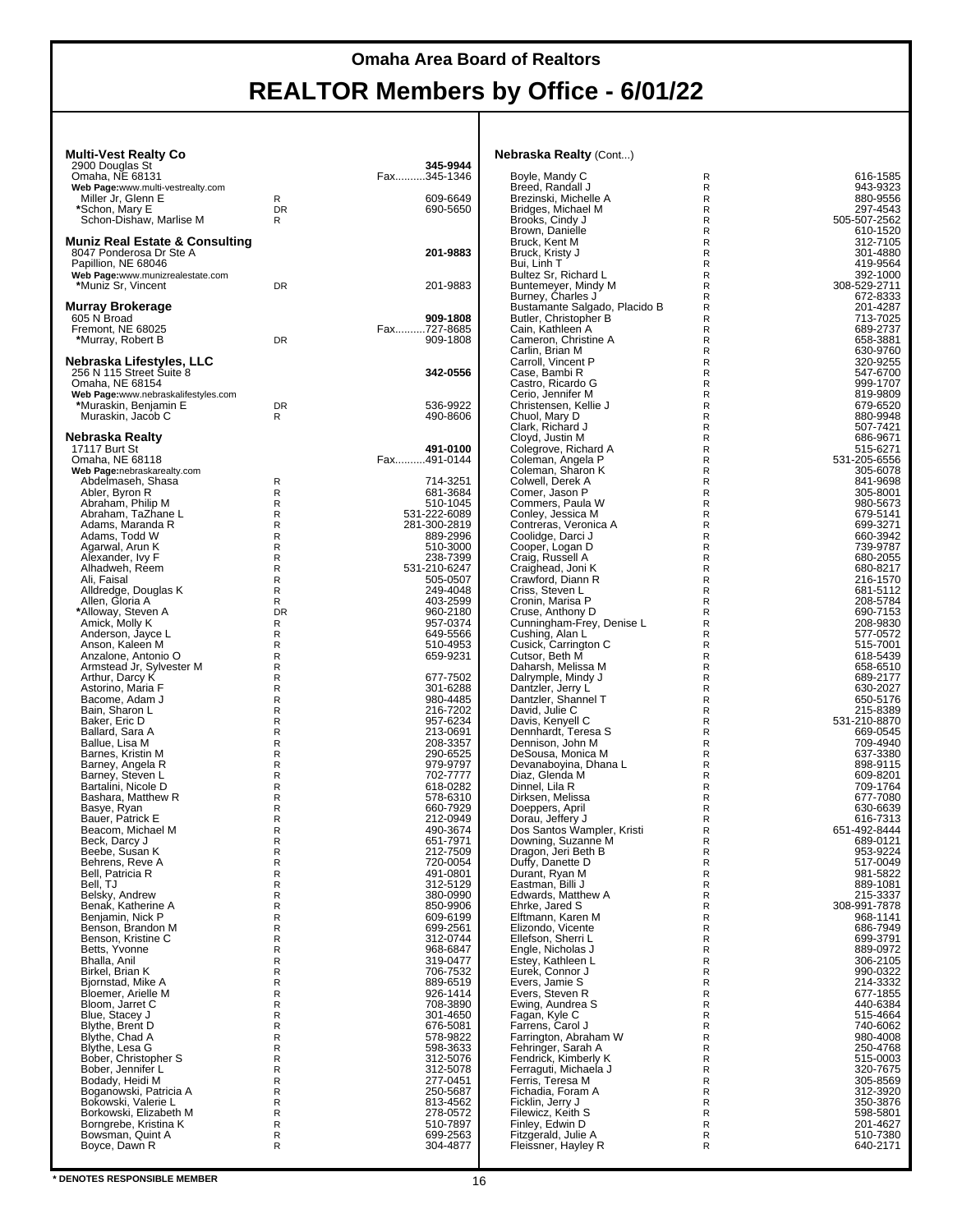| lebraska Realty (Cont)                         |        |                          | <b>Nebraska Realty (Cont)</b>                       |                              |                              |
|------------------------------------------------|--------|--------------------------|-----------------------------------------------------|------------------------------|------------------------------|
| Fleming, Colette K                             | R      | 510-6990                 | Katsaounis, Susan C                                 | $\mathsf{R}$                 | 218-5777                     |
| Florell, Kelli R                               | R      | 712-579-4459             | Kavan, Adam J                                       | $\mathsf{R}$                 | 620-8268                     |
| Folda, Trish<br>Fox, Linda D                   | R<br>R | 639-3242<br>650-4299     | Keenan, Joseph T<br>Keith-Yapp, Karen R             | $\mathsf{R}$<br>$\mathsf R$  | 660-4026<br>212-8940         |
| Francis, Scott S                               | R      | 699-9555                 | Kelley, Daniel P                                    | $\mathsf{R}$                 | 515-2701                     |
| Friehe, Ross J                                 | R      | 690-5673                 | Kennedy, Michael W                                  | $\mathsf{R}$                 | 741-9087                     |
| Friesen, Jenna R<br>Frink, Brandon K           | R<br>R | 984-9081<br>880-5569     | Kenney, Harold D<br>Kimbrough, Cale R               | $\mathsf{R}$<br>$\mathsf{R}$ | 690-1018<br>862-5227         |
| Gaitan-Shepard, Carla                          | R      | 916-317-7386             | Kirby, Ann M                                        | $\mathsf{R}$                 | 670-9232                     |
| Galloway, Alexandra R                          | R      | 706-9533                 | Kirshenbaum, William H                              | $\mathsf{R}$                 | 968-6648                     |
| Galyon, Darian A<br>Gatzemeyer, Jennifer T     | R<br>R | 319-9719<br>312-4644     | Klein, Meredith J<br>Klug, Brett D                  | $\mathsf{R}$<br>$\mathsf{R}$ | 612-8365<br>740-4556         |
| Gerace, Cheryl V                               | R      | 850-1125                 | Koehn, Nolan                                        | $\mathsf{R}$                 | 630-7612                     |
| Getscher, Joan M                               | R      | 213-8801                 | Kohl, Daniel J                                      | $\mathsf{R}$                 | 303-243-4342                 |
| Ginzburg, Yelena G<br>Goebel, Indiana Y        | R<br>R | 517-0918<br>901-647-6308 | Konz Wieczorek, Kellie M<br>Korver-Hollman, Sarah N | $\mathsf{R}$<br>$\mathsf R$  | 210-6046<br>659-1947         |
| Gollin, Nicholas J                             | R      | 310-3717                 | Kosmicki, Antoinette T                              | $\mathsf{R}$                 | 302-2896                     |
| Gomez, Ruben D                                 | R      | 712-314-8296             | Kouete, Etornam Y                                   | $\mathsf{R}$                 | 813-4239                     |
| Goodsell, Darwin L<br>Gordon, Cole             | R<br>R | 605-390-6071<br>237-1637 | Kruger, Amanda J<br>Kruger, Michele L               | $\mathsf{R}$<br>$\mathsf{R}$ | 531-777-0768<br>578-8276     |
| Gossett, Melvia L                              | R      | 452-9067                 | Kuhn, Ashley E                                      | $\mathsf{R}$                 | 880-7918                     |
| Grant, Jennifer A                              | R      | 301-9383                 | Kuhr-Mauseth, Jeanne R                              | $\mathsf{R}$                 | 813-2851                     |
| Graves, Elyssa M                               | R      | 320-3359                 | Kunz, Jay A                                         | $\mathsf{R}$                 | 578-6280                     |
| Grotelueschen, Elizabeth A<br>Grove, Douglas A | R<br>R | 983-4663<br>250-3959     | Kuruvilla, James<br>Kutz, Amy K                     | $\mathsf{R}$<br>$\mathsf{R}$ | 305-4509<br>740-9536         |
| Grover, Jeffrey R                              | R      | 312-0601                 | Kyle, Mason A                                       | $\mathsf{R}$                 | 957-6812                     |
| Grover, Richard F                              | R      | 714-1604                 | Kyle Jr, Raymond C                                  | $\mathsf{R}$                 | 661-9151                     |
| Grubb, Christina S<br>Gunderson, Elizabeth A   | R<br>R | 515-7703<br>689-5927     | Laible, Barbara S<br>Lampman, Ben P                 | $\mathsf{R}$<br>$\mathsf{R}$ | 639-2218<br>669-0416         |
| Guo, Yun                                       | R      | 906-3142                 | Lampman, Ben R.                                     | $\mathsf{R}$                 | 669-3759                     |
| Haase, Jennifer J                              | R      | 640-3512                 | Landolt Jr., Kenneth J                              | $\mathsf{R}$                 | 880-7000                     |
| Hagens, Akeydra<br>Hallam, Lindsay M           | R<br>R | 591-1005<br>450-5124     | Laubert, Susan L<br>Lawrence-Boyd, Sonia            | R<br>$\mathsf{R}$            | 889-3781<br>531-800-2516     |
| Hamilton, Ethan D                              | R      | 730-3785                 | Lawton, Jill C                                      | $\mathsf R$                  | 301-7658                     |
| Hamilton, Malorie                              | R      | 981-5707                 | Le, Vu A                                            | $\mathsf{R}$                 | 707-2456                     |
| Hanner, Mark R<br>Hannibal, Steven M           | R<br>R | 507-9010<br>510-8684     | Leamen, John J<br>LeBlanc, Raymond A                | R<br>$\mathsf{R}$            | 669-0548<br>670-9131         |
| Hansen, Lacie                                  | R      | 321-8666                 | Lee. Sean P                                         | R                            | 657-8491                     |
| Hanten, Rodger D                               | R      | 669-1791                 | Leesley, Christy L                                  | R                            | 208-6185                     |
| Hanus, Gillian R<br>Harbison, Samantha R       | R<br>R | 681-2482<br>739-0307     | Leesley, Devon M<br>Leggett, Abigail L              | $\mathsf R$<br>$\mathsf{R}$  | 214-5571<br>578-1670         |
| Harris, Lavinia M                              | R      | 800-4902                 | Lemcke, Kory G                                      | $\mathsf{R}$                 | 312-8561                     |
| Harvey, Briana C                               | R      | 650-8221                 | Leonard, Michael J                                  | $\mathsf{R}$                 | 708-3979                     |
| Hawk, Teresa L                                 | R      | 943-8271                 | Lervold, Kristin C                                  | $\mathsf{R}$<br>$\mathsf{R}$ | 913-449-8122                 |
| Hawkins, Susan R<br>Hayes, Katris              | R<br>R | 618-1402<br>312-0204     | Lind, Alexa E<br>Linden, Robert E                   | $\mathsf R$                  | 301-7862<br>681-9440         |
| Hayes, Murray R                                | R      | 618-1118                 | Lindhorst, Amy L                                    | $\mathsf{R}$                 | 981-9911                     |
| Headlee, John S<br>Heavican, Kristina L        | R<br>R | 590-7051<br>968-5545     | Lipari, Victor C<br>Lockard, Emma A                 | R<br>$\mathsf{R}$            | 210-8309<br>531-600-9556     |
| Heck, Bradley A                                | R      | 208-5799                 | Loftus, Rebecca J                                   | R                            | 714-3553                     |
| Heger, Pamela J                                | R      | 321-0707                 | Lopera Hernandez, Erika L                           | R                            | 786-626-1519                 |
| Hegi, Nathan L<br>Helfrick, Angela L           | R<br>R | 714-2252<br>819-7766     | Lukowski, Kari P                                    | R<br>$\mathsf{R}$            | 215-5371<br>953-6293         |
| Henson, Sue                                    | R      | 669-9600                 | Mack, Kathryn A<br>Mahon Jr., Richard F             | R                            | 689-7424                     |
| Herbolsheimer, Chad M                          | R      | 709-5831                 | Mal, Anshu                                          | $\mathsf{R}$                 | 551-2424                     |
| Heuler, Carla A                                | R      | 990-8507                 | Malone, Chelsea Q                                   | R                            | 637-6995                     |
| Hiffernan IV, John M<br>Hinn, Marilyn J        | R<br>R | 960-3104<br>810-2847     | Maltais, Rachel C<br>Maltais, Trevor J              | R<br>$\mathsf R$             | 620-521-3056<br>620-521-3052 |
| Hoffman, Erik M                                | R      | 658-6412                 | Mangen, Christopher J                               | $\mathsf{R}$                 | 932-4999                     |
| Hogan, Justin R                                | R<br>R | 680-4270<br>637-8959     | Martin, Sheri R                                     | R<br>R                       | 490-1609<br>290-4119         |
| Hollingsworth, Sandra S<br>Holtz, Kathleen A   | R      | 212-7035                 | Martin, Tiffany L<br>Matheny, Benjamin J            | R                            | 679-6469                     |
| Houck, Scott E                                 | R      | 676-1008                 | Matney, David R                                     | R                            | 490-6771                     |
| Houghton, Catrina D                            | R      | 612-0709<br>699-1860     | Maurer, Rhonda S                                    | $\mathsf R$<br>$\mathsf{R}$  | 630-9953                     |
| Hourigan, Timothy C<br>Hover, Matthew E        | R<br>R | 578-1425                 | Mawby, Diane F<br>McAfee, Peter M                   | R                            | 308-233-7769<br>612-803-3225 |
| Howarth, Tim W                                 | R      | 208-6378                 | McGill, Kelly J                                     | $\mathsf{R}$                 | 290-5940                     |
| Hoyt, Shannon R                                | R      | 672-7488                 | McGowan, Nicki                                      | R                            | 206-8297                     |
| Hulsebusch, Nathan R<br>Humphrey, Stephanie M  | R<br>R | 672-4405<br>213-2435     | McGregor, Meredith L<br>McVey, Brian S              | R<br>$\mathsf R$             | 680-6924<br>415-1889         |
| Hunter, Gregory M                              | R      | 658-9924                 | Mekiney, Preslie J                                  | $\mathsf{R}$                 | 657-1262                     |
| Husak, Jennifer M                              | R      | 212-0269                 | Mesick, Lauren M                                    | R                            | 201-3493                     |
| Igo, Donald J<br>Ilg, Shawn M                  | R<br>R | 306-6000<br>598-4002     | Metcalf, Craigan<br>Meyers Jr, Thomas L             | $\mathsf{R}$<br>R            | 719-4250<br>431-2668         |
| Ismail, Ismail A                               | R      | 321-4661                 | Miller, Peggy M                                     | R                            | 480-0289                     |
| Japp, Cheryl A                                 | R      | 657-3201                 | Mooberry, Janette L                                 | $\mathsf R$                  | 312-0968                     |
| Jensen, Manda J<br>Jensen, Timothy D           | R<br>R | 639-6894<br>740-4032     | Moore, Claudia L<br>Moore, Stephen F                | $\mathsf{R}$<br>R            | 709-6950<br>706-3771         |
| Jernstrom, Cynthia L                           | R      | 816-896-0385             | Mora, Mark E                                        | $\mathsf{R}$                 | 215-5106                     |
| Johnson, Allison L                             | R      | 514-7800                 | Morrissey, Jamie L                                  | R                            | 980-3256                     |
| Johnson, Brian O<br>Johnson, Bruce G           | R<br>R | 850-1845<br>677-3003     | Mosley, David L<br>Moy, Linda K                     | R<br>$\mathsf R$             | 658-7564<br>960-0852         |
| Johnson, Chase D                               | R      | 303-564-4995             | Moylan, Pamala E                                    | $\mathsf{R}$                 | 676-3113                     |
| Johnson, Jolene N. N                           | R      | 208-3888                 | Muckey-Shirk, Jeremy R                              | $\mathsf{R}$                 | 990-6191                     |
| Johnson, Mary R<br>Jones, Michael W            | R<br>R | 708-7370<br>578-9698     | Murray, Slovenka L<br>Myhre, Deda M                 | $\mathsf{R}$<br>R            | 213-9669<br>319-1568         |
| Jourdan, Kelly L                               | R      | 312-5420                 | Napp, Beth A                                        | R                            | 714-6076                     |
| Karimi, Tony T                                 | R      | 672-6006                 | Nebbia, Michael F                                   | $\mathsf R$                  | 689-5741                     |
| Karloff, Jill M<br>Karnish, Linda M            | R<br>R | 658-4777<br>968-3047     | Neesen, Louana M<br>Negley, Justin B                | R<br>R                       | 740-1125<br>719-5083         |
|                                                |        |                          |                                                     |                              |                              |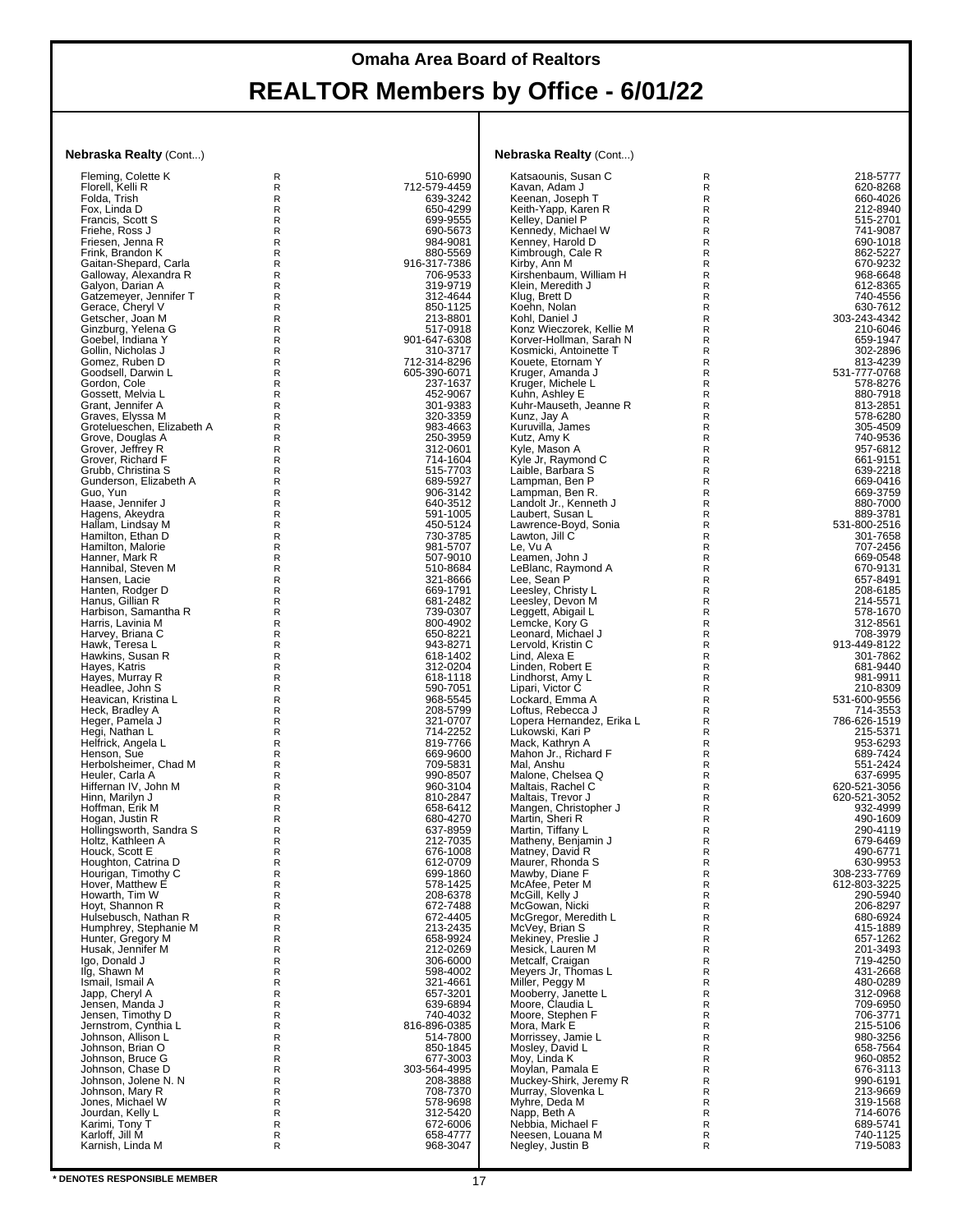| <b>Jebraska Realty</b> (Cont)                |                   |                          | <b>Nebraska Realty (Cont)</b>               |                              |                              |
|----------------------------------------------|-------------------|--------------------------|---------------------------------------------|------------------------------|------------------------------|
| Nelson, Melinda S                            | R                 | 677-3560                 | Schumacher, Traci J                         | R                            | 669-8738                     |
| Newell, Kayla M<br>Nguyen, Jennie K          | R<br>R            | 480-340-2160<br>714-1267 | Schwartz, Travis E<br>Scott, Christina A    | R<br>R                       | 201-3853<br>208-3322         |
| Nguyen, Jonathon L                           | R                 | 650-7323                 | Scott, Melana J                             | R                            | 618-6819                     |
| Nichols, Dawn M                              | R                 | 943-6701                 | Sedlacek, Daniel N                          | R                            | 613-7639                     |
| Nicholson, Clayton J<br>Nielsen, Janette C   | R<br>R            | 297-7244<br>669-9675     | Seeber, Melanie M<br>Seeber, Scott C        | R<br>R                       | 531-225-8019<br>531-225-8392 |
| Nieto, David P                               | R                 | 517-7800                 | Sequenzia, Stephen M                        | R                            | 278-0422                     |
| Nirmalraj, Madan P                           | R                 | 630-1800                 | Serrano, Stephan R                          | R                            | 312-9447                     |
| Noltner, Jamie L                             | R                 | 650-4118                 | Shada, Adam M                               | R                            | 960-5643                     |
| Novak, Katherine A<br>Nunnenkamp, Nicole M   | R<br>R            | 216-9007<br>889-6524     | Shada, Mary F<br>Shanahan, Barbara G        | R<br>R                       | 689-3278<br>277-0767         |
| O'Hara, Marie B                              | R                 | 590-7602                 | Sharples, Gavin E                           | R                            | 215-7535                     |
| O'Neal, James L                              | R                 | 968-1779                 | Shea, Matthew T                             | R                            | 308-529-7769                 |
| Oberhauser, Erin K<br>Olivieri, Gina E       | R<br>R            | 677-1883<br>312-8417     | Sheppard, Brett<br>Silva, Diane M           | $\mathsf R$<br>R             | 875-3334<br>598-5739         |
| Ortiz Origel, Victor M                       | R                 | 706-0263                 | Simanek, Patricia A                         | R                            | 709-5191                     |
| Ostrand, Nathaniel A                         | R                 | 651-5319                 | Simon, Gina M                               | R                            | 208-2035                     |
| Overfield, Amanda N                          | R                 | 321-4207                 | Simon, Jacob A                              | R                            | 972-0579                     |
| Owen, Fabian S<br>Owens, Carri A             | R<br>R            | 740-5846<br>871-6753     | Skartvedt, Bonnie B<br>Smith, Jeffrey A     | R<br>R                       | 981-3220<br>714-5089         |
| Owens, Lauren E                              | R                 | 213-1864                 | Snipes, Misty L                             | R                            | 706-7944                     |
| Pagel, Jennifer A                            | R                 | 681-7820                 | Snyder, Tiffany L                           | R                            | 968-6397                     |
| Palermo, Jennifer M<br>Palermo, Robert J     | R<br>R            | 208-9483<br>968-1977     | Soria, Rikki J<br>Speer, Alexander L        | R<br>R                       | 612-6090<br>316-617-0941     |
| Palser, Floyd V                              | R                 | 712-314-1975             | Spencer, Nancy L                            | R                            | 212-4891                     |
| Parizek, Lisa M                              | R                 | 658-6365                 | St James, Jean                              | $\mathsf{R}$                 | 709-4675                     |
| Payne, Christopher E                         | R                 | 350-9462                 | St Onge, Anita C                            | R                            | 981-0089                     |
| Payne, Jason<br>Pearson, Alex M              | R<br>R            | 490-1357<br>616-9361     | Stahlecker, Jay A<br>Stander, Jennifer A    | R<br>R                       | 850-3626<br>669-9477         |
| Perdue, Jeffrey W                            | R                 | 871-4411                 | Stander, Pamela J                           | R                            | 867-4140                     |
| Phelps, Chad A                               | R                 | 332-4422                 | Starks, Angel N                             | $\mathsf{R}$                 | 553-5744                     |
| Pierce, Nicholas A<br>Pike, Shannon R        | R<br>R            | 578-5490<br>657-0657     | Steffes, Paul E<br>Stephens, Michelle L     | R<br>$\mathsf{R}$            | 709-9768<br>249-9918         |
| Ploughman, Jane M                            | R                 | 598-1766                 | Stewart, Christi J                          | $\mathsf{R}$                 | 217-0553                     |
| Plowman Jr, Wayne T                          | R                 | 350-7882                 | Stitnicky, Andrew R                         | R                            | 880-3565                     |
| Popple, Dylan M                              | R                 | 990-9539                 | Storovich, Sara J                           | R                            | 917-2967                     |
| Posey, Aidan<br>Potineni, Venugopala R       | R<br>R            | 953-7850<br>968-3691     | Storovich, Trevor L<br>Suttles, Darrin E    | R<br>$\mathsf{R}$            | 570-7757<br>906-7102         |
| Potter, David C                              | R                 | 943-7343                 | Swanson III, Edward                         | $\mathsf{R}$                 | 676-3522                     |
| Powers, Laura A                              | R                 | 598-3777                 | Swanson, Kelsey R                           | $\mathsf{R}$                 | 517-5570                     |
| Pruess, Jeffrey L<br>Pruess, Joann I         | R<br>R            | 659-5333<br>659-2459     | Swanson, Kris M<br>Tabatabai, Beverly K     | R<br>R                       | 740-7765<br>237-0360         |
| Purvis, Edward D                             | R                 | 290-4185                 | Tate, James C                               | $\mathsf{R}$                 | 612-9720                     |
| Rader, Stephanie L                           | R                 | 212-4069                 | Taylor, Mark J                              | R                            | 706-5381                     |
| Randall, James L                             | R<br>$\mathsf{R}$ | 238-6630<br>657-1969     | Taylor, Vickie S<br>Tchegninougbo, Esther Z | $\mathsf{R}$<br>$\mathsf{R}$ | 680-3505<br>812-3107         |
| Rasmussen, Matthew A<br>Ray, Nicole R        | R                 | 677-6202                 | Terpstra, Freedom J                         | $\mathsf{R}$                 | 301-7407                     |
| Rayer, Todd L                                | R                 | 925-3749                 | Theulen, Carmen C                           | $\mathsf{R}$                 | 881-2505                     |
| Rector, Delta D                              | R                 | 960-4153                 | Thomas Jr, James J                          | $\mathsf{R}$                 | 216-7193                     |
| Redding, Justin P<br>Reddy, Srilakshmi       | R<br>R            | 612-7490<br>646-275-0962 | Thorberg, Kyle S<br>Tierney, Janelle A      | $\mathsf R$<br>R             | 926-1645<br>213-8981         |
| Reikofski, Jill L                            | R                 | 968-9179                 | Tietsort, Emily A                           | $\mathsf{R}$                 | 660-8137                     |
| Reiter, Amanda L                             | R                 | 321-7395                 | Timperley, Charise M                        | R                            | 650-2451                     |
| Reyes, Cesia<br>Rice, Teri L                 | R<br>R            | 531-333-6260<br>681-6057 | Tkaczuk, Amber M<br>Tomoser, Julie L        | $\mathsf{R}$<br>$\mathsf{R}$ | 306-8642<br>212-5282         |
| Richardson, Josh D                           | R                 | 290-1989                 | Tonn, Amanda E                              | R                            | 303-257-7730                 |
| Richardson, William T                        | R                 | 712-253-6900             | Torczon, Anne M                             | $\mathsf{R}$                 | 983-7372                     |
| Riggins, Colin                               | R                 | 968-0459                 | Trader, Joseph T                            | $\mathsf{R}$<br>R            | 709-1914<br>531-222-5244     |
| Rimington, Douglas S<br>Ringle, Lori R       | R<br>R            | 660-8000<br>250-7574     | Tran, Steven<br>Trapp, Thomas J             | R                            | 960-5578                     |
| Riss, Thomas A                               | R                 | 321-0480                 | Trawicki, Sabrina M                         | R                            | 305-9456                     |
| Rivera, Michael M                            | R<br>R            | 979-2975<br>910-0680     | Tredway, Kristi R                           | R                            | 679-7821<br>480-4056         |
| Robak, Matthew A<br>Robirds, Cynthia J       | R                 | 686-3996                 | Triplett, David L<br>Triplett, Roxanne M    | R<br>R                       | 214-8075                     |
| Robles, Karla                                | R                 | 516-6907                 | Troia, Candice J                            | R                            | 669-1234<br>213-4887         |
| Romero, Jake A                               | R                 | 577-1028                 | Turille, Amanda B                           | R                            |                              |
| Rose, Steven M<br>Ross, Michael K            | R<br>R            | 531-213-9696<br>880-1969 | Tusa, Stephanie A<br>Tynan, Samuel P        | R<br>R                       | 819-8321<br>214-6262         |
| Rowe, Marisa A                               | R                 | 880-8271                 | Vaccaro, Paul A                             | R                            | 540-3171                     |
| Roy, Julie C                                 | R                 | 999-6961                 | Vaccaro, Susan S                            | R                            | 770-2387                     |
| Royal, James P<br>Royuk, Joanne K            | R<br>R            | 213-8312<br>720-3879     | Vaccaro, Vito M<br>Vacek, Neil J            | R<br>R                       | 490-8384<br>658-0979         |
| Ruhl, Tina M                                 | R                 | 319-4879                 | Valentine, Corey O                          | R                            | 995-1456                     |
| Rupe, Tiffany N                              | R                 | 301-1411                 | Valle, Charles S                            | R                            | 319-4513                     |
| Sakalosky, Todd L                            | R                 | 706-5050                 | Vampola, Joseph J                           | R                            | 676-1457                     |
| Salvatori, Denise M<br>Santos, Melissa       | $\mathsf{R}$<br>R | 672-7538<br>739-7234     | Van Pelt, Mark L<br>Van Roy, Ryan J         | $\mathsf{R}$<br>R            | 639-3158<br>708-2717         |
| Sawaged, Hassan H                            | R                 | 319-7774                 | Vasquez, Alan Real y                        | R                            | 871-2574                     |
| Sawyer, Jessica N                            | R                 | 679-8166                 | Vaughn, Cathy S                             | R                            | 676-3603                     |
| Schaefer, Scott R<br>Schmidt, Diana C        | R<br>R            | 830-7113<br>659-9901     | Vesay, James B<br>Vigness, Carla            | R<br>R                       | 660-3091<br>301-8860         |
| Schmitz, Vicki A                             | R                 | 650-9131                 | Villegas, Roberto                           | R                            | 403-2303                     |
| Schmutz, Carrie A                            | R                 | 670-8228                 | Villotta, Jeffrey D                         | R                            | 598-4252                     |
| Schneckloth, Darrin J                        | R                 | 216-5881                 | Vogtman, David R                            | R                            |                              |
| Schneider III, Milton H<br>Schrader, Carol A | R<br>R            | 740-8159<br>676-1751     | Vojchehoske Jr, Paul R<br>Wachner, Susan K  | R<br>R                       | 660-0395<br>618-3546         |
| Schriver, Gena R                             | R                 | 320-4663                 | Warner, Robert P                            | R                            | 919-8149                     |
| Schulte, Ryley D                             | $\mathsf R$       | 308-750-7739             | Watson, Stacey A                            | R                            | 301-3842                     |
| Schumacher, Erin C                           | R                 | 714-5539                 | Weaver, Laura L                             | R                            | 968-1147                     |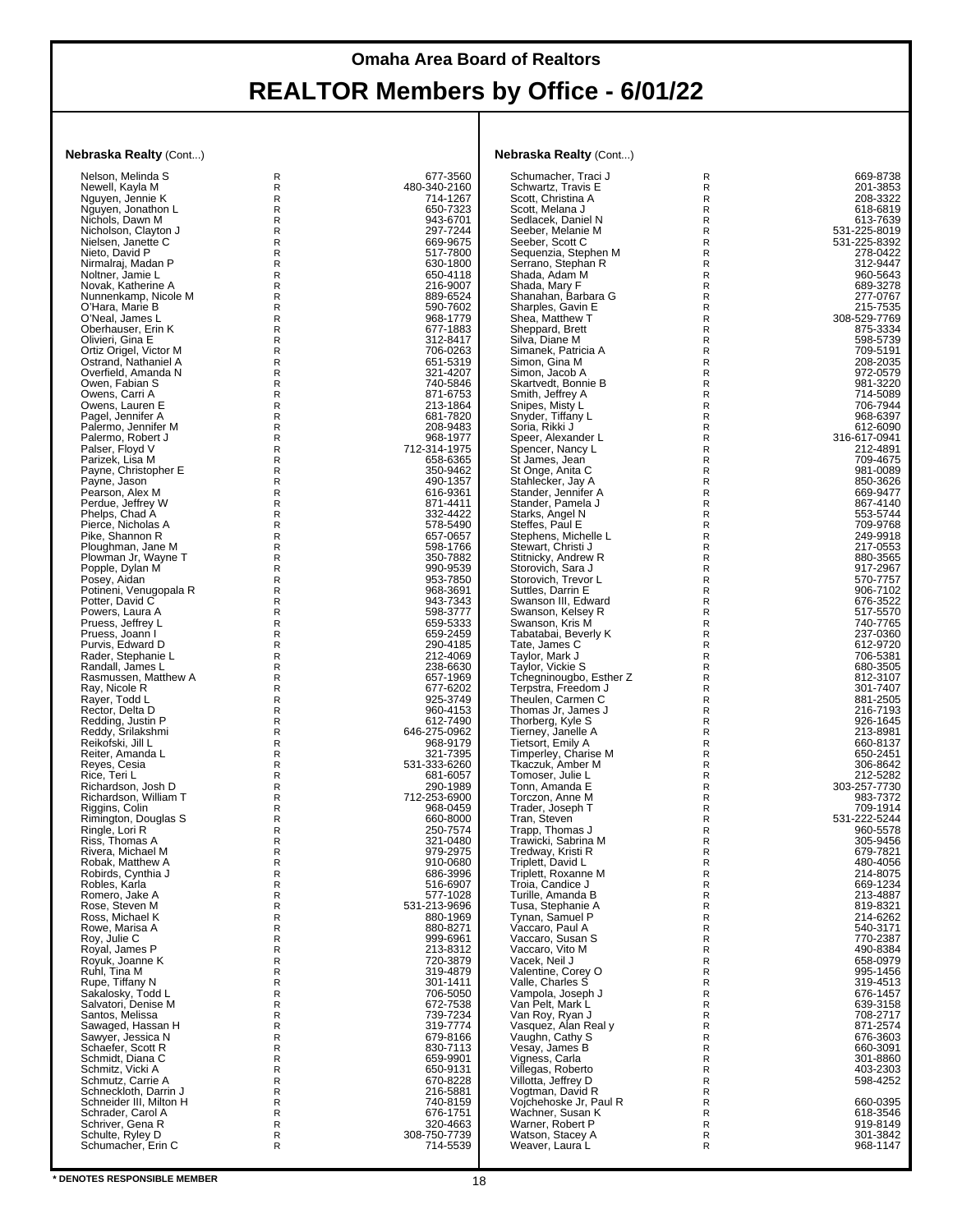#### **Nebraska Realty** (Cont...)

| Weber, Andrea M                         | R      | 813-6111             |
|-----------------------------------------|--------|----------------------|
|                                         |        |                      |
|                                         |        |                      |
| Webster, Traci                          | R      | 317-4099             |
| Weeks, Whitney R                        | R      | 321-5919             |
| Wees, Merri L                           | R      | 680-8296             |
|                                         | R      |                      |
| Wehrli, Samantha K                      |        | 510-2008             |
| Weikel, Jennifer                        | R      | 616-4556             |
| Welch, Kathryn A                        | R      | 884-4840             |
|                                         | R      |                      |
| Wempen, Marcy A                         |        | 943-6212             |
| Wentz, Melody J                         | R      | 321-4716             |
| West, Michael                           | R      | 740-3935             |
|                                         |        |                      |
| Wetzel, Thomas M                        | R      | 719-964-4601         |
| White, Kristi M                         | R      | 913-9396             |
| Whitmarsh, Sarah A                      | R      | 317-0747             |
|                                         |        |                      |
| Wickstrom, Katherine R                  | R      | 208-4617             |
| Wiemers, Mackenzie J                    | R      | 616-7695             |
|                                         | R      |                      |
| Wilcox, Carey A                         |        | 212-2271             |
| Willey, Damian R                        | R      | 510-2537             |
| Williams, Jennifer D                    | R      | 578-9148             |
|                                         |        |                      |
| Wilson, Jill D                          | R      | 782-1727             |
| Wilson, Linda M                         | R      | 960-0083             |
| Winge, Molly F                          | R      | 760-409-4372         |
|                                         |        |                      |
| Wise III, Joseph A                      | R      | 657-2239             |
| Wurgler, James A                        | R      | 677-4355             |
|                                         |        |                      |
| Xayavong, Peterson                      | R      | 605-376-8741         |
| Yahnke, Scott R                         | R      | 657-3333             |
| Youmans, Ervin W                        | R      | 995-9279             |
|                                         |        |                      |
| Zuger, Alicia M                         | R      | 871-5248             |
| Zuluaga, Carlos E                       | R      | 201-4723             |
|                                         |        |                      |
|                                         |        |                      |
| Nebraska Realty                         |        |                      |
| 304 Olson Dr Ste 207                    |        | 491-0100             |
| Papillion, NE 68046                     |        | Fax491-0144          |
|                                         |        |                      |
| Web Page:www.nebraskarealty.com         |        |                      |
| Acharya, Ramji                          | R      | 578-1464             |
| Althoff, Adam T                         | R      |                      |
|                                         |        | 510-9325             |
| Anderson, Jeanne A                      | R      | 234-4663             |
| Bacon, Angela J                         | R      | 718-5403             |
|                                         |        |                      |
| Bailey, Ryan T                          | R      | 525-8210             |
| Barrera, Martha                         | R      | 216-7986             |
| Becker, Stephanie M                     | R      | 215-8063             |
|                                         |        |                      |
| Bennett, Emily E                        | R      | 350-7532             |
| Bethea, Nathaniel D                     | R      | 417-4142             |
| Blacketer, Brandi L                     | R      | 660-5894             |
|                                         |        |                      |
| Blackmore, Derrick D                    | R      | 968-1968             |
| Blackwell, Phyllis R                    | R      | 850-3779             |
|                                         | R      |                      |
| Blakley, Katrina K                      |        | 214-7279             |
| Blount, Anthony W                       | R      | 960-6664             |
| Bobenhouse Tesar, Jill A                |        | 740-4121             |
|                                         |        |                      |
|                                         | R      |                      |
| Bratetic, Michelle J                    | R      | 669-2396             |
|                                         |        |                      |
| Bravo, Berenice A                       | R      | 651-0101             |
| Brummund, Dana L                        | R      | 578-9235             |
| Bryant, Sienna B                        | R      | 995-1231             |
|                                         |        |                      |
| Bullington, Serina S                    | R      | 680-8024             |
| Burt, Patrick J                         | R      | 968-9844             |
|                                         | R      | 708-1410             |
| Cal Concepcion, Carol C                 |        |                      |
| Carnes, Thomas A                        | R      | 658-5510             |
| Castillo, Sandra L                      | R      | 718-7578             |
|                                         | R      |                      |
| Cavlovic, Patricia D                    |        | 708-7708             |
| Champion, Tammy L                       | R      | 590-4900             |
| Chini, Kimberly J                       | R      | 505-2383             |
|                                         |        |                      |
| Christiansen, Jamie M                   | R      | 301-1770             |
| Church, Melissa M                       | R      | 297-6089             |
| Collier, Marnie S                       | R      | 968-6815             |
|                                         |        |                      |
| Compaore, Ismael Z                      | R      | 321-9875             |
| Compton, Judy L                         | R      | 990-7938             |
|                                         | R      | 210-372-7182         |
| Cruz Jr, Romaldo                        |        |                      |
| Cummings, Paul J                        | R      | 934-0700             |
| Cunningham Jr, Larry L                  | R      | 880-2117             |
|                                         | R      |                      |
| Cunningham, Robert R                    |        | 618-3899             |
| Dailey, Mitchell                        | R      | 213-1561             |
| Dangilan, Brady D                       | R      | 838-5690             |
|                                         | R      | 432-5344             |
| Danielson, John J                       |        |                      |
| Darling, Daniel R                       | R      | 415-5827             |
| David, Juynee J                         | R      | 210-3059             |
|                                         | R      |                      |
| DeJesus, Crystal L                      |        | 679-0588             |
| DeMiranda-Garcia, Giovanna              | R      | 531-772-5943         |
| Den Hoed, Danielle M                    | R      | 949-2232             |
|                                         |        |                      |
| den Hoed, Timothy R                     | R      | 949-0871             |
| DeTavernier, Brandi J                   | R      | 515-6514             |
| DeTavernier, Mitzi A                    | R      |                      |
|                                         |        | 960-1185             |
| Digilio, Kathryn A                      | R      | 871-7672             |
| Dix, Nadia G                            | R      | 915-333-0230         |
|                                         | R      |                      |
| Dragon, Fawn M                          |        | 297-7143             |
| Eckel, Dylan H                          | R      | 213-8445             |
| Evans, David M                          | R      | 677-8082             |
|                                         |        |                      |
| Farnan, John M                          | R      | 599-3772             |
| Felici, Jalissa B                       | R      | 515-8257             |
|                                         | R      |                      |
| Fleissner, Sarah G                      |        | 216-2877             |
| Fredericksen, Ron C<br>Friel, Jeffrey A | R<br>R | 670-6754<br>517-1614 |

| Frill, Marlene           | R | 677-1529     |
|--------------------------|---|--------------|
| Fusselman, Robert R      | R | 812-0188     |
| Gomez Angeles, Martha A  | R | 301-8116     |
|                          | R | 980-2211     |
| Gould, Todd A            |   |              |
| Guy, Sarah B             | R | 915-2009     |
| Hagan, Ashley M          | R | 800-0609     |
| Hall, Lucretia E         | R | 706-1956     |
| Hansen, Mark D           | R | 639-3485     |
| Harris, Kathleen D       | R | 215-5788     |
| Hassebrook, Megan J      | R | 706-9490     |
|                          | R |              |
| Heiden, Meggan L         |   | 658-4947     |
| Herman, Leanne P         | R | 401-9732     |
| Hillabrand, Cassandra    | R | 949-0172     |
| Howard, Karly J          | R | 708-4471     |
| Hrabik, Kyle J           | R | 669-5122     |
| Hunter, Dustin P         | R | 216-7827     |
| Jamison, Christopher R   | R | 690-4481     |
|                          |   |              |
| Johnson, Brandon J       | R | 206-4779     |
| Johnson, Tyler M         | R | 616-5801     |
| Jorczak, Holly A         | R | 505-3111     |
| Karren, Tonja S          | R | 318-469-4063 |
| Karren, Wade S           | R | 318-572-1928 |
| Kocsis, Ranae G          | R | 419-704-9300 |
| Krauth, Bradley S        | R | 290-9421     |
| Lackas, Amanda M         | R | 657-7676     |
|                          |   |              |
| Laney, David L           | R | 990-3865     |
| LaPorte, Barbara J       | R | 616-5326     |
| Lauver, Steven E         | R | 689-7550     |
| LeVier, Colleen M        | R | 306-2512     |
| Loos, Marina S           | R | 310-500-6496 |
| Lorkovic Jr, John S      | R | 598-4287     |
| Love, Linda M            | R | 253-6666     |
|                          |   | 885-9729     |
| Loveland, Monica N       | R |              |
| Mach, Amy M              | R | 708-3367     |
| Mackevicius, Alfonsas P  | R | 677-5945     |
| Madrid, Erica            | R | 779-9392     |
| Marshall, Jennifer L     | R | 210-488-7738 |
| McBane, Amanda D         | R | 816-294-7025 |
| McDonald, Heath W        | R | 926-6023     |
| McKean, Lorri L          | R | 980-5086     |
|                          |   |              |
| McLemore, Shanel Y       | R | 507-8862     |
| Meireles, Ana G          | R | 800-5107     |
| Melendez Sorto, Melvin G | R | 312-4245     |
| Merkel, Justin M         | R | 880-8872     |
| Mertz, Pamela J          | R | 630-8430     |
| Montalbano, Sherry L     | R | 813-8688     |
| Morgan, Matthew T        | R | 201-8162     |
| Morton, Ciara A          | R | 880-0860     |
| Murray, Kenneth M        |   |              |
|                          | R | 690-6572     |
| Nelson, David M          | R | 669-0244     |
| Nelson, Richard G        | R | 677-4805     |
| Ollis Jr, Doyle B        | R | 214-2208     |
| Ovalle, Amanda A         | R | 212-9800     |
| Pargett, Kelly K         | R | 209-2263     |
| Plagmann, Kelli D        | R | 712-579-8397 |
| Plebanek, Stanley D      | R | 709-0392     |
|                          | R | 297-8739     |
| Pohlmeier, Deana M       |   |              |
| Povich, Timothy P        | R | 689-5458     |
| Putnam, Laura K          | R | 740-3188     |
| Rangel, Jessica J        | R | 706-4345     |
| Rasmussen, Kelly L       | R | 714-6862     |
| Reeh, Ashley A           | R | 686-6827     |
| Riegel, Daniel F         | R | 301-6631     |
| Ringer, Erica J          | R | 415-8012     |
| Robinson, Diega H        | R | 590-4444     |
|                          | R |              |
| Rongisch, Anna           |   | 312-4925     |
| Rosales, Edgar M         | R | 612-1828     |
| Ryan, Annette L          | R | 490-1830     |
| Sacco, Samuel A          | R | 598-1000     |
| Saggau, Jared L          | R | 506-2038     |
| Sain, Rebecca A          | R | 507-7115     |
| Schneekloth, Janet K     | R | 707-8509     |
| Scholting, Terri L       | R | 658-5742     |
| Scott, Anna L            | R | 218-0685     |
| Scott, Sarah A           | R |              |
|                          |   | 290-6248     |
| Shafer, Brenda K         | R | 943-8960     |
| Siedlik, Melissa L       | R | 214-3948     |
| Thomas, Angel M          | R | 983-0212     |
| Thomas, Brian C          | R | 520-269-1317 |
| Totilas, Sherrie L       | R | 706-3141     |
| Touchstone, Jaycie L     | R | 850-0926     |
| Vaida, Rachel Á          | R | 210-1020     |
|                          |   |              |
| VanArsdale, Heather A    | R | 980-2763     |
| Vance, Richard G         | R | 216-8083     |
| Vincent, Kelly A         | R | 490-2728     |
| Vukov, Mark A            | R | 212-0457     |
| Wallman, Beth A          | R | 917-0862     |
| Walter, Ricky L          | R | 699-3288     |
| Walz, Heidi L            | R | 740-0146     |
| Warnke, Diane M          | R | 618-3956     |
|                          |   |              |
|                          |   |              |
|                          |   |              |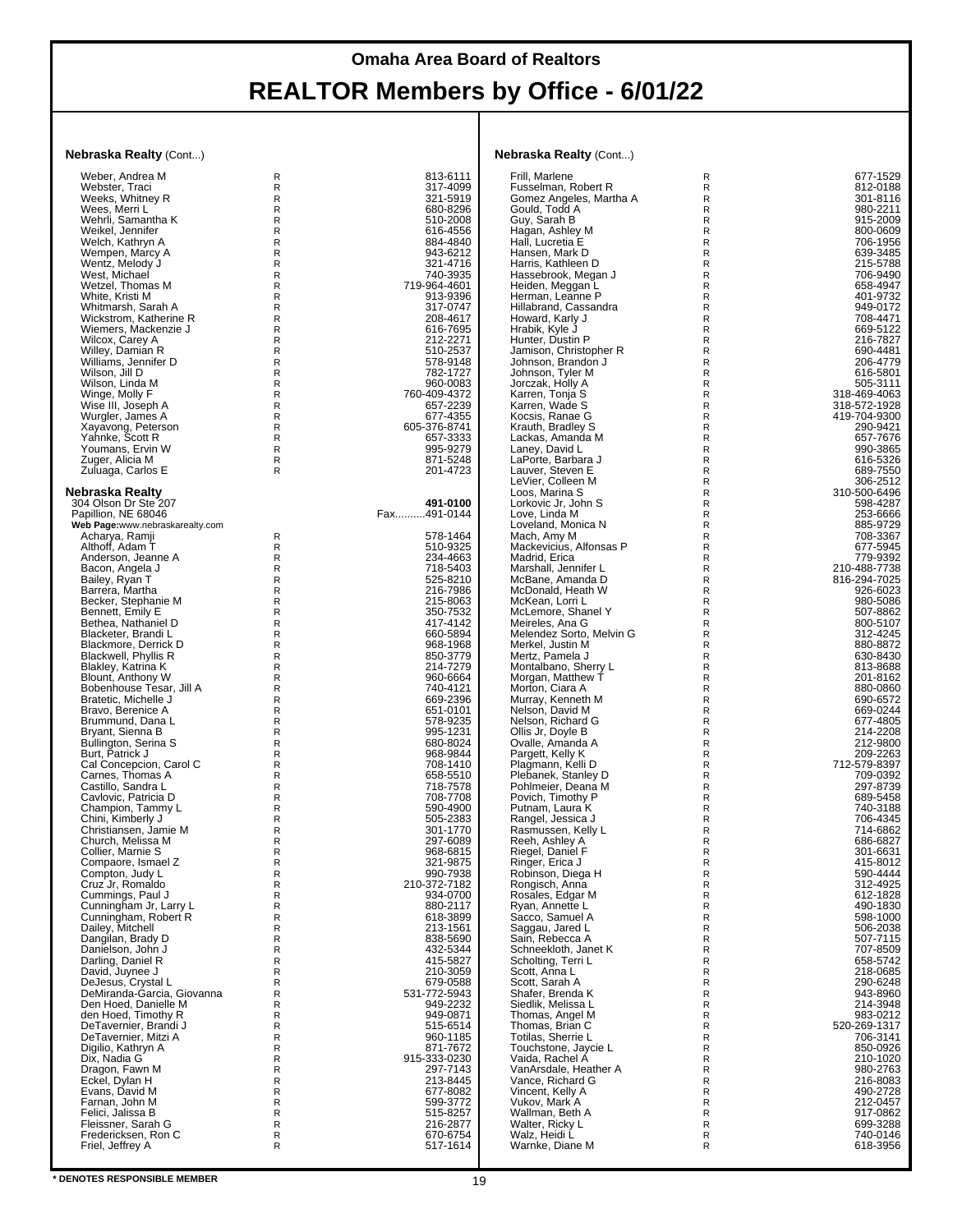| <b>Nebraska Realty (Cont)</b>                      |                   |                          | NP Dodge RE Sales Inc 86Dodge (Cont)         |                  |                              |
|----------------------------------------------------|-------------------|--------------------------|----------------------------------------------|------------------|------------------------------|
| Weigel, Connor A                                   | R                 | 850-6286                 | Harrison, Mark D                             | R                | 817-9494                     |
| West, Lillian D                                    | R                 | 360-867-3912             | Hartman, Douglas S                           | R                | 850-6268                     |
| Williams, David P                                  | R                 | 706-7271                 | Hearty, Timothy J                            | R                | 689-7888                     |
| Williams, Rosemary C<br>Yost, Anton J              | R<br>R.           | 901-428-2228<br>981-1666 | Hergert, Kalee A<br>Hergert, Zachary J       | R<br>R           | 214-4410<br>319-8172         |
| Zacks, Steven L                                    | R                 | 619-300-4796             | Hoshaw, Amy E                                | R                | 880-1305                     |
|                                                    |                   |                          | Hunt-Spisak, Molly M                         | R                | 210-3158                     |
| <b>Clifford E Nelson Real Estate</b>               |                   |                          | Iwansky, Amanda L                            | $\mathsf R$      | 276-1311                     |
| 220 N Oakland Ave                                  |                   | 685-5060<br>Fax685-5111  | Jackson, Ralonda C                           | R<br>R           | 301-2816                     |
| Oakland, NE 68045<br>Web Page:www.Cliffenelson.com |                   |                          | Jansen, Bridget A<br>Jansen, Kenneth J       | <b>EMR</b>       | 660-6000<br>677-4646         |
| *Nelson, Reginald J                                | <b>DR</b>         | 712-898-7441             | Jansen, Patricia A                           | R                | 639-7474                     |
|                                                    |                   |                          | Jansen-Bartholow, Lisa M                     | R                | 740-5050                     |
| <b>NextHome Signature Real Estate</b>              |                   |                          | Jenkins, Michael G                           | R                | 707-6453                     |
| 13340 California St, Ste 1<br>Omaha, NE 68154      |                   | 445-4899                 | Jones, Brenna<br>Kline, Vincent T            | R<br>R           | 303-350-9393<br>502-649-7948 |
| Appleget, Eliot J                                  | R                 | 202-7004                 | Knobbe, Marcy E                              | R                |                              |
| Behm, Chandler T                                   | R                 | 216-2498                 | Lemons, Gloria N                             | R                | 983-4055                     |
| Chedel, AJ J                                       | R                 | 216-1609                 | Lewis, Sara E                                | R                | 616-7202                     |
| Elliott, Gina R<br>Elliott, Teresa M               | $\mathsf{R}$<br>R | 714-3784<br>690-1573     | Lindsay, Amy H<br>Lovell, Jerry T            | $\mathsf R$<br>R | 415-8906<br>292-8203         |
| Gier, William L                                    | R                 | 880-9475                 | Maran, Badangli                              | R                | 319-7494                     |
| Hansen, Steven T                                   | R                 | 618-6689                 | Maran, Nanmon                                | R                | 457-9985                     |
| *Kammandel Jr., Henry                              | DR                | 639-7100                 | Martin, Tyler J                              | R                | 910-0013                     |
| Klemmensen, Janice M                               | R                 | 680-4536<br>201-3949     | Momsen, L Scott                              | R<br>R           | 677-0540                     |
| Ly, Thuan C<br>Masilko, Colin M                    | R<br>R            | 598-5972                 | Moray, Brenna M                              | R                | 578-8305<br>659-2529         |
| McCune, Stacey                                     | R                 | 238-5553                 | Moseley, Nathan A<br>Nigro, James L          | R                | 981-5598                     |
| McDonald, Kathleen E                               | ${\sf R}$         | 850-6044                 | O'Brien, Christine A                         | R                |                              |
| McKenna, Taryn M                                   | R                 | 301-1930                 | Perovich, Shawn M                            | R                | 706-3269                     |
| Monahan, Kerri J<br>Murphy, Kellie R               | R<br>${\sf R}$    | 769-8246<br>981-7630     | Perry, Emma E<br>Potter, Melisha J           | R<br>R           | 540-4972<br>676-6144         |
| Newton Jr, Ricky A                                 | R                 | 515-4785                 | Raymond, Jacob A                             | R                | 359-3624                     |
| Peters, Warren D                                   | R                 | 689-0535                 | Rensch, Jeffrey M                            | R                | 677-5333                     |
| Ragan, Michele T                                   | ${\sf R}$         | 672-5522                 | Rensch, Mari R                               | R                | 714-2662                     |
| Ragan, Nicholas S<br>Rauth, Susan E                | R                 | 672-0687                 | Rieckman, Rita                               | R                | 213-4095                     |
| Streit, Karol F                                    | R<br>${\sf R}$    | 968-9552                 | Sadofsky, Rodney E<br>Salzbrenner, Timothy M | R<br>${\sf R}$   | 510-8400<br>215-7410         |
| Svoboda, Jay                                       | R                 | 301-5291                 | Shafer, Julie                                | R                | 208-9573                     |
| Taylor, Jacalyn J                                  | R                 | 578-7665                 | Slobotski, Joan M                            | R                | 320-0731                     |
| Taylor, Tony B                                     | $\mathsf{R}$      | 490-5764                 | Story, Michael D                             | $\mathsf R$      | 706-0076                     |
| Taylor, Travis G<br>Venuto, Bryn M                 | R<br>R            | 216-4111<br>705-2403     | Tabor, Jerod D<br>Tirendi, Anthony J         | R<br>R           | 659-5151<br>320-1655         |
| Weaver, Tyler W                                    | R                 | 981-4886                 | Trude, Brian J                               | ${\sf R}$        | 212-7457                     |
| Wilson, Christopher G                              | R                 | 980-7559                 | Wood, Warren C                               | R                | 680-3440                     |
| Wilson, Julie C                                    | R                 | 515-3289                 | Zaw, Moe                                     | R                | 385-237-8267                 |
| <b>Nice Lady Real Estate</b>                       |                   |                          | <b>Omaha Home Sales</b>                      |                  |                              |
| 1702 Ridgewood Ave                                 |                   | 708-0556                 | 12219 Westover Rd Ste 200                    |                  | 333-0110                     |
| Omaha, NE 68124                                    |                   | Fax888-977-3404          | Omaha, NE 68154                              |                  | Fax333-3470                  |
| Web Page:www.niceladyrealestate.com                |                   |                          | Web Page:www.omaha-home-sales.com            |                  |                              |
| *Marsh, Mary C                                     | <b>DR</b>         | 708-0556                 | *Peters Jr, Charles A                        | DR               | 681-3148                     |
| NP Dodge RE Sales Inc 86Dodge                      |                   |                          | <b>Omaha Listing Company</b>                 |                  |                              |
| 8601 W Dodge Rd Ste 120                            |                   | 330-5008                 | 1610 S 175th Ave                             |                  | 312-1388                     |
| Omaha, NE 68114                                    |                   | Fax330-5545              | Omaha, NE 68130                              |                  |                              |
| Web Page:www.npdodge.com                           |                   |                          | *Pitts, Lisa M                               | DR               | 312-1388                     |
| Adams, Daniel M<br>Andersen, Linda M               | R<br>R            | 709-6175<br>658-5500     | <b>Orange Property Management LLC</b>        |                  |                              |
| Anderson, David A                                  | R                 | 415-4799                 | $503S$ 36th St                               |                  | 680-1010                     |
| Barnhart, Martin A                                 | R                 | 917-0486                 | Omaha, NE 68105                              |                  | Fax800-866-8229              |
| Bock, Andrew D                                     | R                 | 639-1600                 | Web Page:www.Orange4Rent.com                 |                  |                              |
| Boe, Nancy L<br>Boldizsar, Donald I                | R<br>R            | 676-6262<br>968-0266     | *Schlickbernd, Jeri C                        | R                | 709-7479                     |
| Bowles, Cheryl L                                   | R                 | 612-9370                 | <b>Orion Realty LLC</b>                      |                  |                              |
| Bray, Leria                                        | R                 | 301-1082                 | 1520 County Rd O                             |                  | 443-1300                     |
| Bullard, Katelyn M                                 | R                 | 980-8293                 | Colon, NE 68018                              |                  |                              |
| Buscher, Kelly L                                   | R                 | 201-5962                 | Web Page:www.orionrealtyllc.com              |                  |                              |
| Cano, Eric<br>Cerone, Mary S                       | R<br>R            | 659-9549<br>210-1963     | *Laferriere, Kenneth J                       | <b>DR</b>        | 616-5038                     |
| Christian Sr, Carl M                               | R                 | 689-9453                 | <b>Pack Realty LLC</b>                       |                  |                              |
| Cleveland, Judith F                                | R                 | 598-5520<br>677-7538     | 110 So 243rd Street Ste 109B                 |                  | 928-600-6355                 |
| Coenen, Denice M                                   | <b>EMR</b>        |                          | Waterloo, NE 68069                           |                  |                              |
| Correa, Maria E<br>Davis, Keisha C                 | R<br>R            | 917-7660                 | Nelson, Tristan C<br>*Wolf, Steven D         | R<br><b>DR</b>   | 889-1229<br>928-600-6355     |
| Digilio, Julie A                                   | R                 | 972-7528<br>415-5023     |                                              |                  |                              |
| Dixon, Sherry H                                    | R                 | 706-9949                 | <b>Ted Panas Appraisals</b>                  |                  |                              |
| Duncan, Kenton D                                   | R                 | 208-7988<br>598-5876     | 235 S 117 Ave                                |                  | 250-5893                     |
| Egger, Mary K<br>Eraso, Zulma                      | <b>EMR</b><br>R   | 350-2294                 | Omaha, NE 68154<br>*Panas, Theodore G        | DR               | 250-5893                     |
| Fairfield, Deanne T                                | R                 |                          |                                              |                  |                              |
| Finlay, Joseph R                                   | R                 | 212-1343<br>615-829-0049 | <b>Pawol Appraisal Services</b>              |                  |                              |
| Flairty, M Jo                                      | <b>EMR</b>        | 290-9505                 | 2623 S 32nd Ave                              |                  | 342-6949                     |
| Forman, Terry L<br>Fries, Dana L                   | R<br>R            | 707-5651<br>981-3113     | PO Box 6243<br>Omaha, NE 68106               |                  | Fax342-8591                  |
| Frost, Ginny A                                     | R                 | 708-1242                 | *Pawol Jr., Clifford                         | DR               |                              |
| Gallu, Lisa M                                      | R                 | 515-8707                 |                                              |                  |                              |
| Gibson, Ryan R                                     | R                 | 598-4615                 |                                              |                  |                              |
| Hale, Keith D<br>Harris, Andrew V                  | R                 | 202-8266<br>672-0710     |                                              |                  |                              |
|                                                    | R                 |                          |                                              |                  |                              |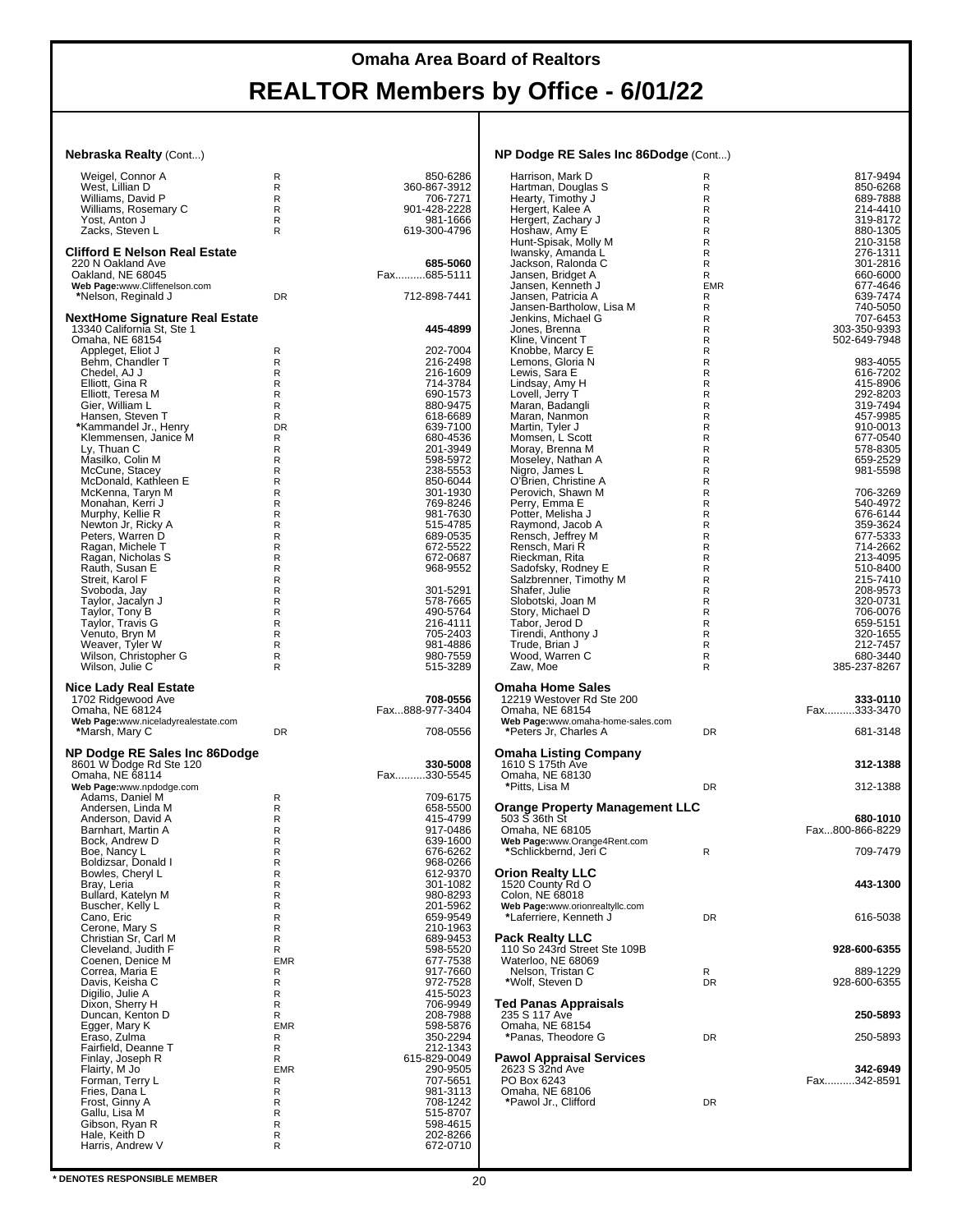#### **Peterson Bros Realty**

| <b>Peterson Bros Realty</b>                                    |            |                         |
|----------------------------------------------------------------|------------|-------------------------|
| 10011 J St Ste 1<br>Omaha, NE 68127                            |            | 397-8700<br>Fax397-3251 |
| Web Page:www.petersonbrosrealty.com                            |            |                         |
| Bendig, Jerri L                                                | R          | 909-3617                |
| Eden, Gage M                                                   | R          | 712-249-3156            |
| Loges, Margaret A                                              | R          | 968-6499                |
| Ortiz, Diego J                                                 | R          | 719-8831                |
| Otto, Elizabeth J<br>Quinlivan, Curran                         | R<br>R     | 802-5654                |
| Smith, Alexander W                                             | R          | 943-8996                |
|                                                                |            |                         |
| Don Peterson & Associates R E                                  |            |                         |
| 100 E 6th St                                                   |            | 721-9700                |
| Fremont, NE 68025                                              |            | Fax721-0109             |
| Web Page:www.donpeterson.com                                   |            |                         |
| *Bixby, Jennifer L                                             | <b>DR</b>  | 719-4631                |
| Blackburn, Demitri R<br>Bott, Julie M                          | R<br>R     | 720-6206<br>880-5354    |
| Brabec, James M                                                | R          | 719-7653                |
| Carlson, Marjorie A                                            | R          | 990-2062                |
| Frink, Daniel D                                                | R          | 308-293-4556            |
| Gaughen, Kasey B                                               | R          | 802-0549                |
| George, Robert H                                               | R          | 719-1243                |
| Hazen, Angie L                                                 | R          | 720-1281                |
| Headid, Elizabeth L                                            | R          | 689-3834                |
| Hiatt, Maggie L<br>Hladik, Connie                              | R<br>R     | 949-0769<br>720-4229    |
| Hoover, Jessica J                                              | R          | 660-6276                |
| Horner, James B                                                | R          | 936-6140                |
| Hutchison, Danielle D                                          | R          | 679-0662                |
| Johnson, Shara D                                               | R          | 380-1156                |
| Kuester, Angela C                                              | R          | 841-2757                |
| Marquis, Emily M                                               | R          | 459-7653                |
| Martinez, Erika                                                | R          | 679-7054                |
| Orr, Barbara A                                                 | <b>EMR</b> | 720-0946                |
| Sorensen, Amy J<br>Steager, Steven J                           | R<br>R     | 720-7706<br>740-3739    |
| Tomka, Amanda L                                                | R          | 380-3003                |
| Villwok, Brian M                                               | R          | 657-1192                |
| Villwok, Caleb M                                               | R          | 720-6957                |
| Villwok, Dana D                                                | R          | 657-1187                |
| Zarate, Maggie                                                 | R          | 317-2631                |
|                                                                |            |                         |
| Don Peterson & Associates R E                                  |            |                         |
| 620 E 23rd St                                                  |            | 721-7177<br>Fax727-1749 |
| Fremont, NE 68025<br>Web Page:www.donpeterson.com              |            |                         |
| Anderson, Janice E                                             | <b>EMR</b> | 720-6402                |
| Beninato, Nikolas S                                            |            |                         |
|                                                                | R          |                         |
|                                                                | R          | 682-1691<br>707-5115    |
| Cerise, Gary M<br>Christensen, Jeffrey A                       | R          | 306-2842                |
| Flamme, Larry D                                                | <b>EMR</b> | 720-0575                |
| Nott, Harold E                                                 | <b>EMR</b> | 720-3651                |
| Walz, Lynne M                                                  | R          | 459-9259                |
|                                                                |            |                         |
| Don Peterson & Associates R E                                  |            |                         |
| 225 N Broadway                                                 |            | 254-9700                |
| P O Box 611                                                    |            | Fax254-9701             |
| Hartington, NE 68739<br>Web Page:www.donpeterson.com           |            |                         |
| Addison, Deborah K                                             | R          | 254-9700                |
| Sayler, Jane A                                                 | R          | 841-3627                |
| Wilkerson, Terrance A                                          | R          | 360-0749                |
|                                                                |            |                         |
| <b>Pinnacle Bank</b>                                           |            |                         |
| 1200 Golden Gate Dr                                            |            | 339-6415                |
| Papillion, NE 68046-2838                                       |            | Fax331-9101             |
| Web Page:www.pinnaclebankrealestate.com                        | R          | 339-3244                |
| Kimball, Spencer W<br>*Ostdiek, Jesse S                        | DR         | 960-0330                |
|                                                                |            |                         |
| Plain States Appraisal Assoc                                   |            |                         |
| PO Box 22151                                                   |            | 499-2113                |
| Lincoln, NE 68542                                              |            |                         |
| *James, Kevin D                                                | DR         |                         |
| <b>Plattco Real Estate &amp; Insu Inc</b>                      |            |                         |
| P O Box 507                                                    |            | 296-4414                |
| Plattsmouth, NE 68048-1858                                     |            | Fax296-3330             |
| Web Page:www.plattcoinc.com                                    |            |                         |
| Cundall, Scott R                                               | R          | 297-3690                |
| *Mitteis, Douglas D                                            | DR         | 297-3877                |
|                                                                |            |                         |
| PMI Golden Standard                                            |            |                         |
| 3606 N 156th St Ste #101 - 262                                 |            | 637-4998                |
| Omaha, NE 68116<br>Web Page:www.omahapropertymanagementinc.com |            |                         |
| *Young, Jason A                                                | DR         | 637-4998                |
|                                                                |            |                         |
|                                                                |            |                         |

| <b>Prairie Home Appraisals</b><br>2003 Hedgeapple Cir<br>Plattsmouth, NE 68048-5679<br>*Hankins, Crystal J                                                                                                                                                                                                                                                                                                                                                                                                                                                                           | <b>DR</b>                                                                                                                                   | 296-4450<br>Fax296-4454                                                                                                                                                                                                                                                                                                              |
|--------------------------------------------------------------------------------------------------------------------------------------------------------------------------------------------------------------------------------------------------------------------------------------------------------------------------------------------------------------------------------------------------------------------------------------------------------------------------------------------------------------------------------------------------------------------------------------|---------------------------------------------------------------------------------------------------------------------------------------------|--------------------------------------------------------------------------------------------------------------------------------------------------------------------------------------------------------------------------------------------------------------------------------------------------------------------------------------|
| <b>Preferred Real Estate Services</b><br>3912 South 194th St<br>Omaha, NE 68130<br>Web Page:www.omahapreferredrealestate.com                                                                                                                                                                                                                                                                                                                                                                                                                                                         |                                                                                                                                             | 896-8600<br>547-0995                                                                                                                                                                                                                                                                                                                 |
| Nelson, Larry D<br>*Nelson, Leisia D<br><b>Premier Home Real Estate PC</b>                                                                                                                                                                                                                                                                                                                                                                                                                                                                                                           | R<br>DR                                                                                                                                     | 709-6681                                                                                                                                                                                                                                                                                                                             |
| 294 Driftwood Ln<br>Ashland, NE 68003<br>Web Page:www.premierhomerealestate.com                                                                                                                                                                                                                                                                                                                                                                                                                                                                                                      | DR                                                                                                                                          | 639-8639<br>Fax393-6966<br>639-8639                                                                                                                                                                                                                                                                                                  |
| *Garside, Gregory A<br>Properties                                                                                                                                                                                                                                                                                                                                                                                                                                                                                                                                                    |                                                                                                                                             |                                                                                                                                                                                                                                                                                                                                      |
| 1342 Boyd St<br>Ashland, NE 68003<br>Web Page:www.propertiesales.com<br>Elwood, Dee B                                                                                                                                                                                                                                                                                                                                                                                                                                                                                                | R<br>DR                                                                                                                                     | 521-1004<br>521-1004<br>213-3632                                                                                                                                                                                                                                                                                                     |
| *Elwood Jr., Ray E<br>QPS Realty PC                                                                                                                                                                                                                                                                                                                                                                                                                                                                                                                                                  |                                                                                                                                             |                                                                                                                                                                                                                                                                                                                                      |
| 5131 Leavenworth St<br>Omaha, NE 68106                                                                                                                                                                                                                                                                                                                                                                                                                                                                                                                                               |                                                                                                                                             | 979-8000                                                                                                                                                                                                                                                                                                                             |
| Divan, Bradley J<br>*Harman IV, Van W<br>Hynek, Justin M                                                                                                                                                                                                                                                                                                                                                                                                                                                                                                                             | R<br><b>DR</b><br>R                                                                                                                         | 308-641-1429<br>541-4669<br>917-0668                                                                                                                                                                                                                                                                                                 |
| <b>Rainbow Realty</b><br>22243 Homestead Rd<br>Elkhorn, NE 68022-2404<br>Edwards, Jonathan D<br>Hollinger, Jared W<br>Ly, Binh T<br>Renner, Alan A<br>Salgado, Yamy S<br>*Sindelar, Esther M<br>Sindelar, Ronald G<br>Tran, Linda T                                                                                                                                                                                                                                                                                                                                                  | R<br>R<br>R<br>R<br>R<br>DR<br>R<br>R                                                                                                       | 339-7777<br>Fax916-9496<br>499-4812<br>707-7556<br>981-7518<br>660-1900<br>813-9933<br>659-9160                                                                                                                                                                                                                                      |
| <b>RB14 REalty, LLC</b><br>7920 Kilpatrick Pkwy                                                                                                                                                                                                                                                                                                                                                                                                                                                                                                                                      |                                                                                                                                             | 413-1666                                                                                                                                                                                                                                                                                                                             |
| Bennington, NE 68007<br>Web Page:www.rb14realty.com<br>*Baniya, Subash C                                                                                                                                                                                                                                                                                                                                                                                                                                                                                                             | DR                                                                                                                                          | 857-919-2853                                                                                                                                                                                                                                                                                                                         |
| <b>RE/MAX Commercial Midwest</b><br>16820 Francis St Ste 200<br>Omaha, NE 68130<br>*Saldi, Anthony                                                                                                                                                                                                                                                                                                                                                                                                                                                                                   | DR                                                                                                                                          | 393-3305<br>Fax763-5155<br>393-1967                                                                                                                                                                                                                                                                                                  |
| <b>RE/MAX Results</b><br>11212 Davenport St                                                                                                                                                                                                                                                                                                                                                                                                                                                                                                                                          |                                                                                                                                             | 884-7707                                                                                                                                                                                                                                                                                                                             |
| Omaha, NE 68154<br>Web Page:www.omahare.com<br>Bak GRI, Rich A                                                                                                                                                                                                                                                                                                                                                                                                                                                                                                                       | R                                                                                                                                           | Fax884-7708<br>740-2744                                                                                                                                                                                                                                                                                                              |
| Burns, Alison J<br>Cheuvront, Daniel E<br>Chilton, Kelsey R<br>Ebernardt, Julie R<br>Fosmer, Katrina E<br>Fricke, Bradley H<br>Gehrman, Kim M<br>Green, Lisa R<br>Herfindahl, Cassandra A<br>Howard, Trevor<br>Kidney, Mindy B<br>Krenk, Lindsey L<br>Lamp, Ethen<br>Longacre, Sherryl L<br>Lorimer, Justin K<br>Mancuso, Leah D<br>Meloccaro, Jessica A<br>Meloccaro Jr, Steven<br>Miller, Christine J<br>Parment, Georgia L<br>Pohlad, Julie A <sup>'</sup><br>Pohlad, Sara<br>Quattlebaum, Sasha<br>Ritter, Dennis J<br>*Ritter, Lisa R<br>Shour, Christine L<br>TenEyck, Dixie L | R<br>R<br>R<br>к<br>R<br>R<br>R<br>R<br>R<br>R<br>R<br>R<br>R<br>R<br>R<br>R<br>R<br>R<br>R<br>R<br>R<br>R<br>R<br>R<br><b>DR</b><br>R<br>R | 480-747-0953<br>850-9640<br>980-0954<br>651-4993<br>515-6555<br>991-9263<br>699-2502<br>650-5329<br>305-5614<br>320-7557<br>926-9928<br>415-4358<br>686-0820<br>719-4176<br>699-1278<br>850-0092<br>917-6492<br>917-6493<br>943-6677<br>430-7564<br>669-5018<br>850-7918<br>577-1424<br>680-3458<br>612-2413<br>657-7059<br>660-0516 |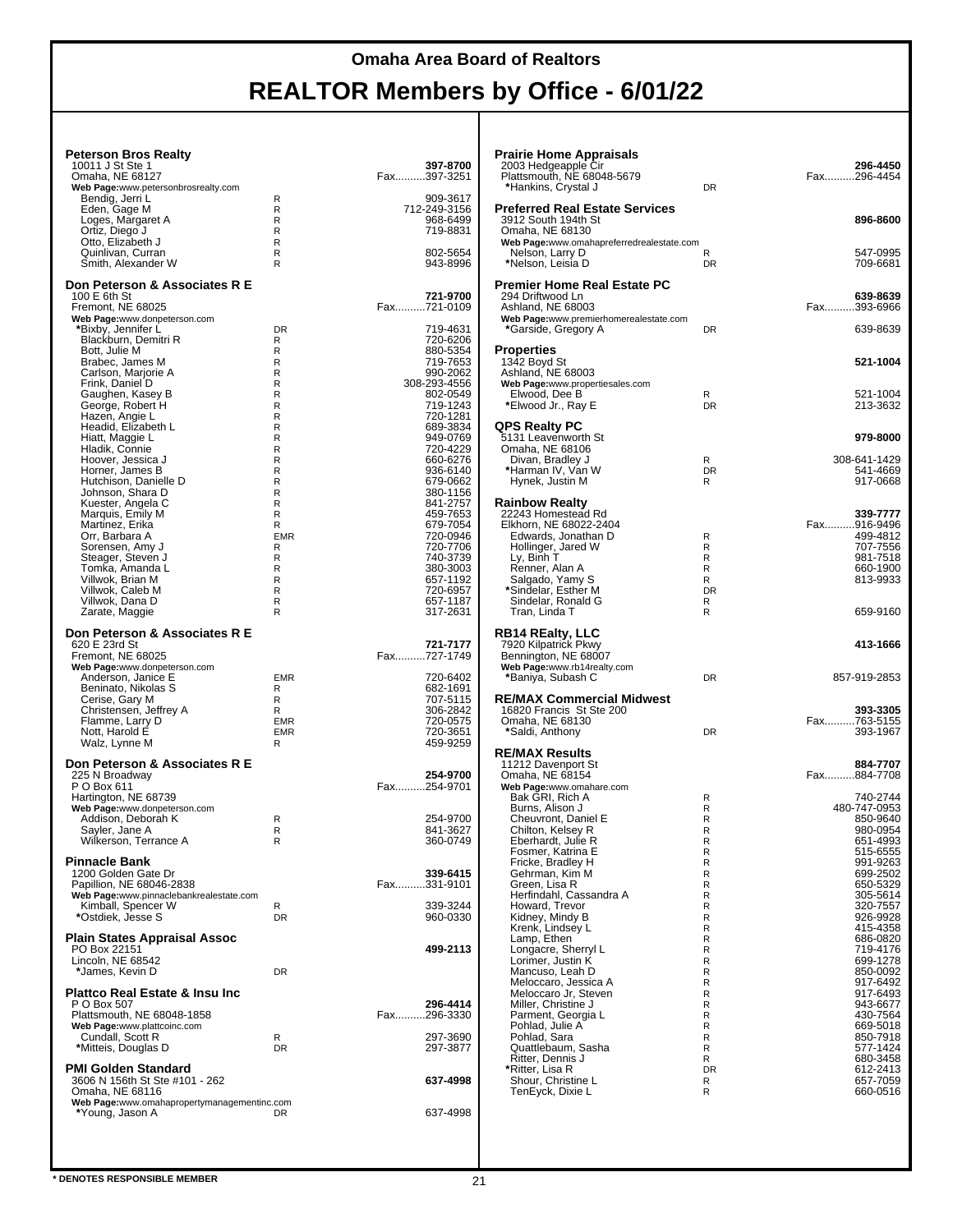| <b>RE/MAX Real Estate Group Omaha</b><br>12020 Shamrock Plz Ste 200<br>Omaha, NE 68154 |                 | 594-2000<br>Fax597-3178         | <b>Redfin Corporation</b><br>11060 Oak St Ste 8<br>Omaha, NE 68144 |           | 261-7873                 |
|----------------------------------------------------------------------------------------|-----------------|---------------------------------|--------------------------------------------------------------------|-----------|--------------------------|
| Web Page:www.allomahahouses.com                                                        |                 |                                 | Web Page:www.redfin.com                                            |           |                          |
| Gavin, Alvin P<br>Gomez, Frank                                                         | R<br>R          | 680-2930<br>960-4083            | Fiermuga, Cynthia K<br>Gomez, Justin R                             | R<br>R    | 630-935-5401<br>590-9038 |
| Hubert, David J<br>*Lube, Elizabeth T                                                  | R<br><b>EMR</b> | 660-8780                        | Harner, Keith J<br>Higgins, Katharine A                            | R<br>R    | 740-8283<br>630-8720     |
| Ludwig, Stephanie R                                                                    | R               | 212-6179                        | *Hunter, Angela K                                                  | DR        | 612-3308                 |
| Maloney, Margaret T<br>Miller, Laura S                                                 | R<br>R          | 598-3965<br>813-2388            | Norton, Brian S<br>Novotny-Morin, Gayle M                          | R<br>R    | 616-6780<br>290-3823     |
| Wilhelm, Charles A                                                                     | R               | 681-7545                        | Perez, Lucy E                                                      | R         | 906-3549                 |
| Wilhelm, Cheryl A                                                                      | R               | 680-2134                        | Smith, Sheldon                                                     | R         | 336-340-6143             |
| Realcorp<br>268 N 115th St Ste 7                                                       |                 | 330-3626                        | <b>Regency Homes</b><br>7002 S 131st Ave                           |           | 895-9200                 |
| Omaha, NE 68154-2502                                                                   |                 | Fax330-9717                     | Omaha, NE 68138                                                    |           | Fax895-5128              |
| Web Page:www.realcorpinc.net<br>Andress, Christopher M                                 | R               | 350-8152                        | Web Page:www.regencyhomesomaha.com<br>Davis, Diane D               | R         | 670-0859                 |
| *Bredemeyer, John                                                                      | <b>DR</b>       |                                 | Fredrickson, Walter A                                              | R         | 278-1324                 |
| Burns, William R<br>Collins, David W                                                   | R<br>R          | 672-3800<br>980-9884            | Lindau, Alison R<br>Mielke, Kamie R                                | R<br>R    | 949-0531<br>720-4738     |
| Morrissey, Roger F                                                                     | <b>EMR</b>      |                                 | *Van Moorleghem, Dennis                                            | <b>DR</b> | 740-8585                 |
| <b>Real Estate Specialists Inc.</b>                                                    |                 | 556-7878                        | <b>Richter Real Estate</b>                                         |           |                          |
| 7914 W Dodge Rd #293<br>Omaha. NE 68114                                                |                 | Fax556-7880                     | 5072 S 135th St<br>Omaha, NE 68137                                 |           | 895-6444<br>Fax895-2983  |
| Web Page:www.omahaappraisals.com                                                       | <b>DR</b>       |                                 | Web Page:www.richterrealestate.net                                 |           | 630-8850                 |
| *Bighia, Oalga T                                                                       |                 |                                 | *Richter-Way, Peggy S<br>Way, Randall G                            | DR<br>R   | 490-8543                 |
| <b>Realsy Homes LLC</b><br>206 W Cedar St                                              |                 | 719-7702                        | <b>Thomas J Rohan Broker</b>                                       |           |                          |
| Cedar Bluffs, NE 68015                                                                 |                 |                                 | PO Box 540372                                                      |           | 616-9666                 |
| *Hajek, Dylan J                                                                        | DR              | 719-7702                        | Omaha, NE 68154<br>*Rohan, Thomas J                                | DR        | Fax556-8820<br>616-9666  |
| <b>Realty ONE Group Sterling</b><br>254 N 114 St                                       |                 | 934-0074                        | <b>Rolling Hills Real Estate</b>                                   |           |                          |
| Omaha, NE 68154                                                                        |                 |                                 | 9123 Sahler St                                                     |           | 215-3008                 |
| Web Page:www.realtyonegroupsterling.com<br>Acome, Anthony T                            | R               | 301-6509                        | Omaha, NE 68134<br>*Hughes, Franklin L                             | DR        | Fax455-3833<br>215-3009  |
| Adams, Tamara R<br>Beberwyk, David J                                                   | R<br>R          | 885-5464<br>320-6950            | <b>Sandhills Appraisal Service</b>                                 |           |                          |
| Bergmann, Scott J                                                                      | R               | 672-6588                        | 12805 Cindy Ln                                                     |           | 296-5818                 |
| Bray, Denice F<br>Buettner, Evellen G                                                  | R<br>R          | 306-4489<br>326-3014            | Plattsmouth, NE 68048<br>*Hicks, Paula J                           | DR        | Fax296-5818<br>297-2546  |
| Curtis, Lee E                                                                          | R               | 212-5697                        |                                                                    |           |                          |
| Eadie, Chadwick J<br>Faulkner, Marisa                                                  | R<br>R          | 619-3512<br>714-6287            | <b>Saxton Appraisals Inc</b><br>14812 Cass Cir                     |           | 561-8450                 |
| Garcia-Calderon, Abraham                                                               | R               | 952-220-6866                    | Omaha, NE 68154-1948                                               |           | Fax561-8446              |
| Gryczanowski, Violetta M<br>Hacker, Christina M                                        | R<br>R          | 212-8066<br>517-1402            | Web Page:saxtonappraisals.com<br>*Saxton, Larry                    | DR        |                          |
| Heck, Kaylene M                                                                        | R<br>R          | 650-5610                        | <b>Schamp Residential</b>                                          |           |                          |
| Hellbusch, Andrew L<br>Henderson, Jim M                                                | R               | 714-8215<br>706-5355            | 724 Clearwater Dr.                                                 |           | 830-3055                 |
| Hug, Eugene D<br>Hunt, Olivia F                                                        | R<br>R          | 334-3257<br>689-2844            | Papillion, NE 68046<br>*Schamp, Brian D                            | <b>DR</b> | 830-3055                 |
| Kemmish, Jadara A                                                                      | R               | 319-8901                        |                                                                    |           |                          |
| Lemmer, Donna M<br>Mahoney, Jean D                                                     | R<br>R          | 779-5327<br>658-7262            | <b>Schanou Appraisal Services</b><br>8129 S 106 St                 |           | 681-5952                 |
| Massih, John N                                                                         | R               | 957-1529                        | LaVista. NE 68128                                                  |           | Fax502-0585              |
| Meyer, Rebecca L<br>Murray, Jeremy J                                                   | R<br>R          | 960-9273<br>290-0292            | Web Page:www.schanouappraisal.com<br>*Schanou, Tracy J             | DR        |                          |
| Owens, Elise N                                                                         | R               | 319-804-5331                    | <b>Scott Real Estate</b>                                           |           |                          |
| Peters, Angela M<br>Pineda Castillo, Elmer A                                           | R<br>R          | 215-1529<br>712-314-9355        | P O Box 614                                                        |           | 281-7581                 |
| Rahaman, Jaclyn S<br>Richler, Cameron M                                                | R<br>R          | 706-0751<br>880-1193            | Elkhorn, NE 68022<br>Web Page:www.ScottRealEstateOmaha.com         |           |                          |
| Self, Shauna L                                                                         | R               | 801-450-6899                    | *Scott, Tyrone J                                                   | DR        | 996-0001                 |
| Shipley, Madison M<br>Sosnowski, Jamie L                                               | R<br>R          | 699-5850<br>720-3230            | <b>Sentinel Realty</b>                                             |           |                          |
| *Story, Kevin J                                                                        | DR              | 706-8583                        | 7602 Pacific St Ste 103                                            |           | 706-3030                 |
| Todd, Douglas A<br>Williams, Maile C                                                   | R<br>R          | 981-2980<br>671-9460            | Omaha, NE 68114<br>Web Page:sentinel-realty.com                    |           |                          |
| Zorn, Barbara A                                                                        | R               | 378-2976                        | *Lamb, Scott B                                                     | DR        | 706-3030                 |
| <b>Red Bell Real Estate LLC</b>                                                        |                 |                                 | Mancuso, Matthew M<br>Petersen. David K                            | R<br>R    | 468-8846<br>213-7433     |
| 7730 S Union Park Ave Ste 400<br>Sandy, UT 84047                                       |                 | 877-500-1415<br>Fax801-464-4084 | Sergiu Perju Appraiser                                             |           |                          |
| Web Page:www.redbellre.com                                                             |                 |                                 | 506 S HWS Cleveland Blvd                                           |           | 321-4211                 |
| *Anderson, Amber L                                                                     | DR              | 832-643-5632                    | Elkhorn, NE 68022<br>*Perju, Sergiu                                | DR        | 321-4211                 |
| <b>Red Key Real Estate</b><br>5010 Dodge St                                            |                 | 277-8888                        | <b>Showcase Homes Real Estate Inc</b>                              |           |                          |
| Omaha, NE 68132                                                                        |                 |                                 | 20202 Patton St Suite A                                            |           | 884-9554                 |
| Web Page:www.RedKeyOmaha.com<br>D'Souza, Preethi P                                     | R               | 250-2946                        | Gretna, NE 68028<br>Web Page:showcasehomesomaha.com                |           | Fax331-3490              |
| *Schaben, Kevin W                                                                      | DR              | 630-9957                        | Boyd, Clinton D                                                    | R         | 290-5043                 |
|                                                                                        |                 |                                 | *Eggers, Sherri D                                                  | DR        | 677-1797                 |
|                                                                                        |                 |                                 |                                                                    |           |                          |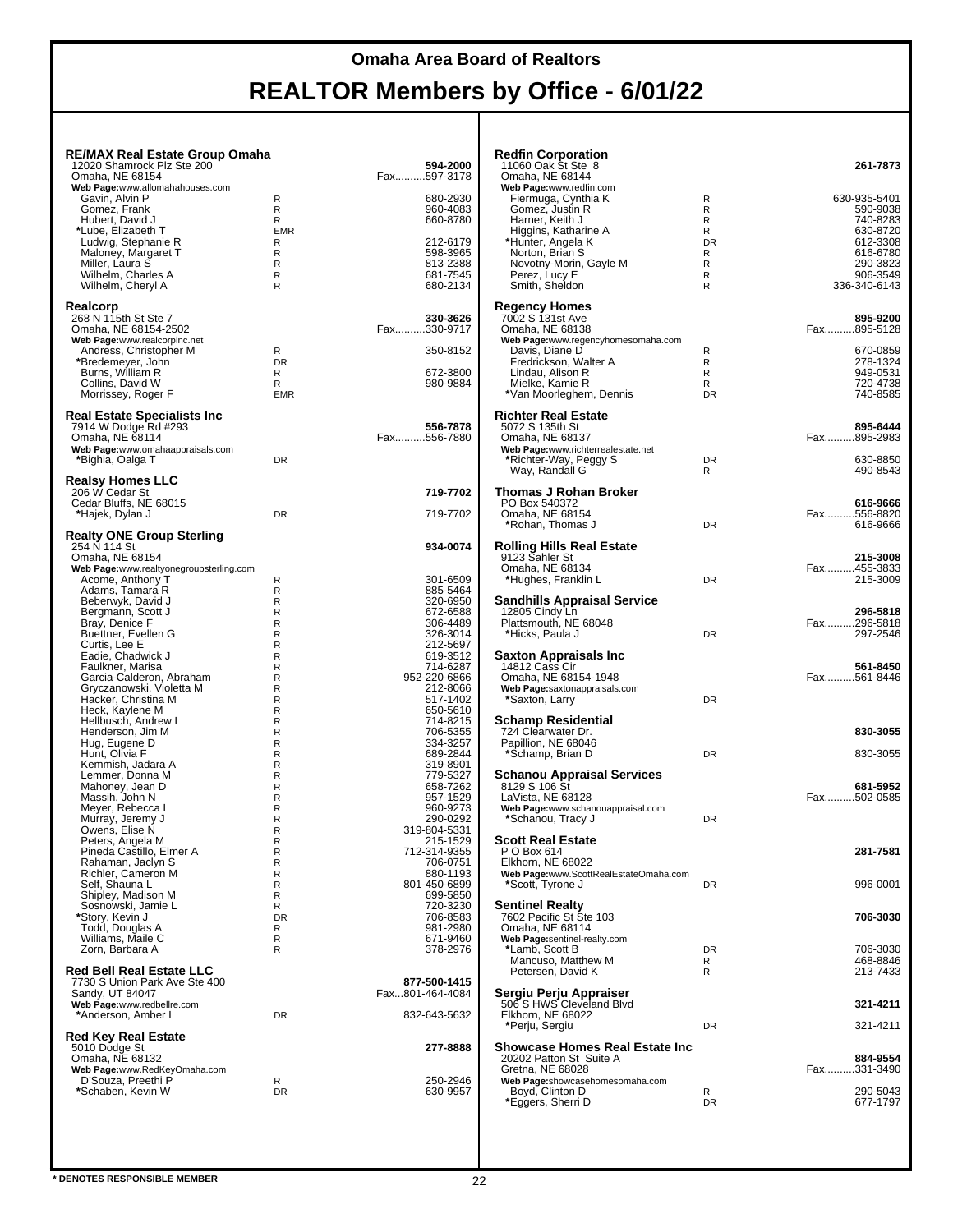| Simon Appraisal Service<br>123 S 200th St<br>Elkhorn, NE 68022<br>*Simon, Thomas J                            | DR          | 203-9159<br>Fax491-4159  |
|---------------------------------------------------------------------------------------------------------------|-------------|--------------------------|
| Sit Stay Homes<br>11204 Davenport St.<br>Omaha, NE 68154                                                      |             | 880-4003                 |
| Web Page:www.sitstayhomes.com<br>*Andrew, Cynthia S<br>Bridges, Tara<br>Horvatich, Suzanne                    | R<br>R<br>R | 980-8300<br>206-9243     |
| Sky Appraisals LLC<br>16111 Hickory St<br>Omaha, NE 68130<br>*Reynolds, Jeff C                                | DR          | 305-5739                 |
| Southwestern Real Estate Inc<br>1318 Pelican Bay Pl<br>Lincoln, NE 68528<br>Web Page:www.southwesternreal.com |             | 730-8737                 |
| Greder, Grant L<br>Star Realty Inc/Double Eagle                                                               | R           | 730-8737                 |
| 114 Gregg Pl<br>PO Box 970<br>Bellevue, NE 68005<br>Web Page:www.star-realtyinc.com                           |             | 292-1993<br>Fax292-3438  |
| *Brown, Sherrilyn M                                                                                           | DR          | 707-1172                 |
| Stevens Real Estate<br>8022 N 159th Ave<br>Bennington, NE 68007<br>Web Page:www.stevensrealtyomaha.com        |             | 968-1185                 |
| Moran, John A                                                                                                 | R           | 689-7147                 |
| *Stevens, Devon J<br>Stevens, Jaime L                                                                         | DR<br>R     | 968-1185<br>706-4314     |
| Stevens, Jordan P<br>Stofferahn Appraisal Services                                                            | R           | 960-5710                 |
| P O Box 176<br>Elkhorn, NE 68022-0176<br>*Stofferahn, Richard                                                 | DR          | 426-8779<br>Fax426-8780  |
| Stonebridge Solutions R E LLC<br>PO Box 540581                                                                |             | 677-4973                 |
| Omaha, NE 68154-0581<br>*Raymond, Deborah A                                                                   | DR          | Fax573-8262<br>677-4973  |
| Strong Pro Realty<br>10011 J St. Suite 5<br>Omaha, NE 68127                                                   |             | 858-2055                 |
| Web Page:www.strongprorealty.com<br>Eisenmenger, Laura Jo J                                                   | R           | 719-4577                 |
| Fleming, Brian E<br>Harvat, Tiffany N                                                                         | R           | 212-4045                 |
| Pacheco, Amanda K                                                                                             | R<br>R      | 712-898-5296<br>216-4894 |
| Ryland, Sarah E<br>*Strong, Alan D                                                                            | R<br>DR     | 926-6293<br>677-1719     |
| Suburban Appraisals Inc<br>15114 Grant Cir                                                                    |             | 659-6101                 |
| Omaha, NE 68116<br>*Steffes, Todd G                                                                           | DR          | Fax445-4269              |
| Synergy Real Estate & Dev Corp<br>3827 S 148th St<br>Omaha, NE 68144<br>Web Page:www.landomaha.com            |             | 885-8998<br>Fax885-8999  |
| Chaffee, Carol M                                                                                              | R           | 679-4722                 |
| Faller, Daniel D<br>*Faller, Jana M                                                                           | R<br>DR     | 670-4822<br>672-5550     |
| <b>TCB Real Estate, LLC</b><br>7820 Wakeley Plaza                                                             |             | 871-7775                 |
| Omaha, NE 68114<br>*Morgan, P J                                                                               | DR          | 871-7775                 |
| The Gallery of Homes<br>2103 N 188th Ter<br>Elkhorn, NE 68022-5576                                            |             | 496-3700<br>Fax496-3990  |
| Web Page:www.omahagalleryofhomes.com<br>Copeland, Valery L<br>Dawdy, Tammy S                                  | R<br>R      | 612-3348<br>630-2032     |
| Keeton, Donald R<br>*Keeton, Valerie A                                                                        | EMR<br>DR   | 990-3337                 |
| McGlynn, Michael J<br>Quick, Jason S<br>Steen, Hannah M                                                       | R<br>R      | 660-3359                 |
|                                                                                                               | R           | 712-541-9266             |

| <b>The Hamre Group LLC</b><br>2527 CR 29                                                                 |                     | 659-3157                                     |
|----------------------------------------------------------------------------------------------------------|---------------------|----------------------------------------------|
| Kennard, NE 68034<br>Fossenbarger, Elizabeth M<br>Hamre, Allison E<br>*Hamre, Brenda K<br>McGary, Sean T | R<br>R<br>DR<br>R   | 319-4231<br>936-1847<br>659-3157<br>618-7536 |
| Mueller, Carin L<br>Wilson, Mark R                                                                       | R<br>R              | 980-6802<br>689-2179                         |
| Thrive Street Real Estate<br>5074 S. 107th St<br>Omaha, NE 68127<br>Web Page:www.ThriveStreetRE.co       |                     | 739-8282                                     |
| *Campbell, Jonathan D<br>Hilgert, Tara M<br>Montero-Salgado, Montserrat                                  | <b>DR</b><br>R<br>R | 305-3635<br>310-948-1143<br>707-8043         |
| Timber Creek/Scribner R E<br>408 Main St                                                                 |                     | 664-3454                                     |
| PO Box K<br>Scribner, NE 68057<br>*Marreel, Joel W<br>Niewohner, Lonny D                                 | DR<br>R             | Fax664-2749<br>936-3016<br>720-8936          |
| <b>TNT Realty Inc</b>                                                                                    |                     |                                              |
| 1851 Madison Ave Ste 300<br>Council Bluffs, IA 51503<br>Dethlefs, Nickolas F<br>*Overhue, Robi           | R<br><b>DR</b>      | 712-256-4242<br>Fax712-256-4223<br>541-5633  |
| Tim Tobin Real Estate<br>3625 CR F                                                                       |                     | 578-9109                                     |
| Tekamah, NE 68061<br>Web Page:www.timtobin.biz                                                           |                     | Fax374-1847                                  |
| Briggs, Sharon A<br>*Tobin, Timothy T                                                                    | R<br><b>DR</b>      | 813-8972                                     |
| Treasured Assets LLC<br>6617 S 159th Ave                                                                 |                     | 206-6766                                     |
| Omaha, NE 68135<br>*Jones, Craig P                                                                       | DR                  | 206-6766                                     |
| <b>Turnkey Services</b>                                                                                  |                     |                                              |
| 12129 Montauk Dr<br>Papillion, NE 68046<br>Web Page:www.turnkeyomaha.com<br>*Gray, Kimberly M            | DR                  | 680-2284<br>680-2284                         |
| <b>Unity Real Estate LLC</b>                                                                             |                     |                                              |
| 2623 N 130 St<br>Omaha, NE 68164<br>Web Page:www.unityrealestateomaha.com<br>*Watkins, Candice J         | DR                  | 871-4448                                     |
| <b>US Bank</b>                                                                                           |                     |                                              |
| 5803 Hilltop St<br>Papillion, NE 68133<br>Web Page:www.usbank.com                                        |                     | 706-9546<br>Fax884-7867                      |
| Wisniewski, Kirsten<br>*Wisniewski, Melissa L                                                            | R<br><b>DR</b>      | 320-4525<br>706-9546                         |
| Joseph J Valenti Broker                                                                                  |                     |                                              |
| 14157 Seward St<br>Omaha, NE 68154<br>*Valenti, Joseph J                                                 | <b>EMR</b>          | 598-3585<br>598-3585                         |
| <b>Valuation Services</b>                                                                                |                     |                                              |
| 5408 N 99 St Ste A<br>Omaha, NE 68134-1530                                                               |                     | 397-8080<br>Fax393-8284                      |
| Donovan, Galen P<br>Focht, Matthew J                                                                     | R<br>R              | 919-9071<br>213-6559                         |
| *Kroeger, Kevin S                                                                                        | DR.<br>R            | 551-7786                                     |
| Queen, Kristen L<br>Sheldrick, Bradley                                                                   | R                   | 210-9533<br>917-0114                         |
| Willcoxon, Diane M<br>Withers, Kip A                                                                     | R<br>R              | 445-2321                                     |
| <b>ValueSolutions Appraisal</b><br>PO Box 45295<br>Omaha, NE 68145                                       |                     | 680-4416<br>Fax319-1598                      |
| Web Page:valuesolutionsappraisal.com/Index.htm<br>*Beck, Cindy A                                         | DR                  | 889-9062                                     |
| Van Winkle Appraisals<br>3611 Spyglass Lane                                                              |                     | 290-7492                                     |
| Lincoln, NE 68507<br>*Van Winkle, Cathleen M                                                             | DR                  | 290-7492                                     |